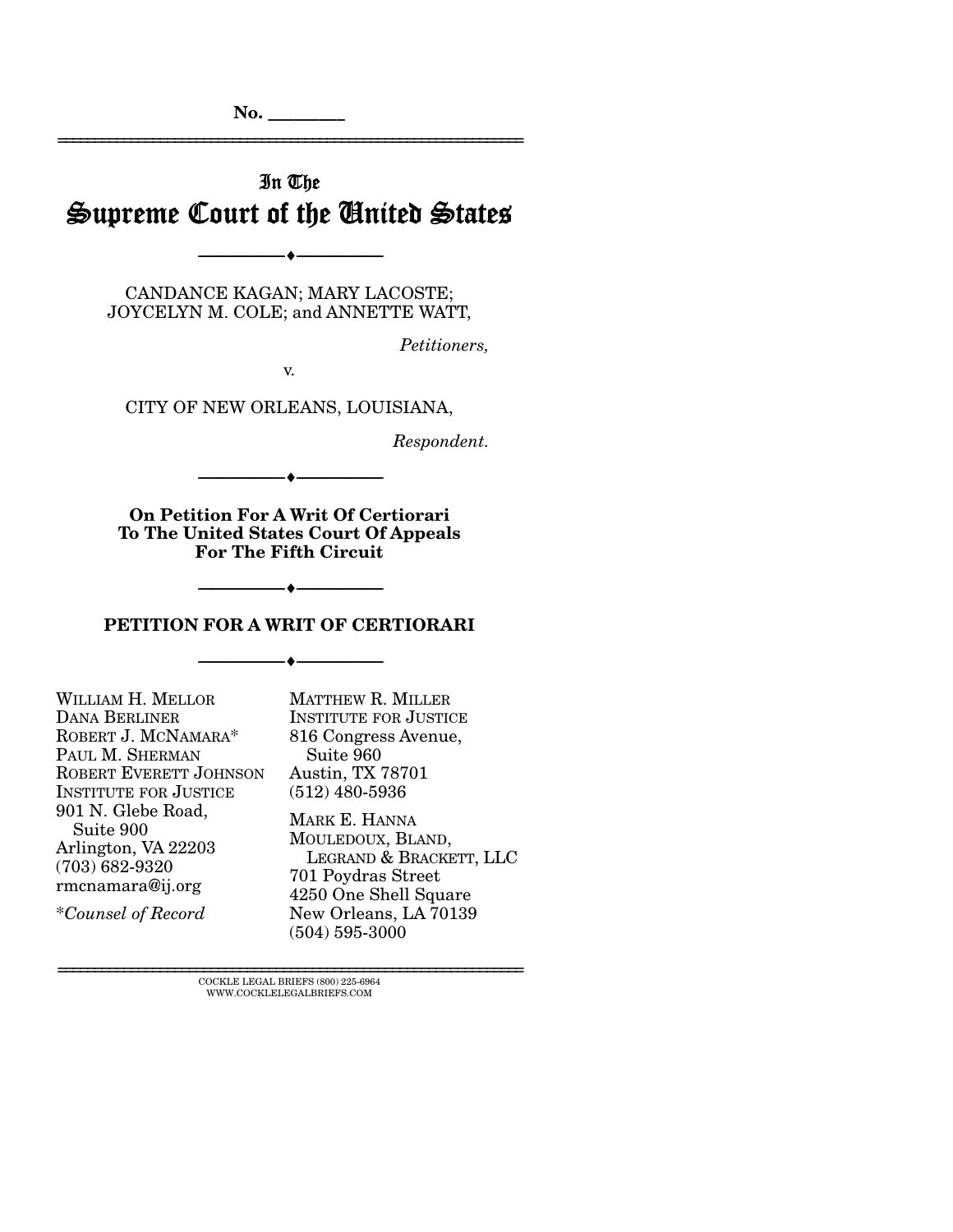# **QUESTION PRESENTED**

 A New Orleans ordinance requires aspiring tour guides to obtain a license before they may talk to paying customers about the history and points of interest in the city, a process that requires them to pass a multiple-choice history test and undergo a criminal background check and drug test. The Fifth Circuit upheld the ordinance under intermediate scrutiny despite citing no evidence regarding actual harms to the public, the law's tailoring, or the possibility of less burdensome alternatives. Shortly thereafter, the D.C. Circuit, deciding a challenge to a substantially identical law on a substantially identical factual record, expressly rejected the Fifth Circuit's holding. The question presented is:

Whether New Orleans's tour-guide licensing requirements violate the First Amendment.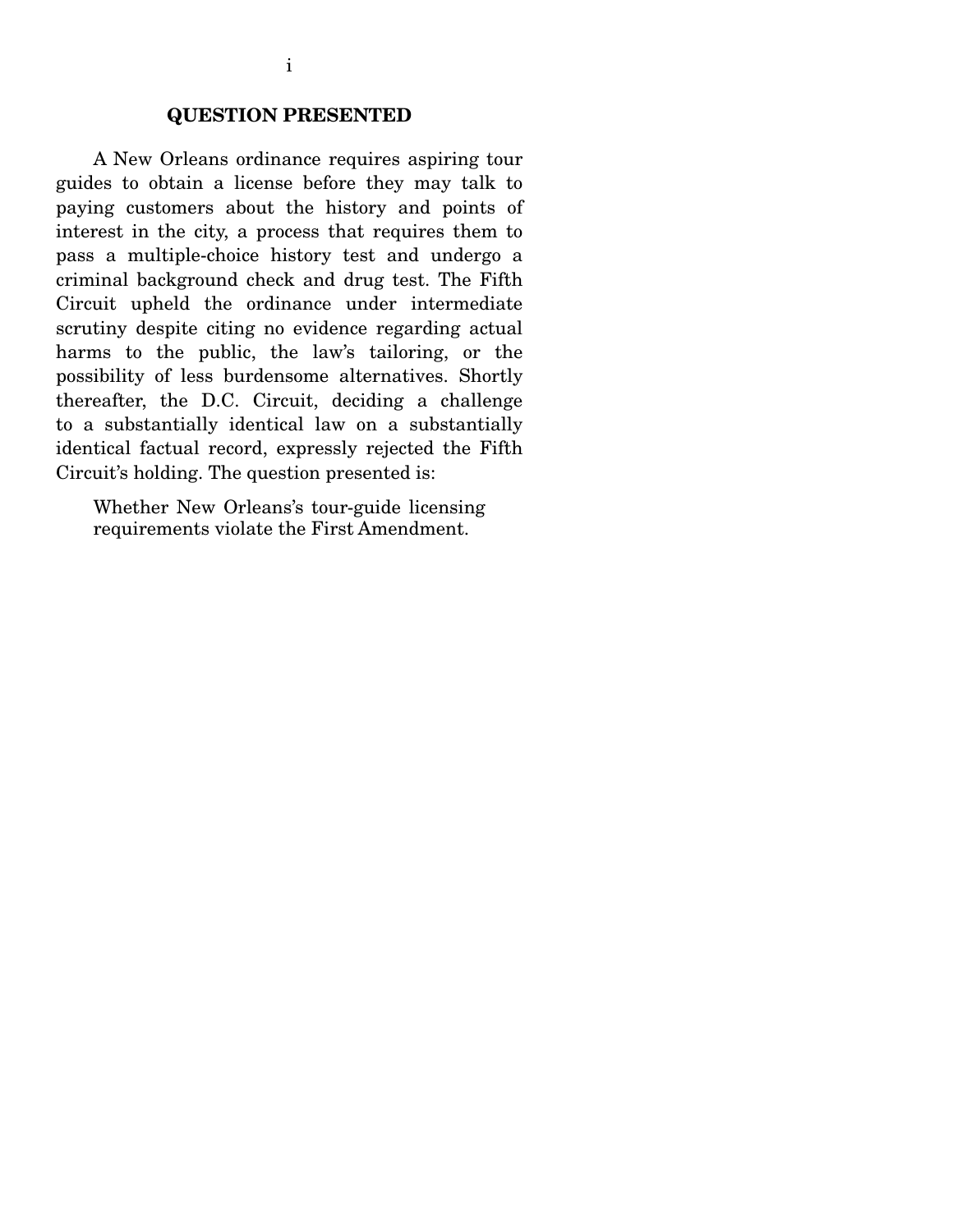# **PARTIES TO THE PROCEEDINGS**

 The petitioners are Candance Kagan, Mary LaCoste, Joycelyn Cole, and Annette Watt, all tour guides in New Orleans, Louisiana. The respondent is the City of New Orleans, Louisiana.

## **RULE 29.6 CORPORATE DISCLOSURE STATEMENT**

The Petitioners are all natural persons.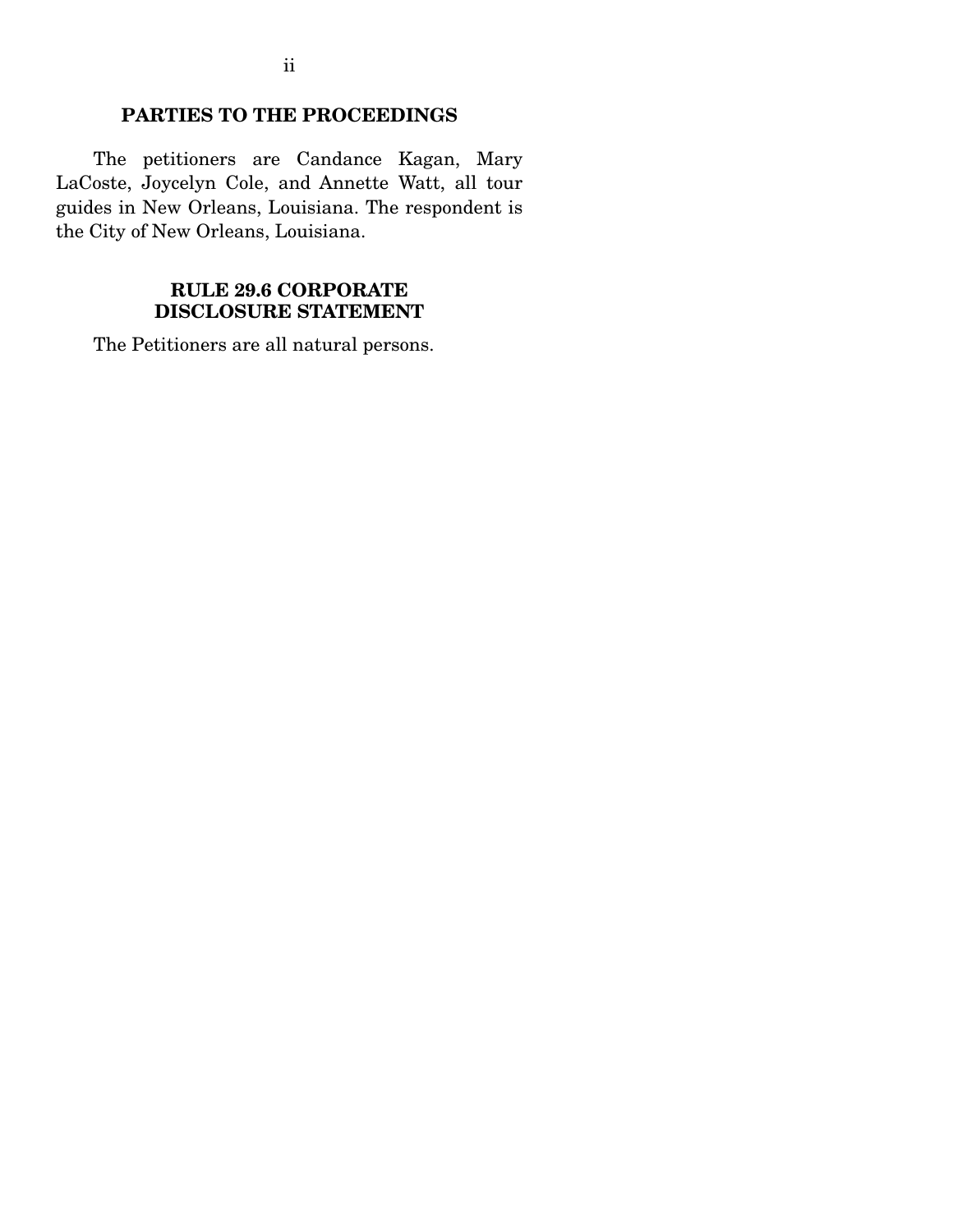# TABLE OF CONTENTS

| ျှ တ<br>c |
|-----------|
|-----------|

|                                                                                               | $\mathbf{i}$            |  |
|-----------------------------------------------------------------------------------------------|-------------------------|--|
| PARTIES TO THE PROCEEDINGS                                                                    |                         |  |
| RULE 29.6 CORPORATE DISCLOSURE STATE-                                                         | 11                      |  |
|                                                                                               | $\overline{\mathbf{V}}$ |  |
|                                                                                               | 1                       |  |
|                                                                                               | 1                       |  |
| CONSTITUTIONAL AND STATUTORY PRO-                                                             |                         |  |
|                                                                                               |                         |  |
| REASONS FOR GRANTING THE WRIT                                                                 |                         |  |
| The Decision Below Presents Two Inde-<br>$\mathbf{A}$                                         | 7                       |  |
| The Decision Below Directly Conflicts<br>$\mathbf{R}$<br>With The Relevant Precedents Of This | 14                      |  |
| $\mathcal{C}$ .<br>This Case Presents A Clear Vehicle To                                      | 19                      |  |
|                                                                                               | 21                      |  |
|                                                                                               |                         |  |

# APPENDIX

| Court of Appeals Opinion filed June 2, 2014 App. 1 |
|----------------------------------------------------|
| District Court Order and Reasons filed July 9,     |
|                                                    |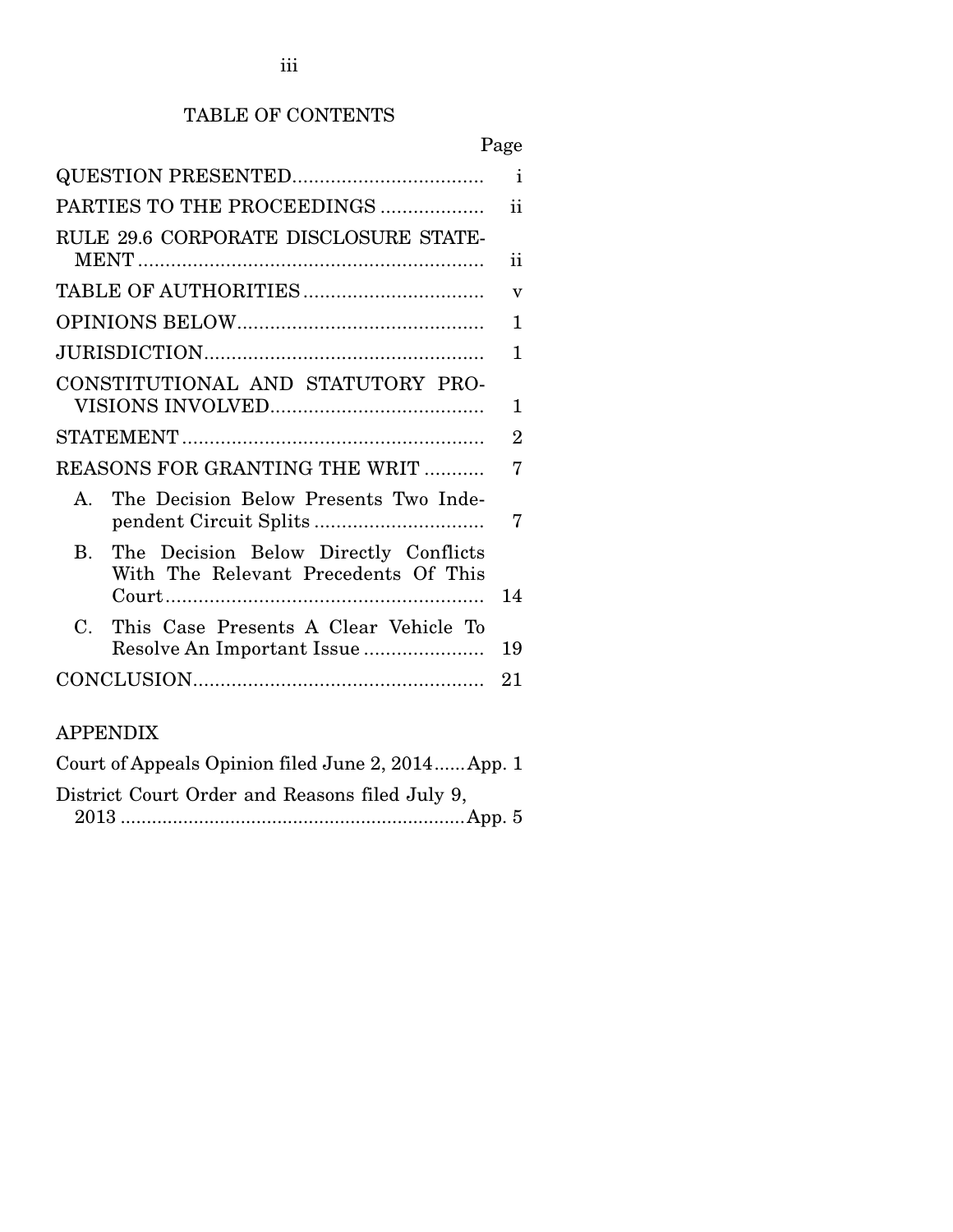TABLE OF CONTENTS – Continued

Page

|  |  | Court of Appeals Denial of Rehearing filed |  |
|--|--|--------------------------------------------|--|
|  |  |                                            |  |
|  |  |                                            |  |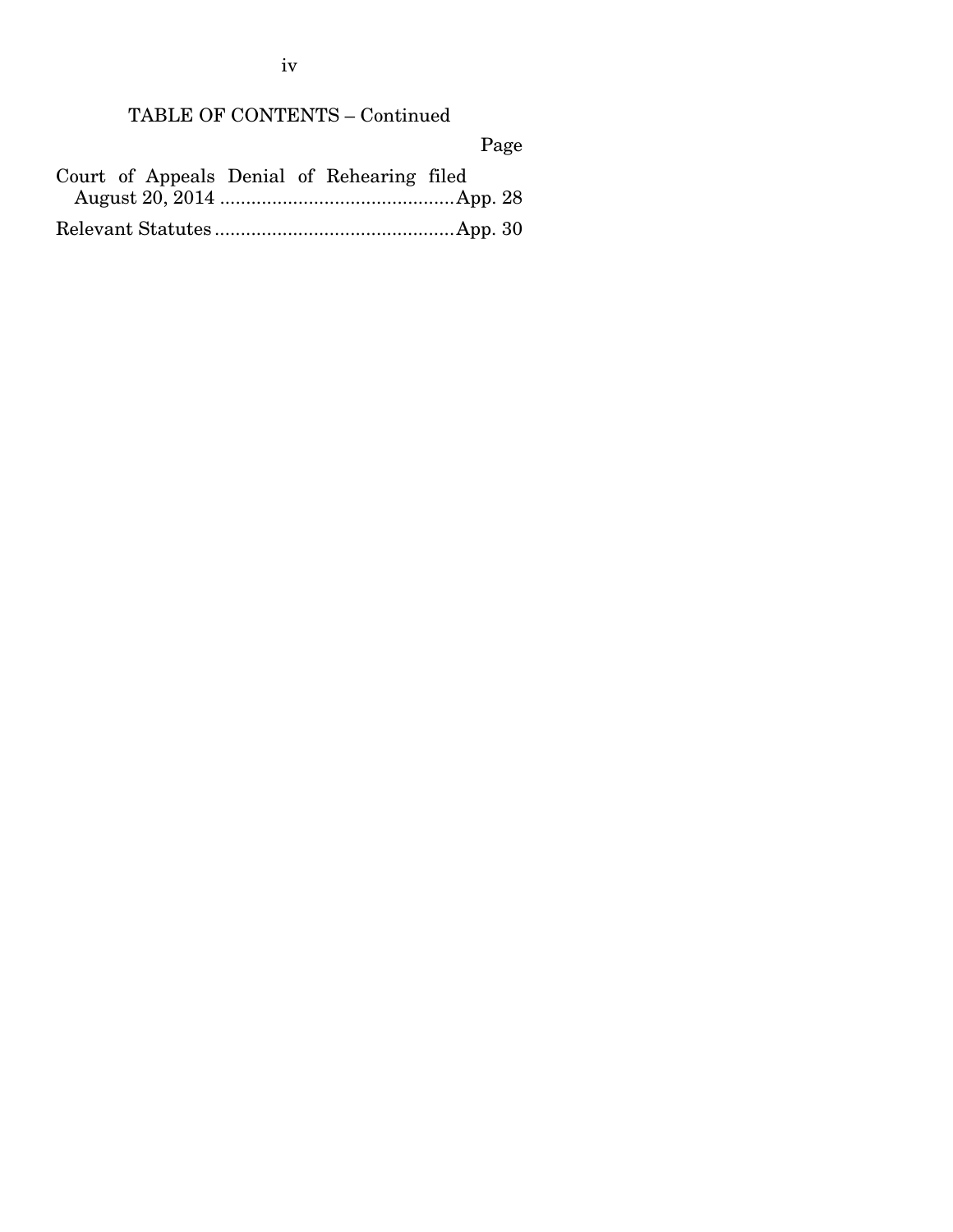# TABLE OF AUTHORITIES

# Page

# CASES

| Accountant's Soc. of Virginia v. Bowman, 860      |
|---------------------------------------------------|
| Boardley v. United States DOI, 615 F.3d 508       |
| Brown v. Entm't Merchs. Ass'n, 131 S. Ct. 2729    |
| Conant v. Walters, 309 F.3d 629 (9th Cir. 2002)10 |
|                                                   |
| Edwards v. District of Columbia, 755 F.3d 996     |
| King v. Governor of New Jersey, 767 F.3d 216      |
| Locke v. Shore, 634 F.3d 1185 (11th Cir. 2011)11  |
| Lowe v. SEC, 472 U.S. 181 (1985)11, 13            |
| McCullen v. Coakley, 134 S. Ct. 2518 (2014)passim |
| Moore-King v. County of Chesterfield, 708 F.3d    |
| Nefedro v. Montgomery County, 996 A.2d 850        |
| Nixon v. Shrink Mo. Gov't PAC, 528 U.S. 377       |
| Pickup v. Brown, 740 F.3d 1208 (9th Cir. 2014)10  |
| Riley v. Nat'l Fed'n of the Blind, 487 U.S. 781   |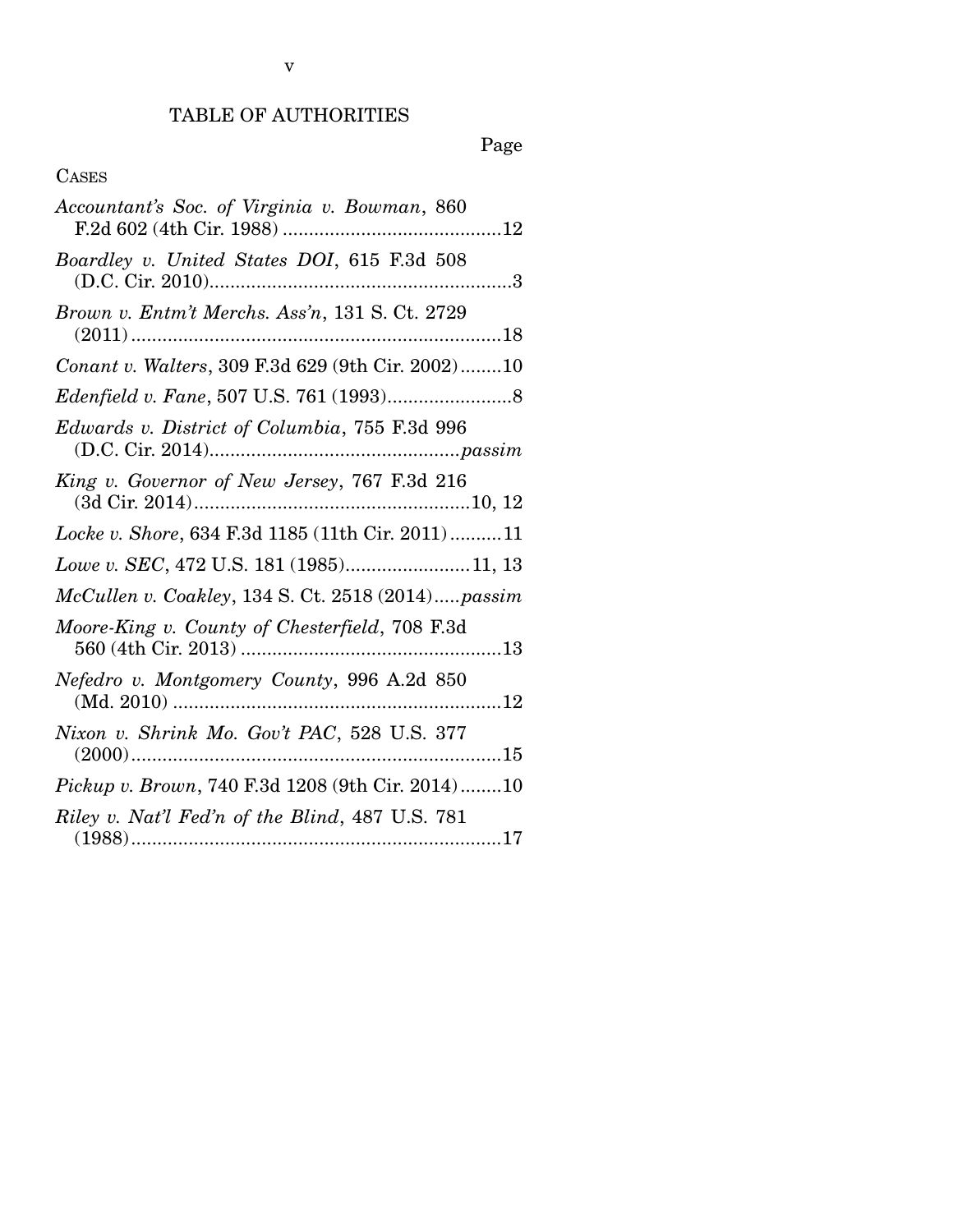# TABLE OF AUTHORITIES – Continued

| Page                                                                                                    |
|---------------------------------------------------------------------------------------------------------|
| Sorrell v. IMS Health, Inc., 131 S.Ct. 2653                                                             |
| United States v. Nat'l Treasury Emples. Union,                                                          |
| United States v. Playboy Entm't Grp., 529 U.S.                                                          |
| United States v. Stevens, 559 U.S. 460 (2010)18                                                         |
| Watchtower Bible & Tract Soc'y of New York,<br><i>Inc. v. Vill. of Stratton,</i> 536 U.S. 150 (2002) 17 |
| CONSTITUTIONAL AMENDMENTS, STATUTES & ORDINANCES                                                        |
|                                                                                                         |
|                                                                                                         |
|                                                                                                         |
|                                                                                                         |
|                                                                                                         |
|                                                                                                         |
| St. Augustine, Fla. Code § 17-121-1293                                                                  |
|                                                                                                         |

RULES

|--|--|--|--|--|--|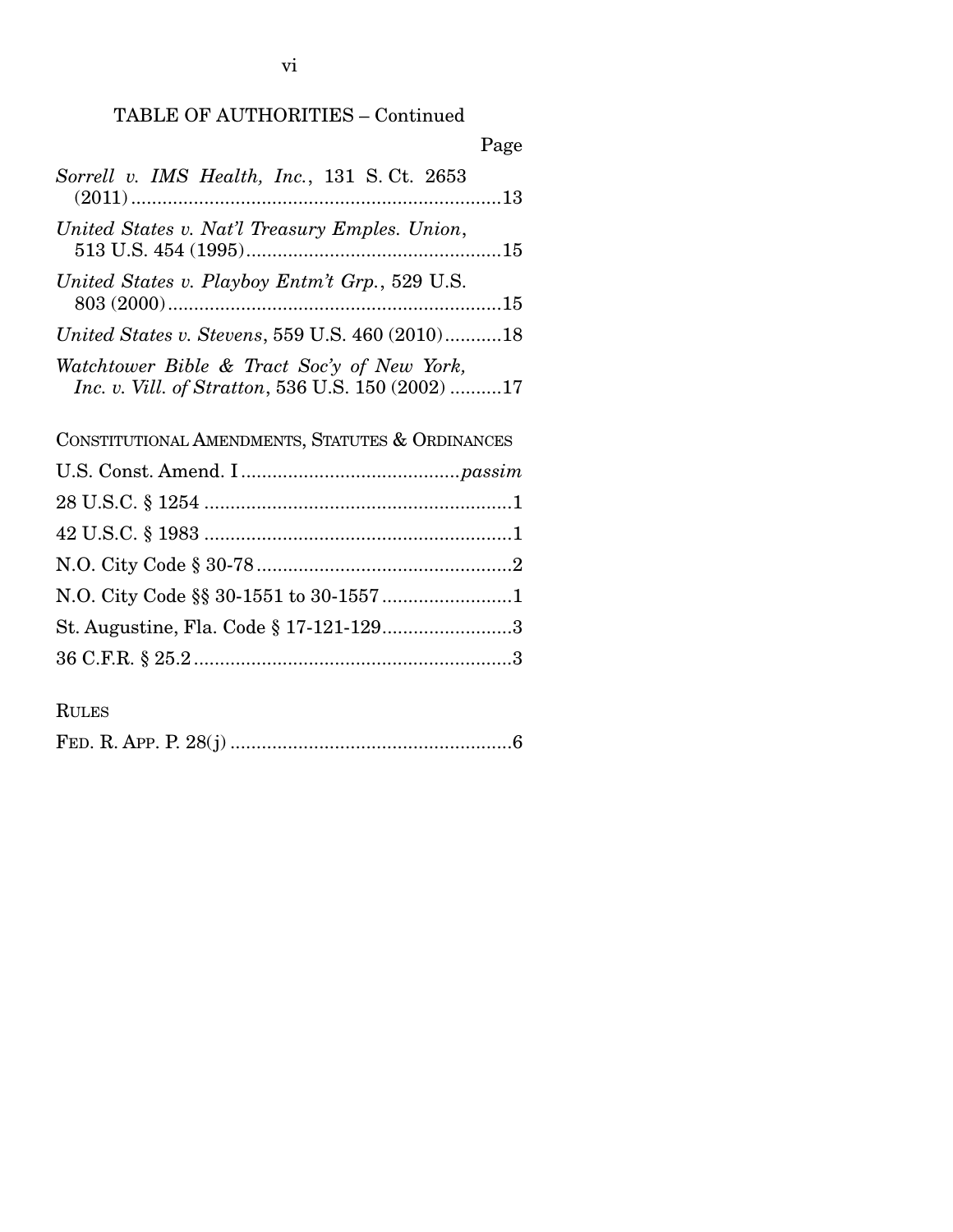vii

# TABLE OF AUTHORITIES – Continued

Page

OTHER SOURCES

Morris M. Kleiner & Alan B. Krueger, *Analyzing the Extent and Influence of Occupational Licensing on the Labor Market*, 31 J. Labor Economics, 173, 175-76 (2013) ............................... 20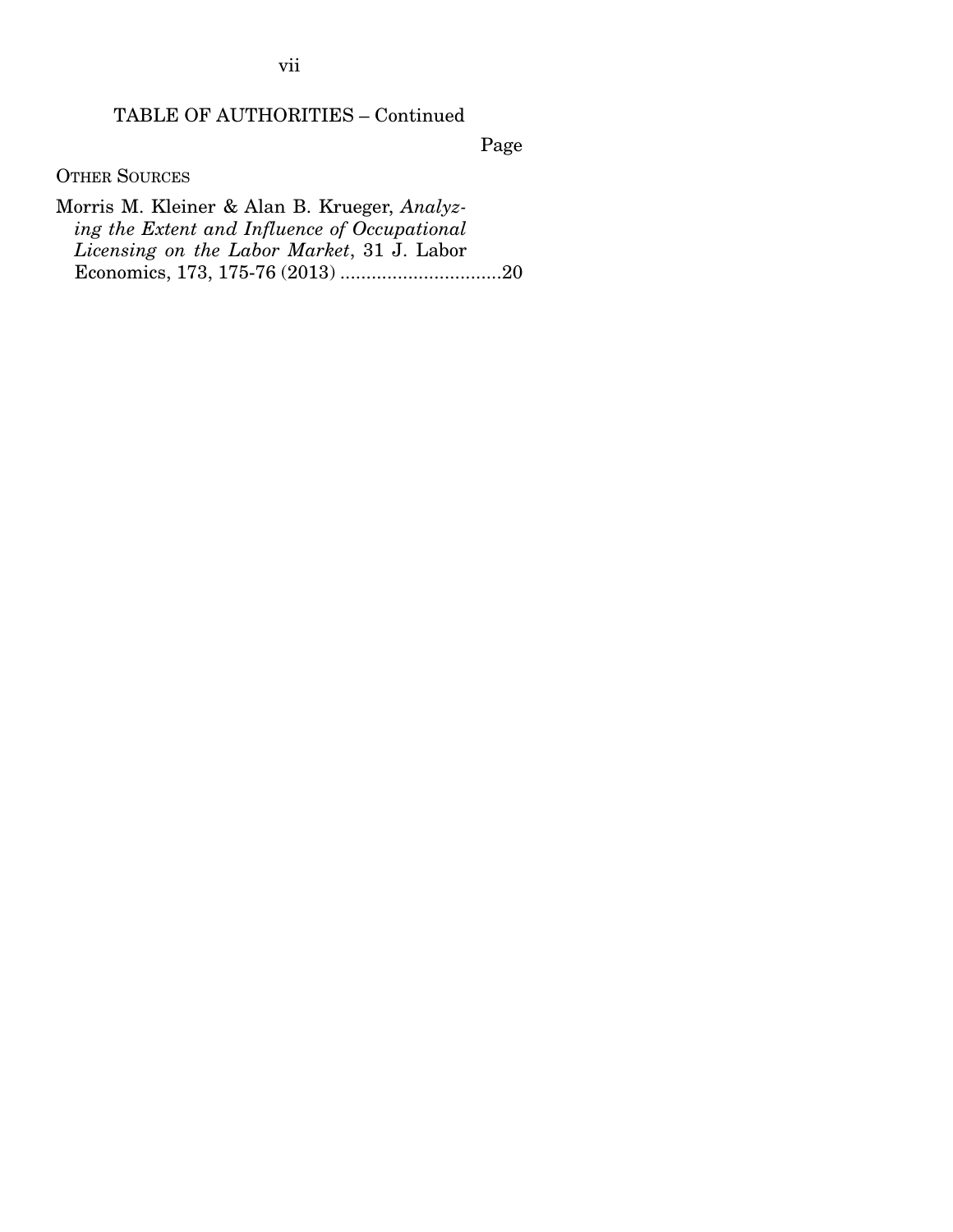#### **PETITION FOR A WRIT OF CERTIORARI**

 Petitioners seek a writ of certiorari to review the judgment of the United States Court of Appeals for the Fifth Circuit in this case.

#### **OPINIONS BELOW**

--------------------------------- ---------------------------------

 The opinion of the court of appeals, App. 1, is reported at 753 F.3d 560. The Order and Reasons of the district court, App. 5, are reported at 957 F. Supp. 2d 774.

#### **JURISDICTION**

--------------------------------- ---------------------------------

 The judgment of the court of appeals was entered on June 2, 2014; a timely filed petition for rehearing en banc was denied on August 20, 2014. This petition is timely filed on November 18, 2014. The jurisdiction of this Court is invoked under 28 U.S.C. § 1254(1).

# **CONSTITUTIONAL AND STATUTORY PROVISIONS INVOLVED**

--------------------------------- ---------------------------------

 The plaintiffs below brought this action pursuant to 42 U.S.C. § 1983, alleging violations of the First Amendment's Free Speech Clause. The challenged ordinance, New Orleans City Code §§ 30-1551 to 30-1557, is reproduced in the Appendix at 30.

--------------------------------- ---------------------------------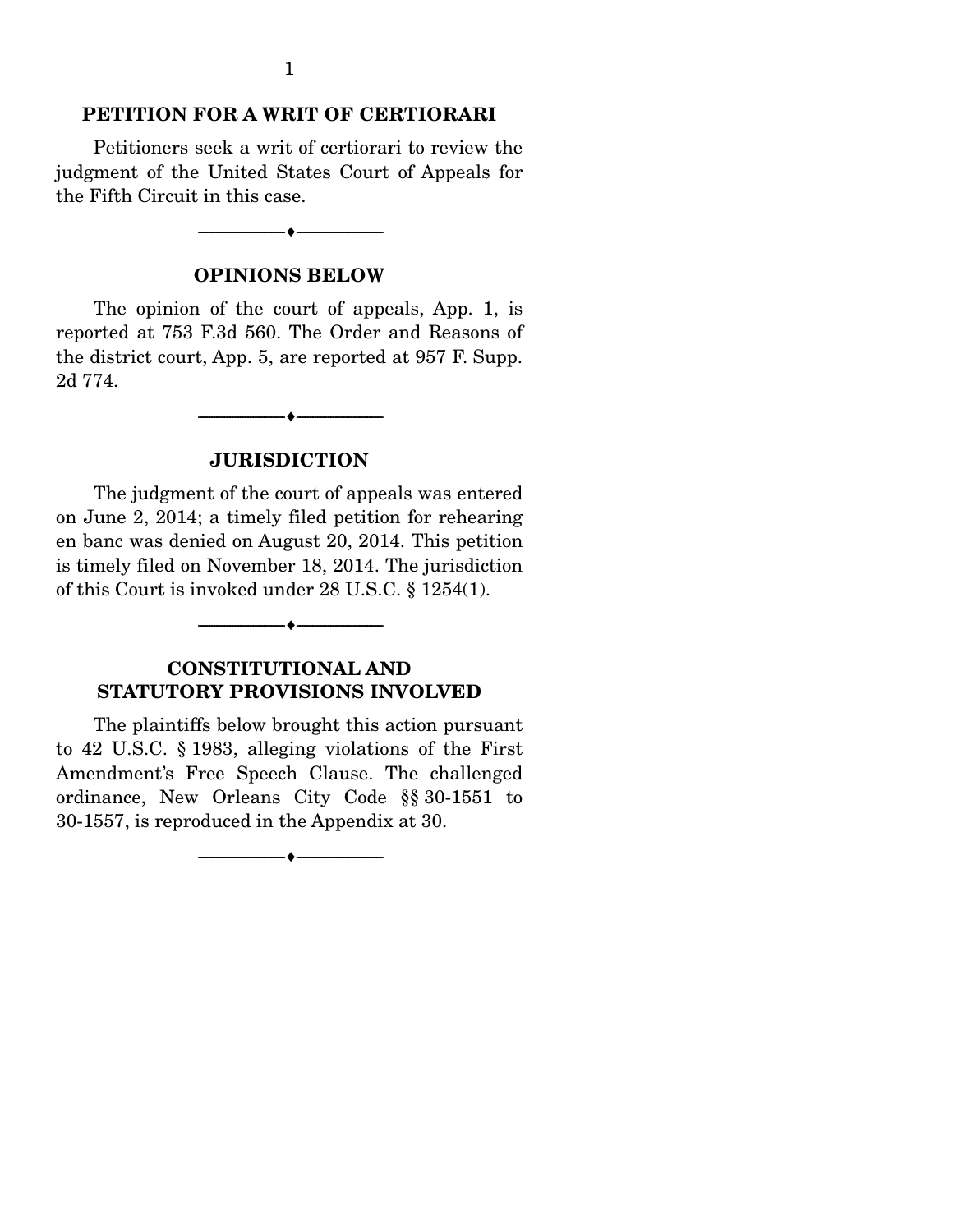#### **STATEMENT**

 This case is a First Amendment challenge to a New Orleans ordinance that makes it illegal to talk to paying tour groups in traditional public forums like streets or sidewalks without first meeting a series of burdensome requirements. In other words, New Orleans law "requires a license when points of interest and historic sites are explained or discussed" in a public place with people who have paid for the privilege. App. 12. Would-be guides must pass a written examination "designed to test the applicant's knowledge of the historical, cultural and sociological developments and points of interest of the city." App. 30. The law also requires these would-be guides to pay fees, and the City imposes two additional requirements that are not enumerated in the Code: a criminal background check and drug test. *See* App. 6. Speaking to tour groups without a license carries harsh penalties, including up to five months in jail. *See generally* New Orleans City Code § 30-78 (setting forth general penalties for violation of any municipal permitting requirements).

 This sort of tour-guide licensing is rare, though not unique. There appear to be only about half a dozen jurisdictions in the country that impose licensing requirements similar to those in New Orleans.<sup>1</sup>

<sup>&</sup>lt;sup>1</sup> The D.C. Circuit has identified five cities that appear to license tour guides in traditional public forums: Charleston, SC; New Orleans, LA; New York, NY; Savannah, GA; and Williamsburg, VA. *Edwards v. Dist. of Columbia*, 755 F.3d 996, 1004 n.5 (Continued on following page)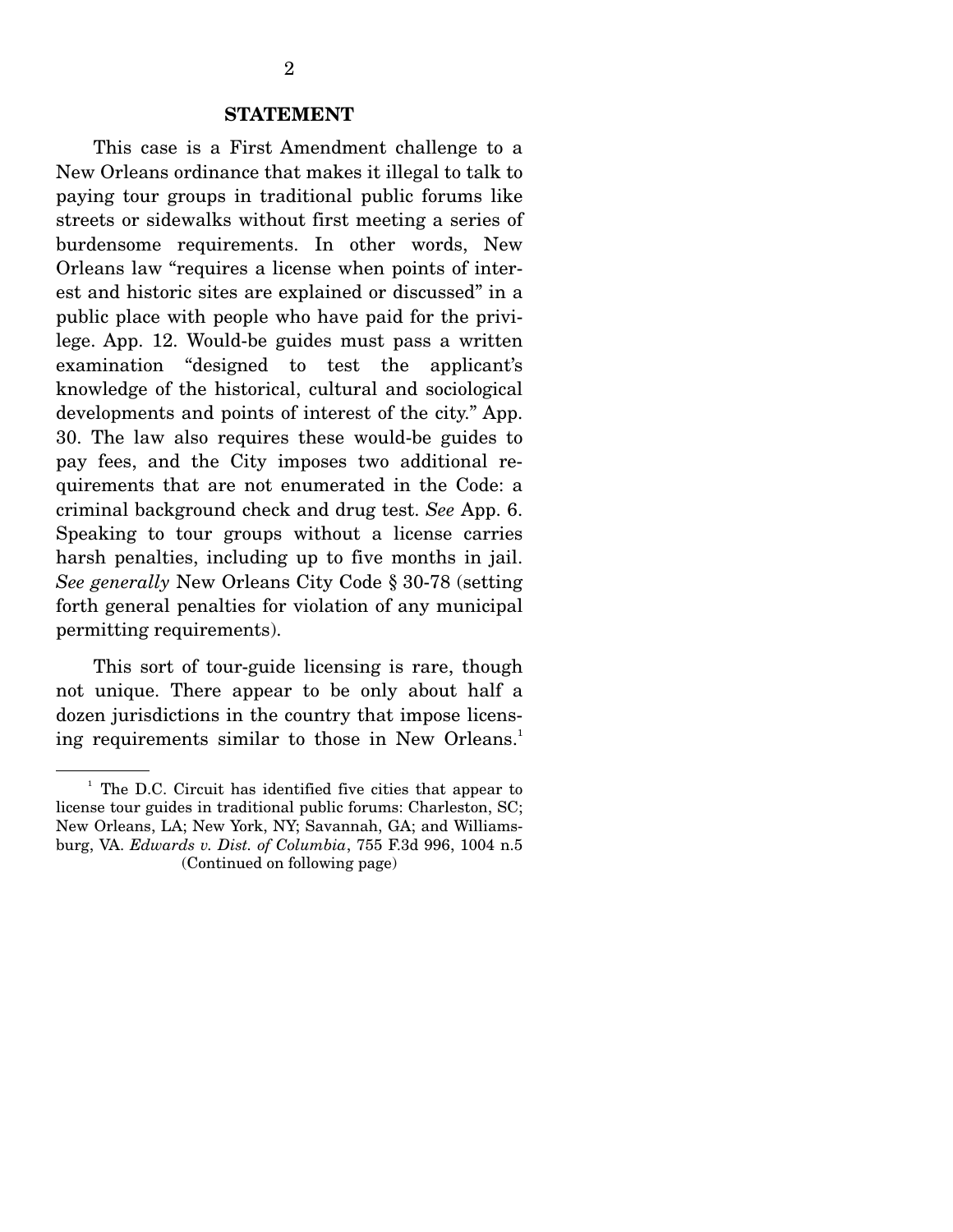The overwhelming majority of American cities, including tourist meccas like Boston, Chicago, and San Francisco, do not impose any special licensure requirement on tour guides.

 The plaintiffs below, a group of four local tour guides, challenged New Orleans's burdens as unconstitutional restrictions on their speech. The district court rejected their arguments and granted summary judgment to New Orleans without demanding any evidence to justify New Orleans's particular burdens on speech. App. 21-26.

<sup>(</sup>D.C. Cir. 2014). Philadelphia has a tour-guide licensing law on the books that appears to have never been enforced. *Id.* Through a careful search, Petitioners have been able to identify only one additional city – St. Augustine, FL – that might impose a testing requirement on would-be tour guides. *See* St. Augustine Code of Ord. § 17-121 to -129. The district court in this case also said that "the National Park Service . . . requires [people] to have a license when . . . they conduct tours for hire." App. 6. This is a misstatement of the law: The National Park Service's regulations apply only in certain federal military parks, and these regulations specifically limit guides to telling a "story . . . limited to the historical outlines approved by the superintendent." 36 C.F.R. § 25.2. These rules are nothing like the regulations at issue in this case, which regulate private citizens' ability to speak on particular topics in a traditional public forum. *Cf. Boardley v. U.S. Dep't of Interior*, 615 F.3d 508, 514-15 (D.C. Cir. 2010) (rejecting the proposition that, because national parks are called "parks," they all automatically qualify as traditional public forums).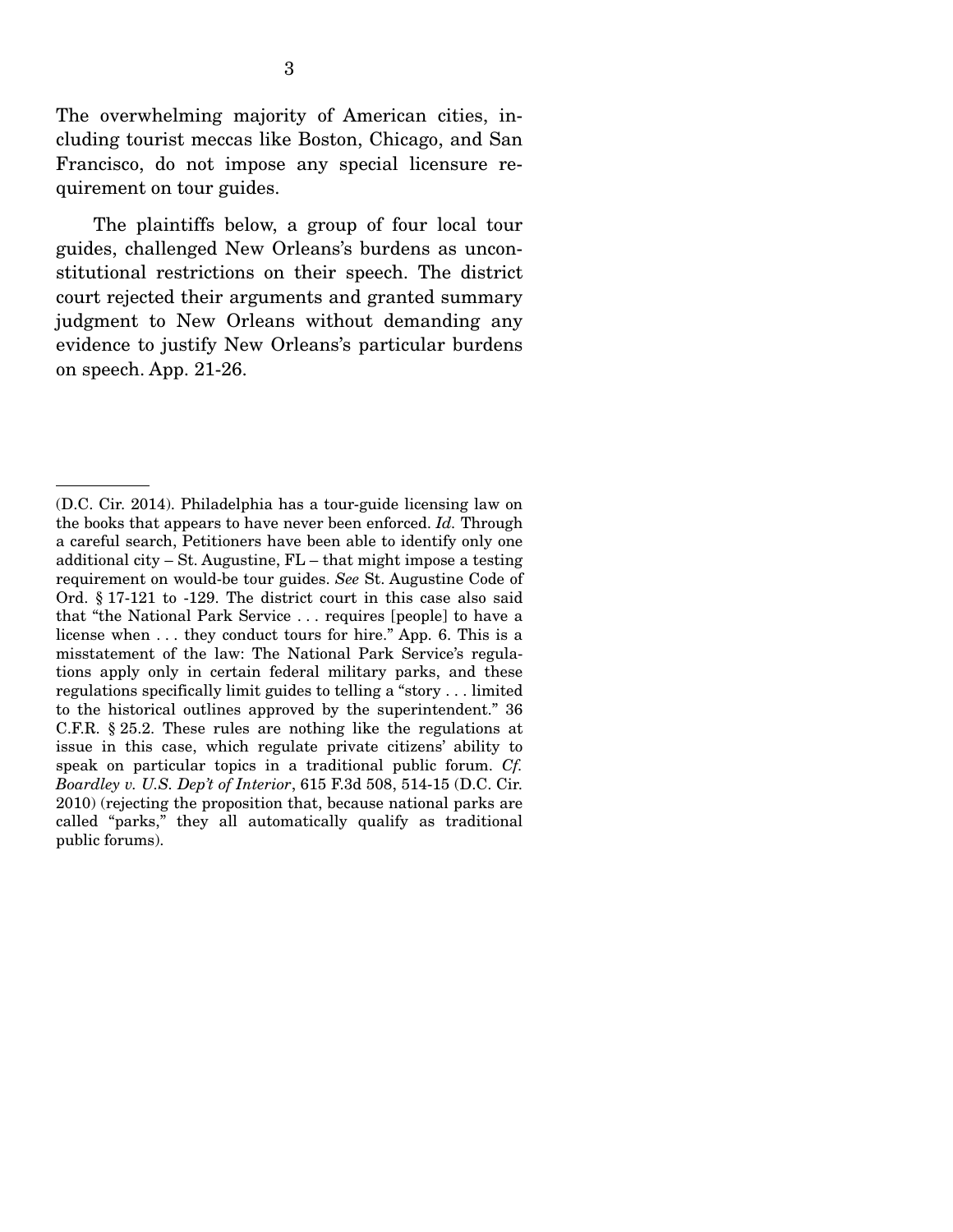The Fifth Circuit affirmed in a short published opinion. App. 1-4. The majority opinion<sup>2</sup> identified two reasons for its holding. First, it questioned whether the First Amendment applied to occupational licensing at all, since "[t]hose who have the license can speak as they please, and that would apply to almost any vocation that may be licensed." App. 3-4. Second, relying heavily on a "similar case" out of the District Court for the District of Columbia, the majority purported to apply intermediate scrutiny. App. 3. Its intermediate-scrutiny analysis consisted of a single sentence that simply asserted, without citing any evidence, (1) that the licensing requirements "effectively promoted the government interests" in promoting tourism and protecting visitors and (2) that without those requirements "the government interest would be unserved." App. 4.

 The Petitioners filed a timely motion for rehearing en banc on June 16, 2014. While that motion was pending, two significant decisions were handed down. First, on June 26, 2014, this Court decided *McCullen v. Coakley*, 134 S. Ct. 2518 (2014). In *McCullen*, like in this case, the challenged law governed speech on streets and sidewalks – "areas that have historically been open to the public for speech activities." 134 S. Ct. at 2529. In *McCullen*, like in this case, the challenged law was "truly exceptional" in that only five other jurisdictions nationwide had adopted

<sup>&</sup>lt;sup>2</sup> Judge Jones concurred only in the judgment below but did not write separately. *See* App. 1.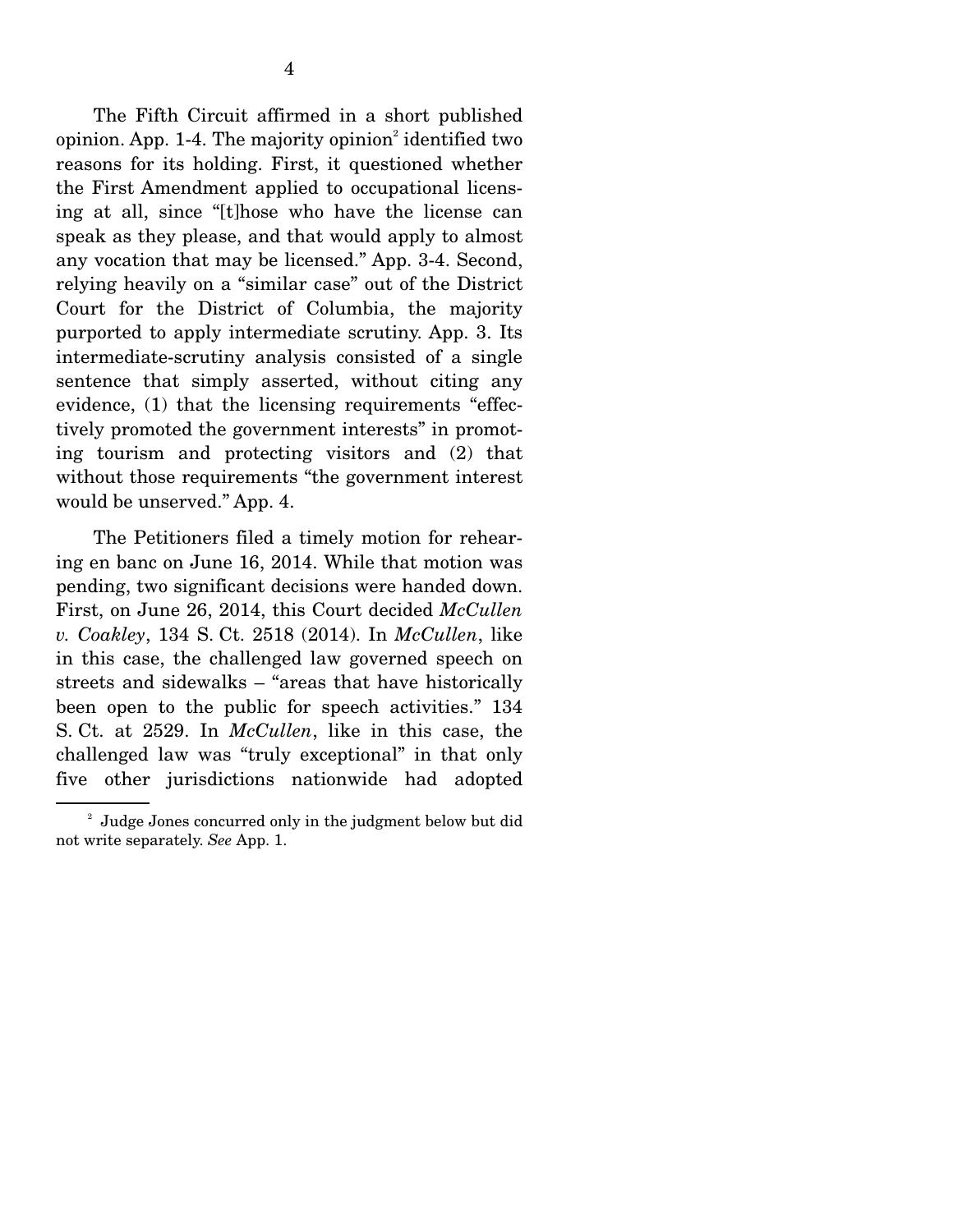similar restrictions. *Id.* at 2537 n.6. But in *McCullen*, this Court – unlike the majority opinion below – required the government to demonstrate with record evidence that less-restrictive alternatives "would fail to achieve the government's interests, not simply that the chosen route is easier." *Id.* at 2540.

 The day after this Court decided *McCullen*, the D.C. Circuit handed down its decision in *Edwards v. District of Columbia*, which considered a tour-guide licensing restriction that was substantially identical to the New Orleans ordinance challenged here. 755 F.3d 996 (D.C. Cir. 2014). In *Edwards*, the D.C. Circuit struck down D.C.'s licensing requirement for tour guides, reversing the district-court decision on which the Fifth Circuit's opinion in this case was primarily based. The D.C. Circuit declined to decide whether a law that made it illegal for tour guides to speak without first passing a subject-matter test triggered strict scrutiny, instead finding that the challenged regulations failed even under intermediate scrutiny. *Id.* at 1000.

 The D.C. Circuit expressly declined to follow the Fifth Circuit's ruling below, noting that the Fifth Circuit's opinion "either did not discuss, or gave cursory treatment to, significant legal issues." *Id.* at 1009 n.15. Specifically, the D.C. Circuit's opinion departed from the Fifth Circuit's in two ways. First, it rejected the idea that a licensing requirement for tour guides should be analyzed any differently than any other burden on speech in a public forum. *Id.* at 1000 n.3. Second, it applied a far more searching brand of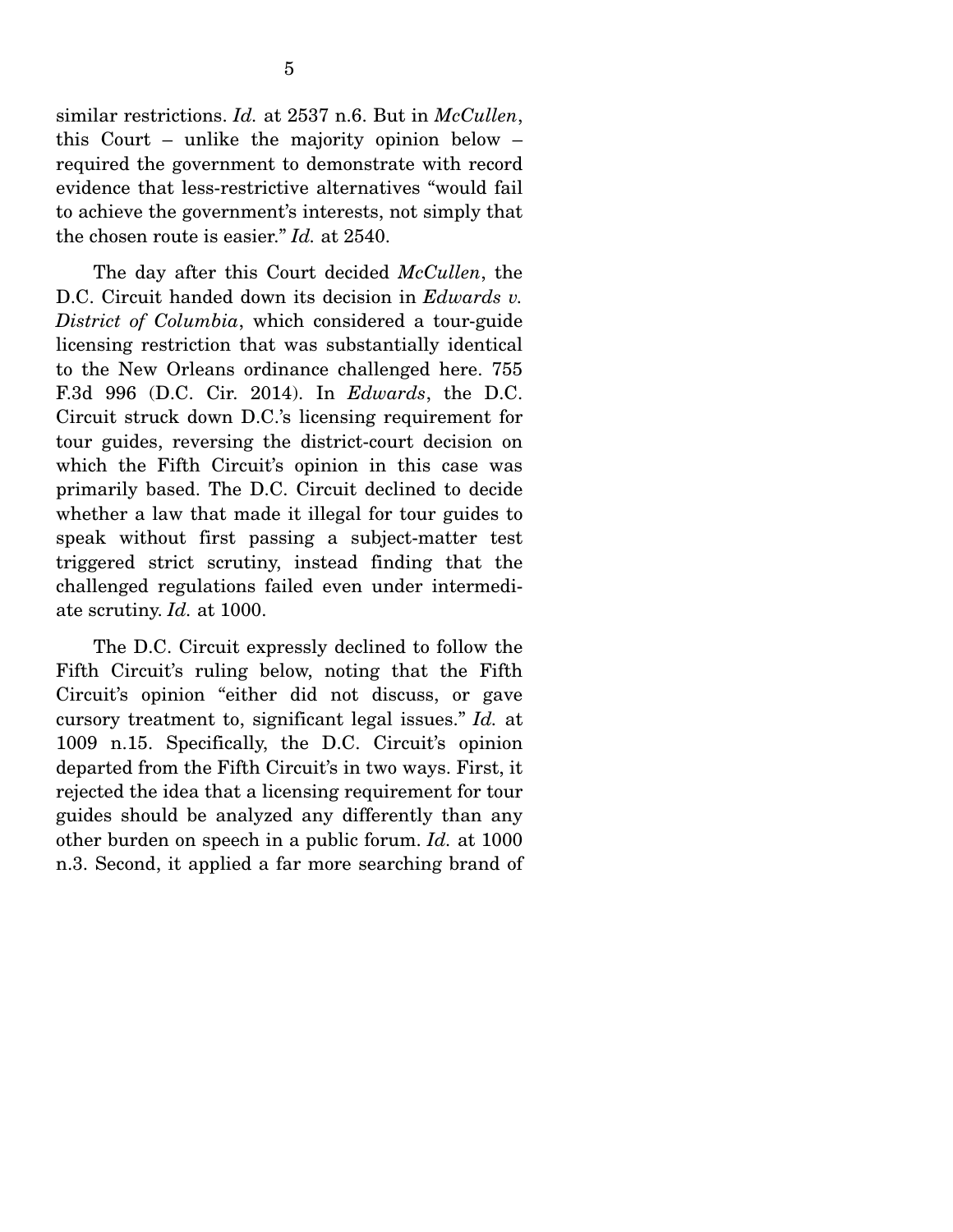intermediate scrutiny: Using analysis that was consistent with (but, understandably, did not cite) the previous day's decision in *McCullen*, the D.C. Circuit demanded that the government point to record evidence demonstrating that its burdens on speech were achieving real benefits that could not be achieved through less-restrictive means. *Id.* at 1003-09. When no such evidence was forthcoming, the Circuit concluded:

The District failed to present any evidence the problems it sought to thwart actually exist. Even assuming those harms are real, there is no evidence the exam requirement is an appropriately tailored antidote. Moreover, the District provided no explanation for abjuring the less restrictive but more effective means of accomplishing its objectives.

#### *Id.* at 1009.

 Counsel for petitioners informed the Fifth Circuit panel of these intervening decisions by filing notices of supplemental authority under Federal Rule of Appellate Procedure 28(j). Nevertheless, the Fifth Circuit denied the petition for rehearing in this case without comment and allowed its initial published opinion to stand unmodified. App. 28-29. This petition for certiorari followed.

--------------------------------- ---------------------------------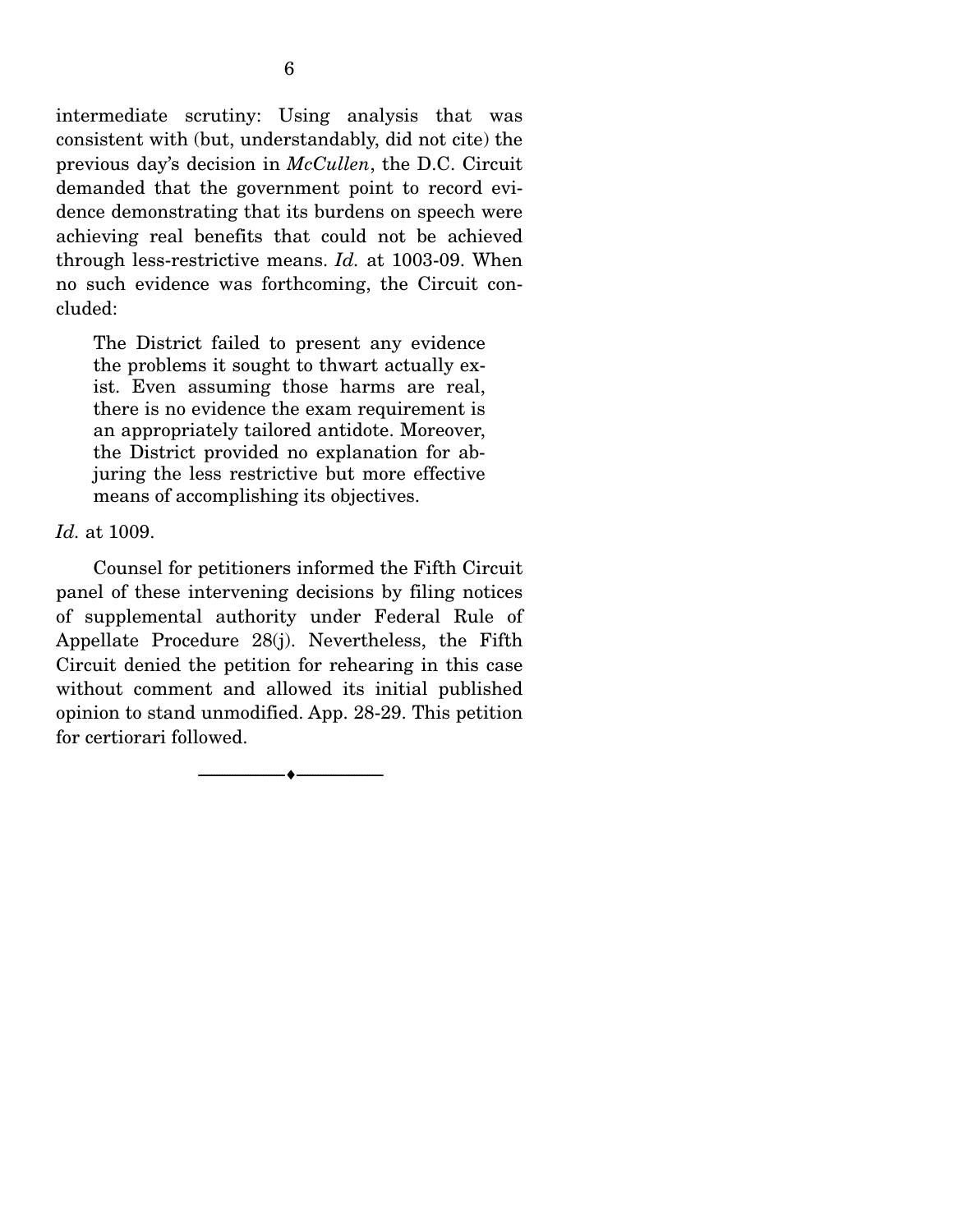## **REASONS FOR GRANTING THE WRIT**

 The petition for certiorari should be granted because (1) this case presents an opportunity to address two independent splits among the courts of appeals; (2) the Fifth Circuit's disposition of the First Amendment question in this case conflicts with relevant decisions of this Court; and (3) this case presents a good vehicle for deciding these issues.

# **A. The Decision Below Presents Two Independent Circuit Splits.**

 The Fifth Circuit's decision in this case presents two different splits of authority. First, it creates an acknowledged split with the D.C. Circuit, which has expressly rejected the Fifth Circuit's holding in this case. Second, it provides this Court with an opportunity to address a split of authority over how the First Amendment applies to laws styled as occupational licenses.

 1. In reaching its decision below, the court of appeals relied heavily on a district-court decision from Washington, D.C., which considered the constitutionality of a substantially similar tour-guide licensing requirement. *See* App. 3. That decision, however, was subsequently reversed by the D.C. Circuit in *Edwards v. District of Columbia*, 755 F.3d 996 (D.C. Cir. 2014). The D.C. Circuit's decision in *Edwards* and the Fifth Circuit's decision below are in direct – and acknowledged – conflict.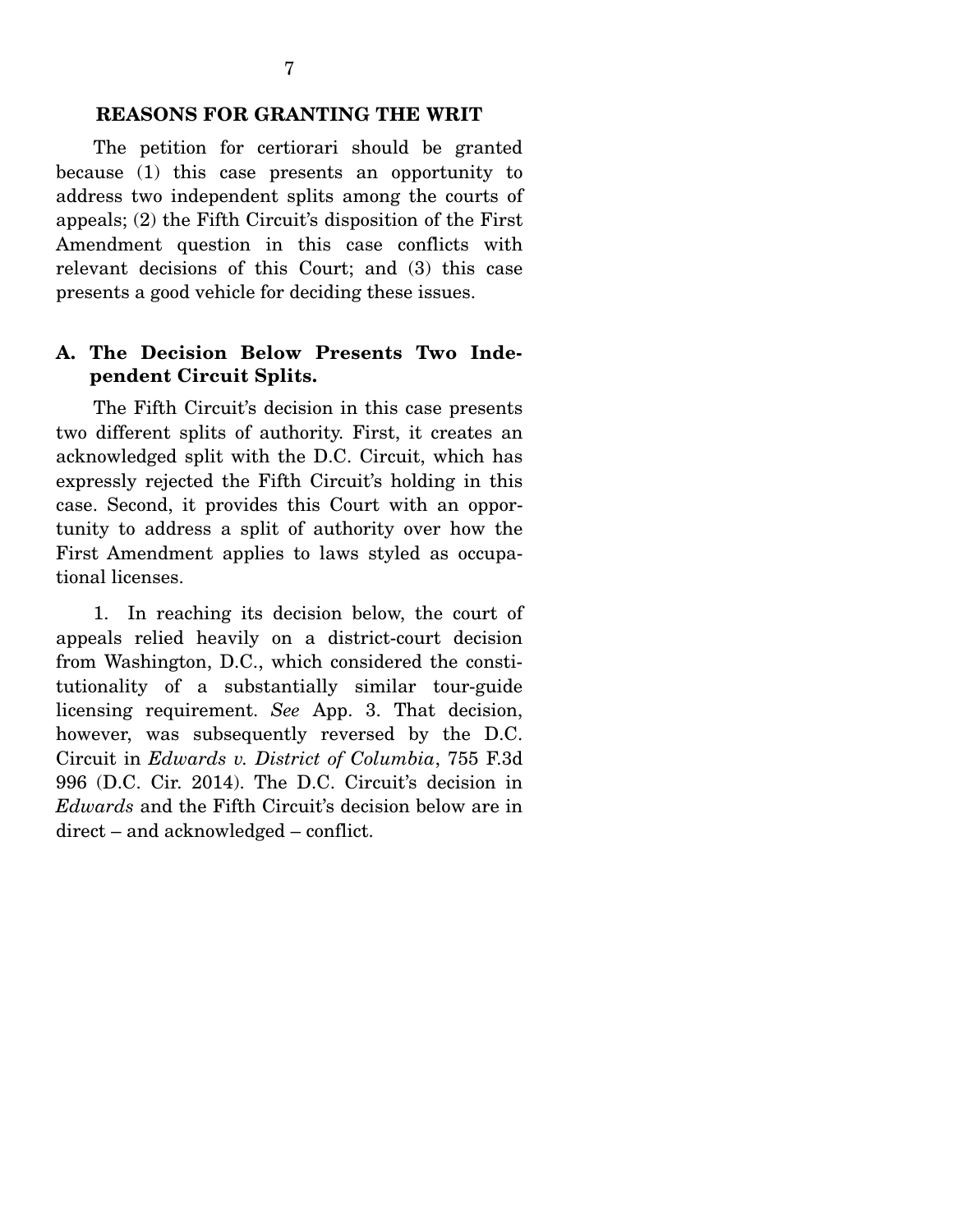In *Edwards*, as here, the plaintiffs had argued that the city's tour-guide requirements failed under both strict and intermediate scrutiny. 755 F.3d at 1000. The D.C. Circuit declined to reach the strictscrutiny question, however, finding that the regulations in that case failed under even intermediate scrutiny because there was no record evidence that the government's ends could not be achieved by less restrictive means. *Id.*

 In *Edwards*, like in this case, the government hypothesized a series of dangers that untested and unlicensed guides might pose to consumers: Guides might defraud customers or lure them into unfamiliar circumstances or simply give a bad tour that gave the city's tourism industry a bad name. *Id.* at 1003. Unlike the Fifth Circuit, though, the D.C. Circuit rejected the government's "seemingly talismanic reliance on these asserted problems." *Id.*

 The D.C. Circuit gave four independent reasons in support of its holding. First, "the record contain[ed] no evidence [that] ill-informed guides [were] indeed a problem for the District's tourism industry." *Id.* at 1003-04. Second, the challenged tour-guide regulations could not be justified by "common sense" because a mere handful of jurisdictions impose licensing requirements on tour guides, as compared to "the scores of other U.S. cities that have determined licensing tour guides is *not* necessary to maintain, protect, or promote the tourism industry." *Id.* at 1004 (citing *Edenfield v. Fane*, 507 U.S. 761, 771 (1993)). Third, even if one assumed that unlicensed guides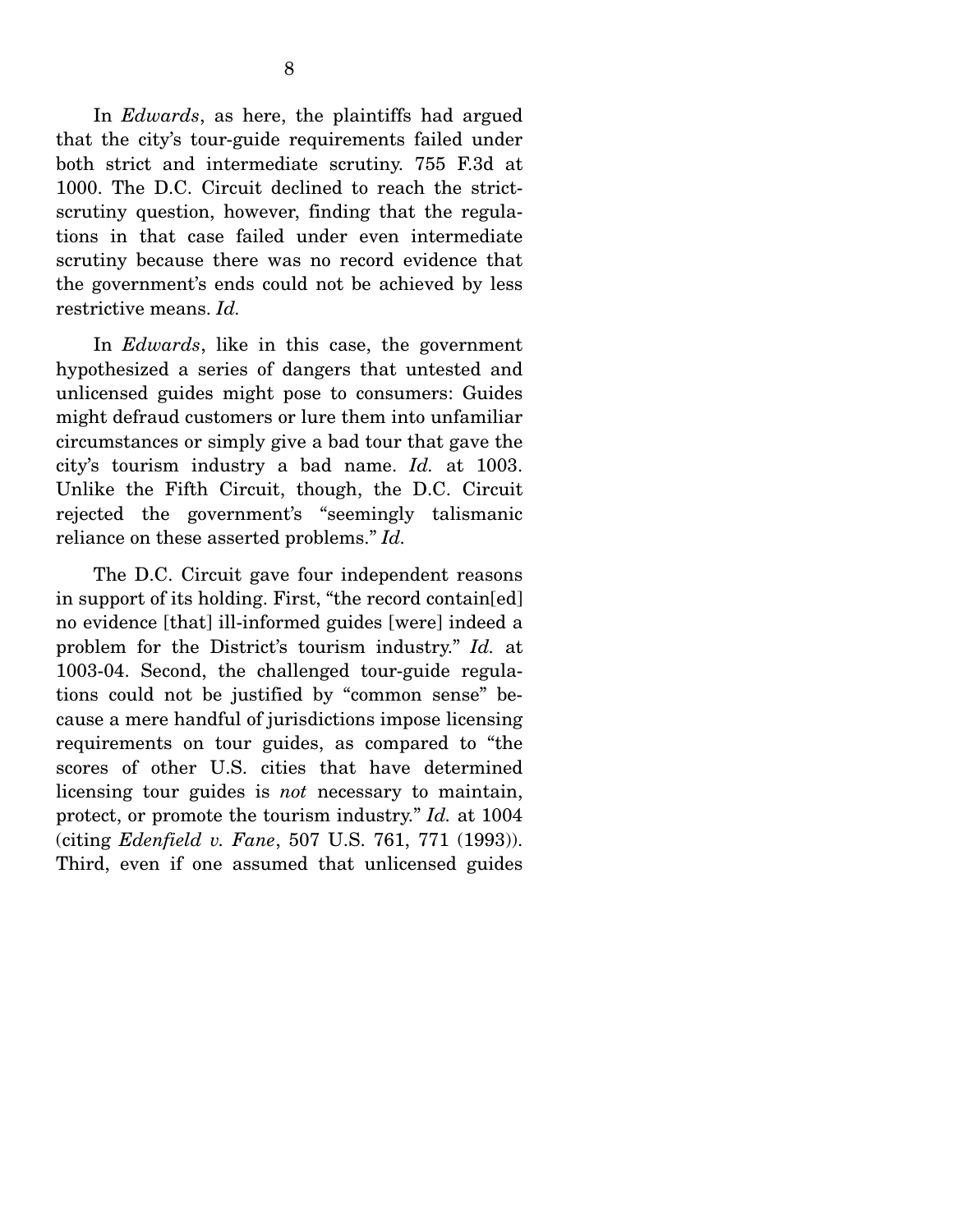*did* pose a danger to the public, the record contained no evidence that requiring tour guides to pass a multiple-choice test actually furthered the government's interest in reducing that danger. 755 F.3d at 1005-07. Fourth and finally, there were obvious lessrestrictive means the government could use to achieve its stated objectives, including (for example) punishing fraud or offering "a voluntary certification program – under which guides who take and pass the District's preferred exam can advertise as 'citycertified guides.'" *Id.* at 1009.

 In reaching these conclusions, the D.C. Circuit did not ignore the Fifth Circuit's decision below – instead, it acknowledged and specifically rejected it. The D.C. Circuit declined to follow the Fifth Circuit's opinion because, it said, that opinion "either did not discuss, or gave cursory treatment to, significant legal issues." *Id.* at 1009 n.15.

 These two cases represent a clear split of authority that is ripe for this Court's review. Under the D.C. Circuit's rule, content-neutral burdens on a tour guide's speech must be justified by real evidence – not necessarily voluminous statistical studies, but evidence sufficient to allow a court to conclude that there is a real danger that is actually being addressed by the challenged burdens and that could not be as easily addressed through less restrictive means. Under the Fifth Circuit's approach, these burdens are simply presumed valid and alternative regulatory options are ignored without any need for evidence at all.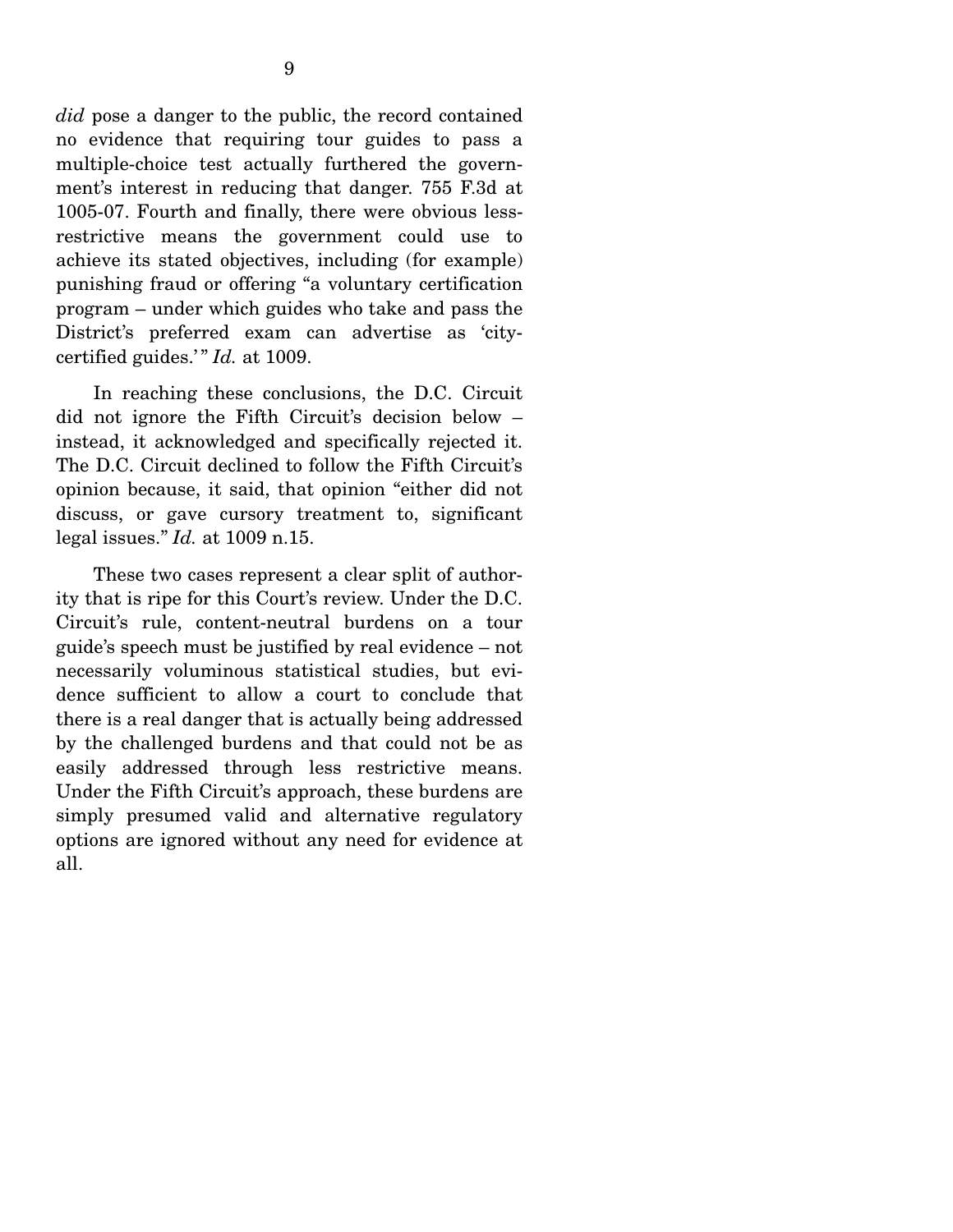2. The decision in this case also presents this Court with an opportunity to address a split of authority among lower courts over whether ordinary First Amendment doctrines apply to laws styled as occupational licenses. In its opinion below, the Fifth Circuit found no free-speech problem with New Orleans's law because, it was merely an occupational license: Once someone obtains a license, the majority said, they "can speak as they please, and that would apply to almost any vocation that may be licensed." App. 3-4.

 This is not the first time a court of appeals has grappled with how to analyze speech restrictions as they relate to occupational licensing. The Ninth Circuit, for example, has developed a jurisprudence about the speech of licensed medical professionals in which some types of licensed speech are protected but others are not. *Compare Pickup v. Brown*, 740 F.3d 1208, 1229-30 (9th Cir. January 29, 2014) (holding that restriction on particular type of talk therapy was a limitation on "conduct" subject to rational-basis review) *with Conant v. Walters*, 309 F.3d 629, 637 (9th Cir. 2002) ("Being a member of a regulated profession does not, as the government suggests, result in a surrender of First Amendment rights."). By contrast, the Third Circuit has expressly rejected the Ninth's approach and adopted a rule under which all burdens on this kind of occupational speech are subject to heightened scrutiny. *See King v. Gov. of New Jersey*, 767 F.3d 216, 233-36 (3d Cir.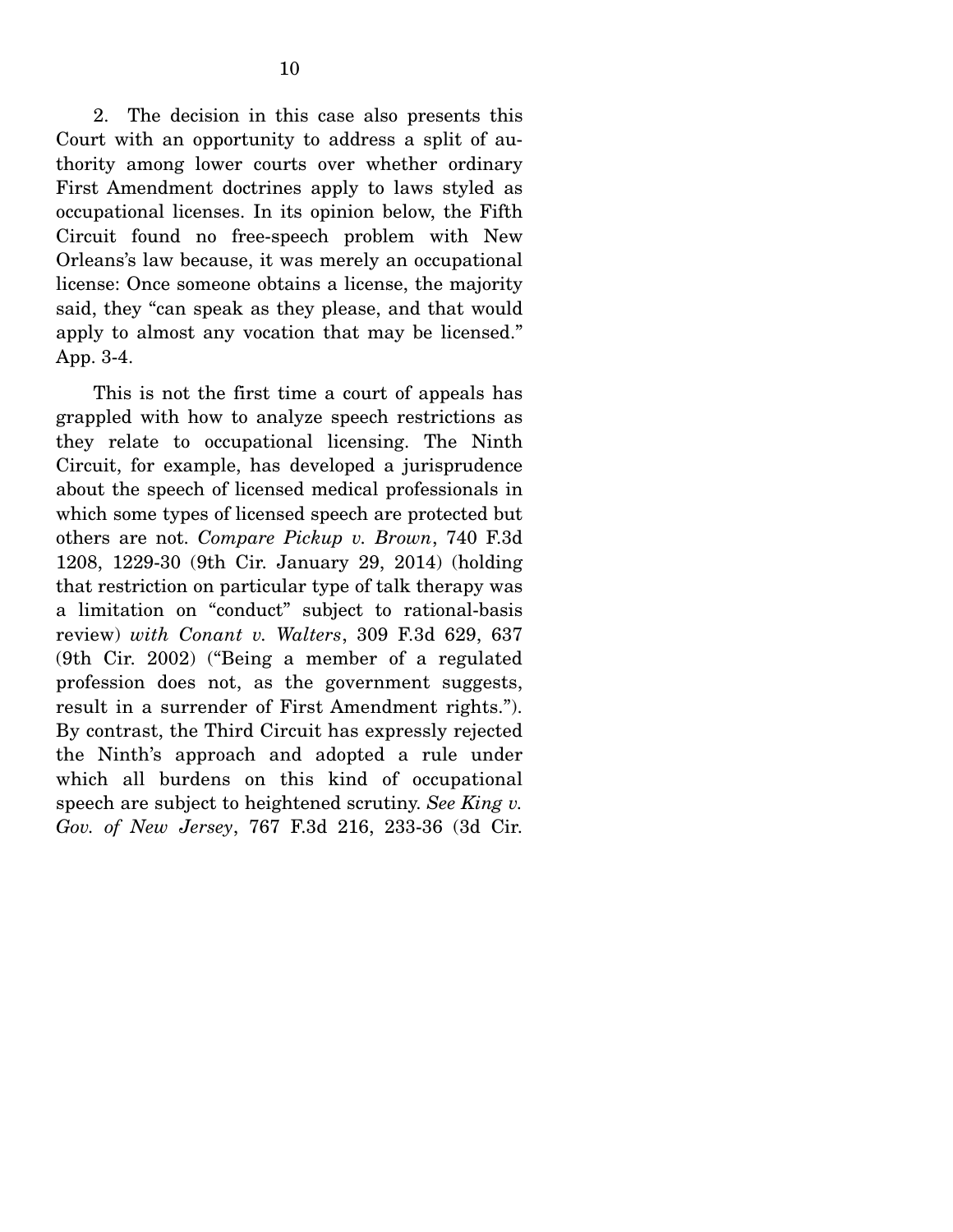2014) (applying intermediate scrutiny to restriction on speech of licensed psychologists).

 The confusion in this area arises largely from Justice White's concurrence in *Lowe v. SEC*, 472 U.S. 181 (1985). In *Lowe*, Justice White suggested a new First Amendment rule for occupational-licensing laws under which "[o]ne who takes the affairs of a client personally in hand and purports to exercise judgment on behalf of the client in the light of the client's individual needs and circumstances" could be licensed and prevented from engaging in speech "incidental to the conduct of the profession" without raising any free-speech concerns. *Id.* at 232 (White, J., concurring in result). If a speaker did not "purport to be exercising judgment on behalf of any particular individual with whose circumstances he is directly acquainted," though, ordinary First Amendment doctrines would apply and prevent the licensing of that speech. *Id.*

 This Court has never cited Justice White's concurrence, but, in the absence of more specific guidance from this Court, some lower courts have adopted it as controlling law. Specifically, the Fourth and Eleventh Circuits have used Justice White's *Lowe*  concurrence to subject speech-licensing laws to rational-basis scrutiny. *See Locke v. Shore*, 634 F.3d 1185, 1191 (analyzing interior-design licensing law under Justice White's *Lowe* concurrence); *accord id.*  at 1197 (Black, J., concurring in result) (interpreting the majority opinion to mean that the challenged law did not violate the First Amendment because the conduct regulated by the statute "involve[d] direct,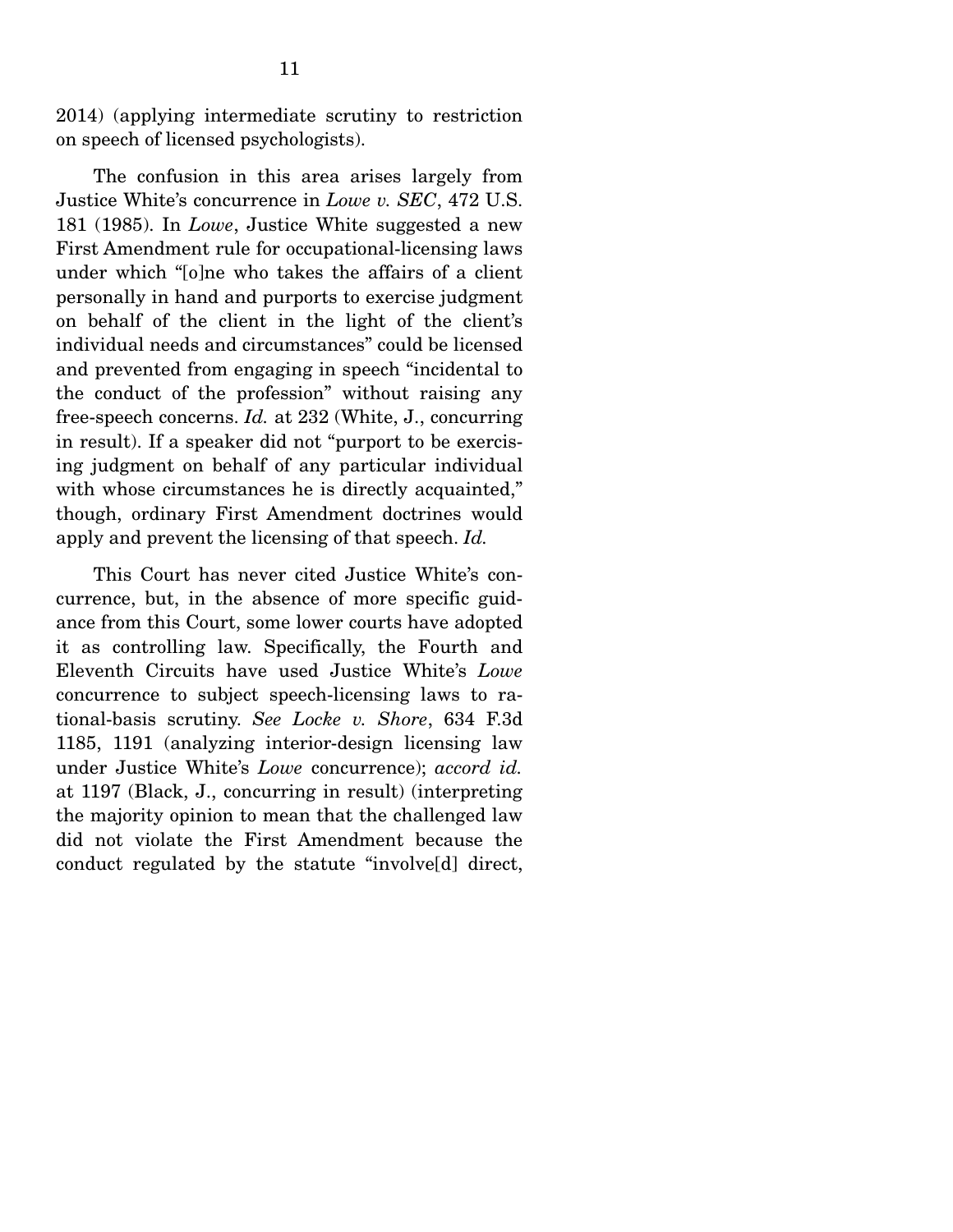personalized communications with clients in which designers use their technical expertise to exercise judgment on behalf of clients"); *see also Accountant's Soc. of Va. v. Bowman*, 860 F.2d 602, 604 (4th Cir. 1988) (adopting Justice White's "sound, specific guidelines for determining" when a licensing law is subject to First Amendment scrutiny).

 Other courts of appeals reject this rule. The Third Circuit, for example, expressly rejects the idea that any restriction on occupational speech can be reviewed under anything less than heightened scrutiny. *See King v. Governor of N.J.*, 767 F.3d 216, 233- 36 (3d Cir. September 11, 2014) (applying intermediate scrutiny to restriction on speech of medical professionals). The D.C. Circuit, by contrast, has suggested that the appropriate level of constitutional scrutiny would depend on the particular occupation being regulated. *See Edwards*, 1000 n.3 (distinguishing tour guides from "lawyers and psychologists").

 This disagreement extends also to the state courts. For example, the Court of Appeals of Maryland has held that an individual who wanted to open a fortune-telling business was entitled to the full protection of the First Amendment. *See Nefedro v. Montgomery County*, 996 A.2d 850, 864 (Md. 2010) ("If Montgomery County is concerned that fortunetellers will engage in fraudulent conduct, the County can enforce fraud laws in the event that fraud occurs. The County need not, and must not, enforce a law that unduly burdens protected speech to accomplish its goal."). But the Fourth Circuit disagrees: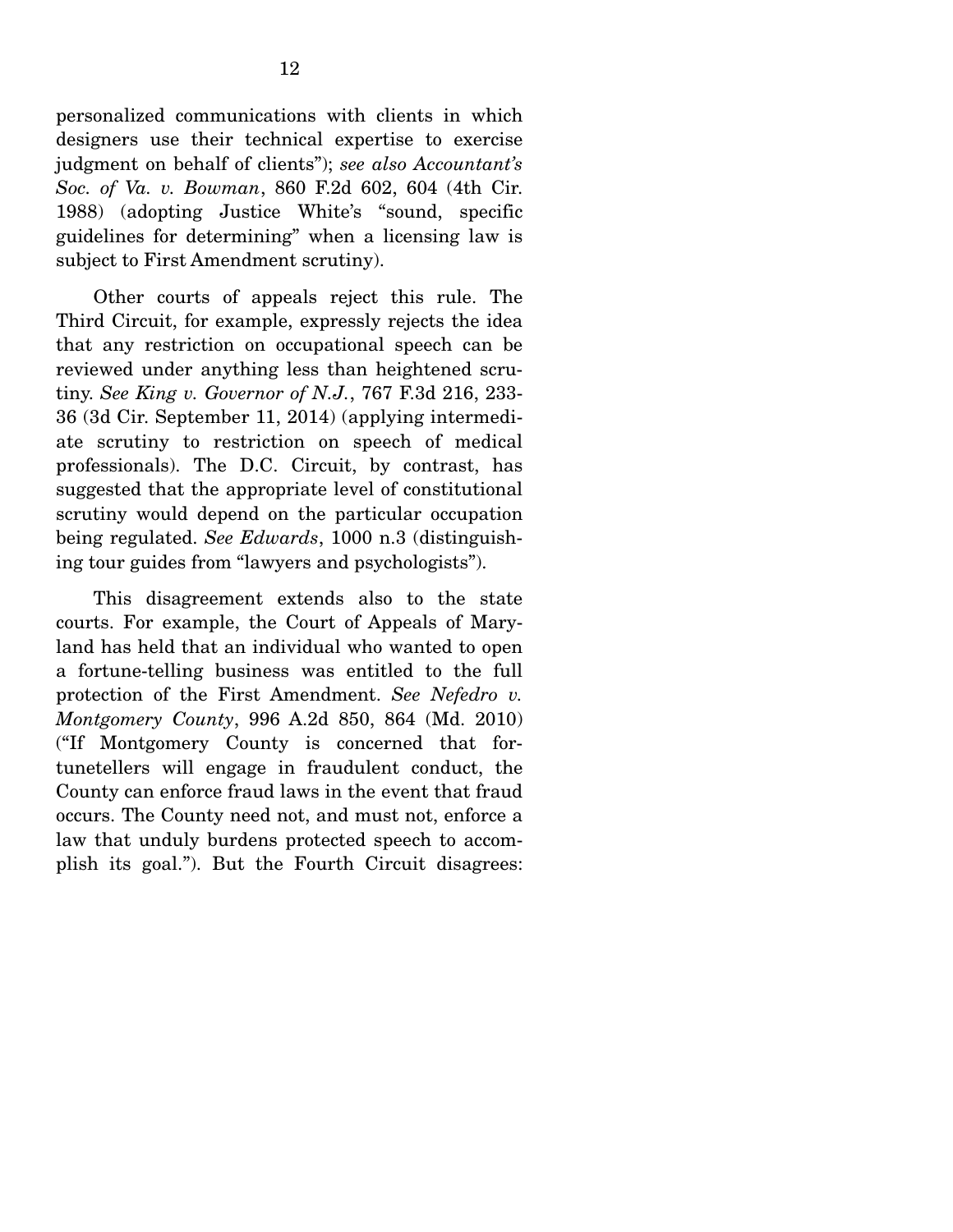Analyzing a Virginia law burdening fortune-telling, the Fourth Circuit held that its "professional speech doctrine," derived from Justice White's *Lowe* concurrence, means a fortune-teller who provides "a personalized reading for a paying client" is not entitled to ordinary First Amendment protections. *Moore-King v. County of Chesterfield*, 708 F.3d 560, 569 (4th Cir.  $2013$ .<sup>3</sup> As a result, the level of First Amendment protection to which a Maryland speaker is entitled will turn on whether that speaker litigates in state rather than federal court.

 This case presents an opportunity to resolve this longstanding split of authority by either holding that ordinary First Amendment principles apply to occupational-licensing requirements just like they do to other laws or by announcing an exception to the ordinary doctrine. The petition for certiorari should therefore be granted.

<sup>3</sup> The Fourth Circuit's opinion in *Moore-King* acknowledged the Maryland state-court opinion, but distinguished it on the grounds that the Maryland court was considering a ban on compensated fortune-telling rather than a licensing requirement. *Id.* at 569-70. But the Maryland Court of Appeals did not premise its decision on the fact that the challenged law was a ban rather than a burden in the form of a licensing requirement – and nor should it have: "The Court has recognized that . . . the Government's content-based burdens must satisfy the same rigorous scrutiny as its content-based bans." *Sorrell v. IMS Health, Inc.*, 131 S. Ct. 2653, 2664 (2011) (internal quotation marks omitted).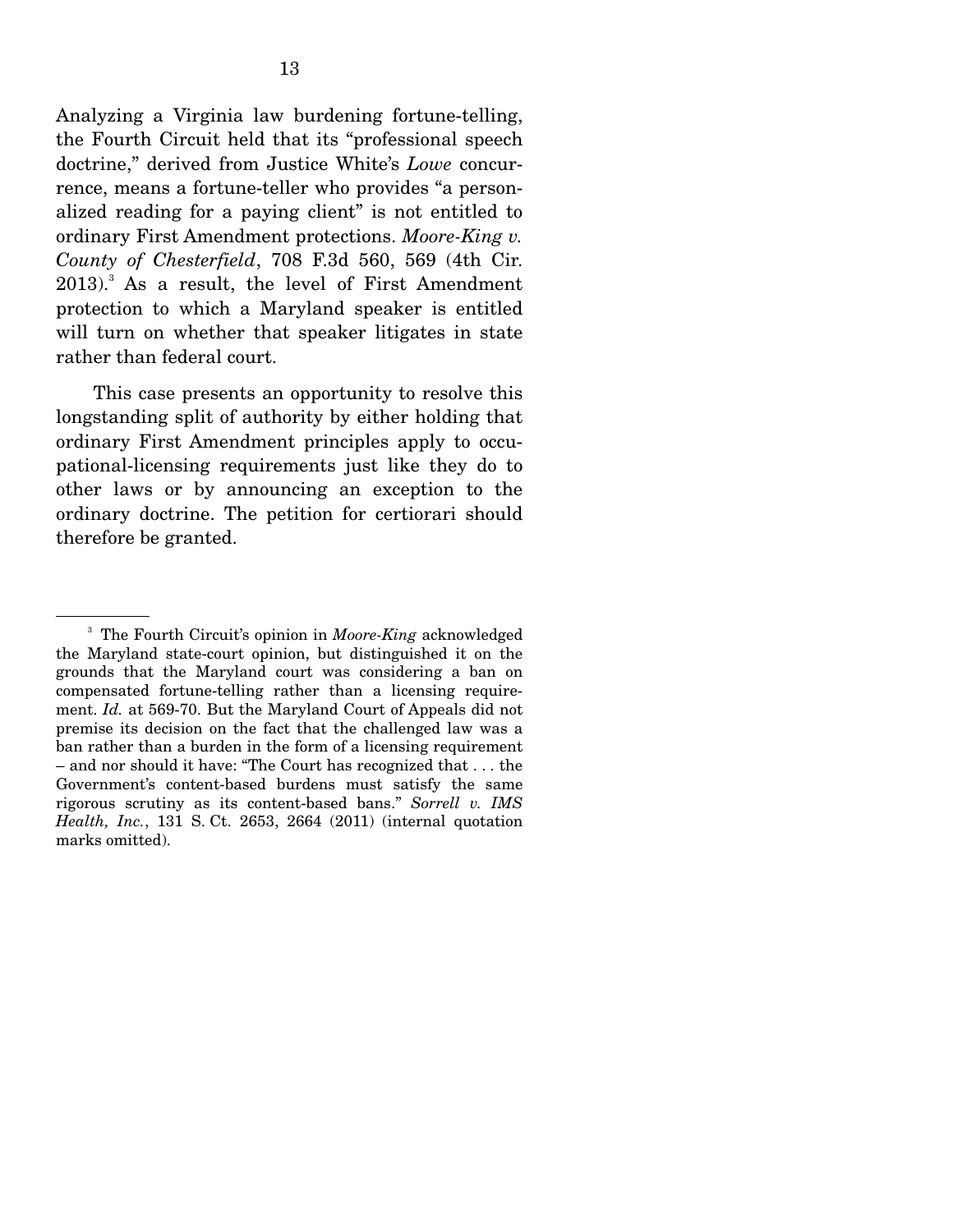## **B. The Decision Below Directly Conflicts With The Relevant Precedents Of This Court.**

 In addition to presenting a circuit split, the Fifth Circuit's decision below conflicts irreconcilably with the opinions of this Court. First, the decision below conflicts directly with this Court's recent decision in *McCullen v. Coakley*, 134 S. Ct. 2518 (2014), which was decided after the panel opinion in this case was issued. Second, the majority opinion in this case conflicts with this Court's repeated application of ordinary First Amendment principles to laws styled as licensing requirements.

 1. The Fifth Circuit purported to apply intermediate scrutiny in the case below, but its onesentence analysis of the challenged law failed to ask whether there were less burdensome alternatives available to achieve New Orleans's goals. That approach conflicts directly with this Court's recent decision in *McCullen v. Coakley*, which considered the constitutionality of a Massachusetts law that made it a crime to stand on a sidewalk or public way within 35 feet of the entrance to any place where abortions are performed. 134 S. Ct. at 2525. In that case, this Court held that Massachusetts's law failed intermediate scrutiny because the state was unable to point to record evidence "demonstrat[ing] that alternative measures that burden substantially less speech would fail to achieve the government's interest, not simply that the chosen route is easier." *Id.* at 2540.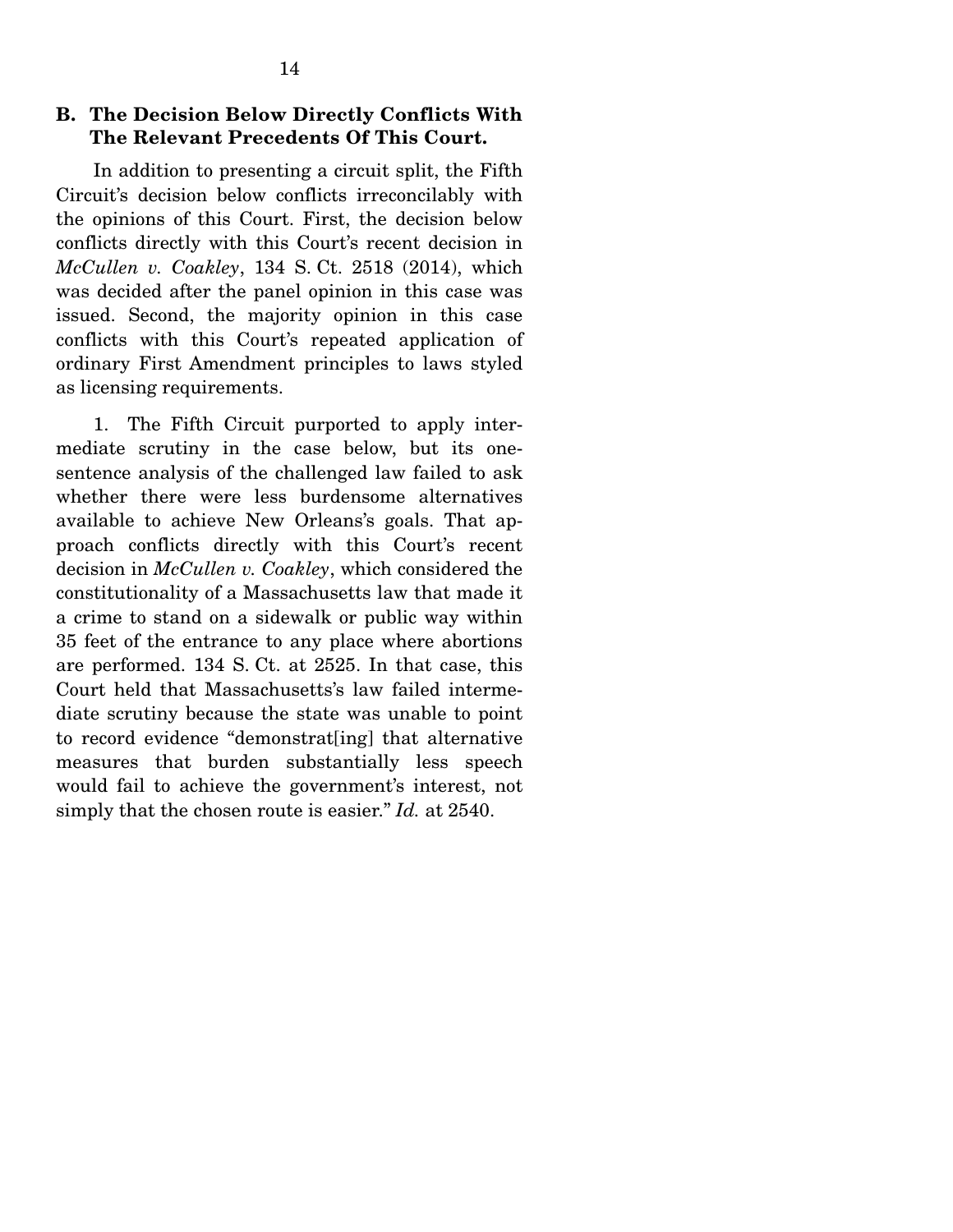*McCullen*'s holding is consistent with this Court's repeated pronouncements that mere speculation and conjecture are never enough to carry a First Amendment burden. *See Nixon v. Shrink Mo. Gov't PAC*, 528 U.S. 377, 392 (2000) ("We have never accepted mere conjecture as adequate to carry a First Amendment burden. . . ."); *see also United States v. Playboy Entm't Grp.*, 529 U.S. 803, 816 (2000) ("When a plausible, less restrictive alternative is offered to a contentbased speech restriction, it is the Government's obligation to prove that the alternative will be ineffective to achieve its goals."); *United States v. Nat'l Treasury Emples. Union*, 513 U.S. 454, 475 (1995) ("[W]hen the Government defends a regulation on speech as a means to . . . prevent anticipated harms, it must do more than simply 'posit the existence of the disease sought to be cured.'... It must demonstrate that the recited harms are real, not merely conjectural. . . ." (internal citation omitted)).

*McCullen* also reaffirms this Court's judgment that "[t]he quantum of empirical evidence needed to satisfy heightened judicial scrutiny of legislative judgments will vary up or down with the novelty and plausibility of the justification raised." *Nixon*, 528 U.S. at 391. In particular, the Court placed significant weight on the fact that the law challenged in that case was "truly exceptional," by which the Court meant that only "five localities [have] laws similar to the [challenged law]." 134 S. Ct. at 2537 & n.6.

 The holding of *McCullen* applies with equal, if not greater, force to New Orleans's ordinance. Unlike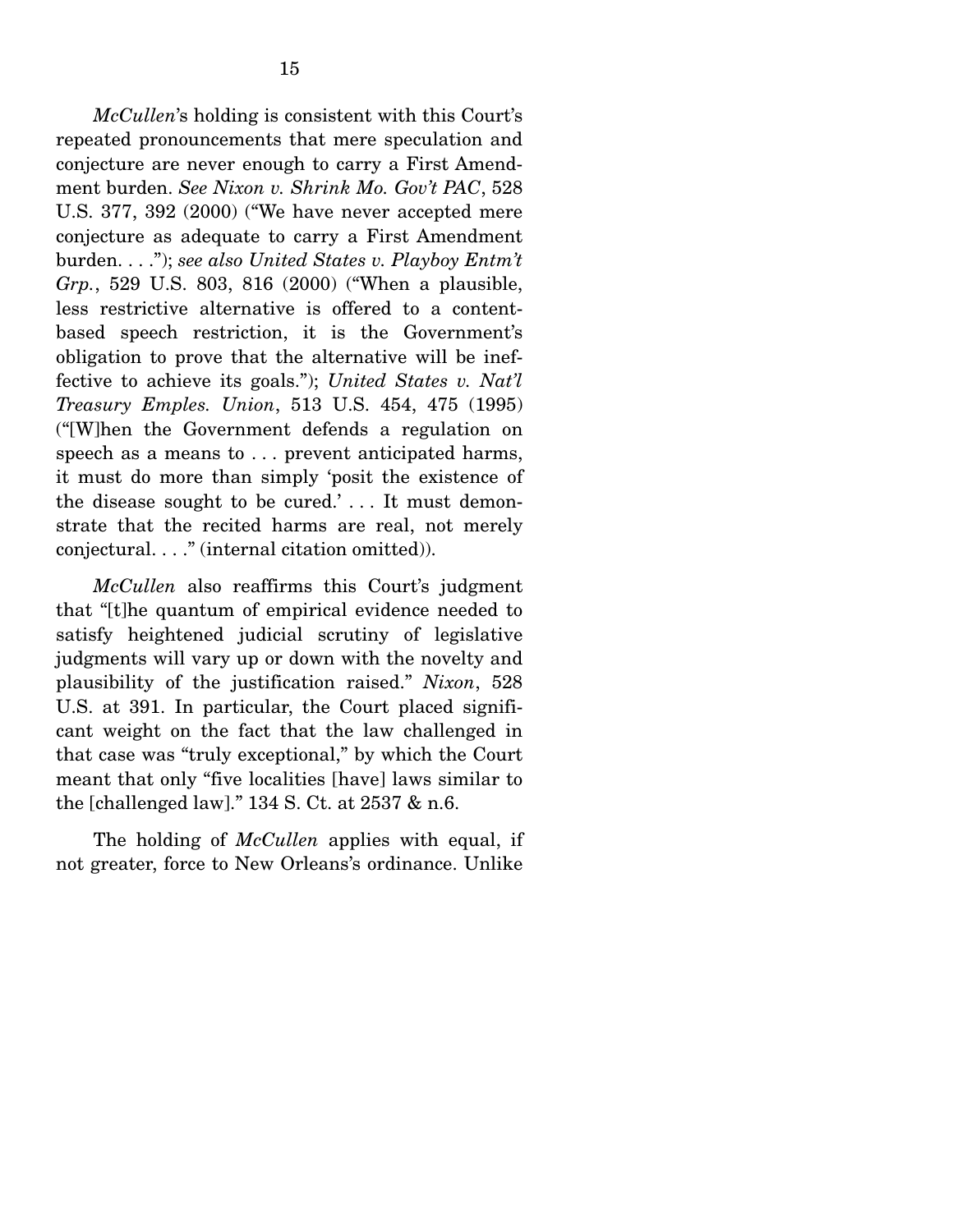the Massachusetts law at issue in *McCullen*, which was facially content neutral in that it applied to all speakers within the 35-foot buffer zone regardless of what they were speaking about, New Orleans's ordinance applies solely to those who talk about the history and points of interest in New Orleans. The New Orleans ordinance is almost exactly as unusual as the law challenged in *McCullen*; only five jurisdictions besides New Orleans currently enforce similar requirements. *See supra* at 2-3 & n.1. And the evidence supporting New Orleans's ordinance is even more sparse than the evidence this Court considered insufficient to justify Massachusetts's law; while Massachusetts claimed to have tried less-restrictive alternatives, to no avail, 134 S. Ct. at 2539, New Orleans does not claim to have even *considered* alternative options, let alone to have tried them and seen them fail. But none of this is acknowledged as even part of the relevant constitutional test by the majority's opinion below. *See* App. 3-4.

 In fairness to the majority below, *McCullen* was decided after the panel issued its opinion. But, as discussed above, the holding of *McCullen* was consistent with decades of this Court's precedent. And the Fifth Circuit had the opportunity to correct its error through panel rehearing or rehearing en banc. Its failure to do so cannot be squared with this Court's precedent, and this Court should therefore grant certiorari.

 2. The opinion below also conflicts with this Court's precedent because it says there can be no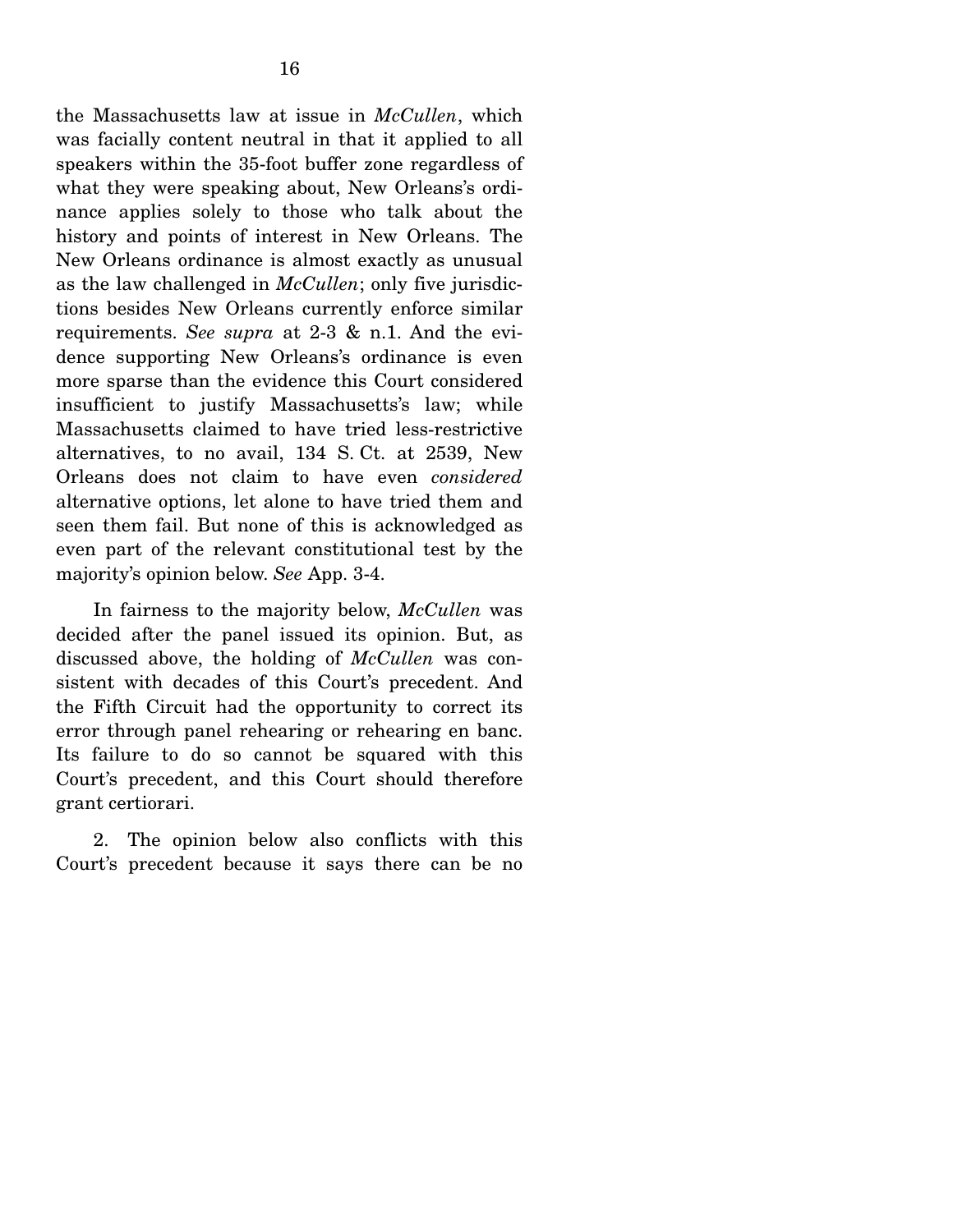First Amendment problem with a law that requires a license in order to speak, so long as "[t]hose who have the license can speak as they please." App. 3-4. This is incorrect as a matter of law: This Court has considered cases involving the intersection of occupationallicensing laws and free speech, and it has consistently rejected the idea that occupational licensure is "devoid of all First Amendment implication" or "subject only to rationality review." *Riley v. Nat'l Fed'n of the Blind of N.C., Inc.*, 487 U.S. 781, 801 n.13 (1988).

 The precedent most squarely on point is *Watchtower Bible & Tract Society of New York, Inc. v. Village of Stratton*, in which this Court considered a challenge to a local law licensing door-to-door solicitation. 536 U.S. 150, 155-56 (2002). Significantly, not a single Justice suggested that the law should be subject to rational-basis scrutiny because it was a licensing requirement rather than a regulation of what door-to-door solicitors could say once they were licensed. *See* 536 U.S. at 164-65 (finding that the ordinance failed under any First Amendment standard of review); *id.* at 170-71 (Breyer, J., concurring) (noting that government must supply more than "'anecdote and supposition'" in support of speech burdens); *id.* at 171 (Scalia, J., concurring in the judgment) (joining the Court's conclusion that the licensing requirement violated the First Amendment); *id.* at 175-76 (Rehnquist, C.J., dissenting) (arguing that the Court should uphold the challenged law under intermediate scrutiny because of the seriousness of the Village's interest in crime control).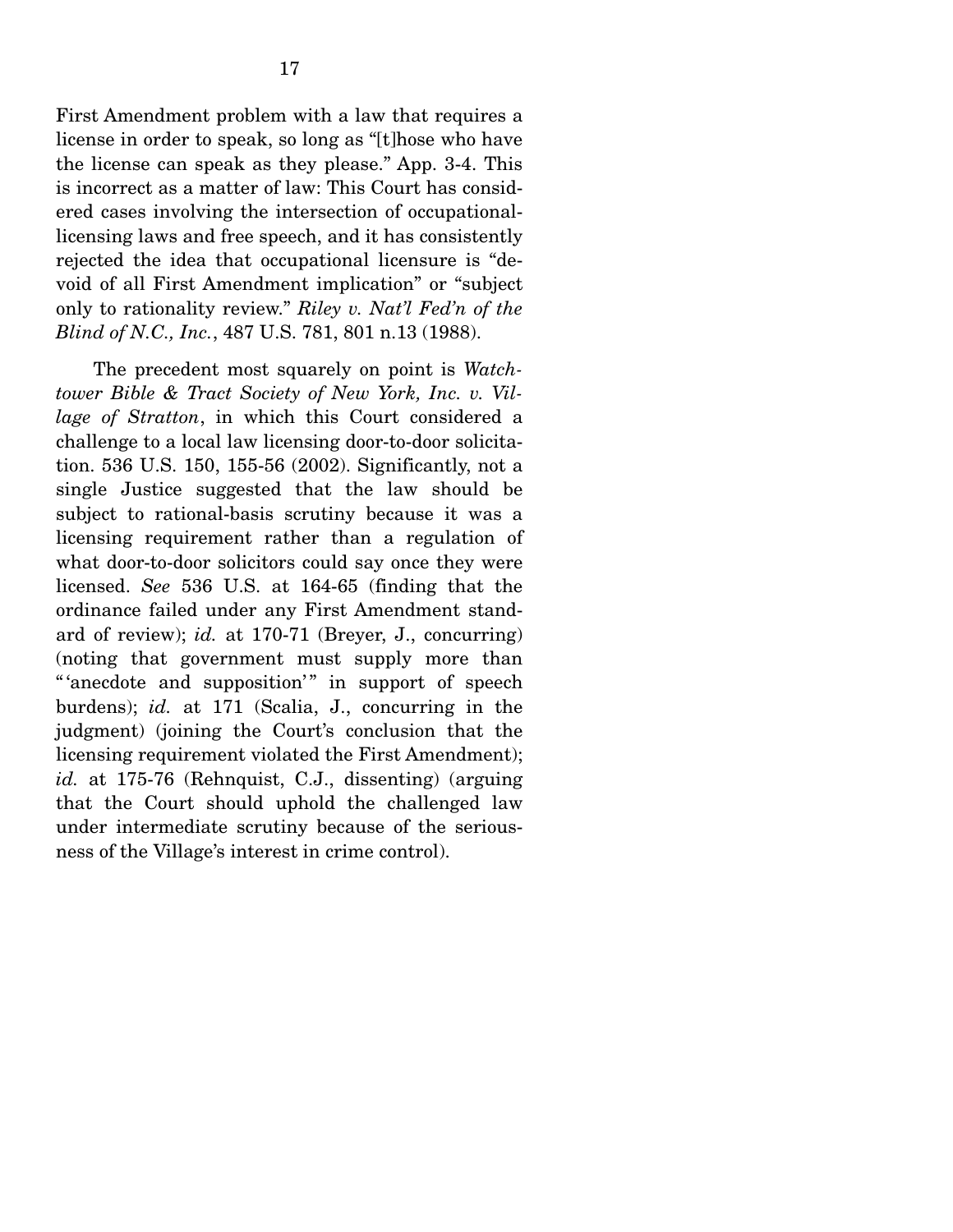Simply put, this Court has never once said that occupational-licensing laws that limit speech should be treated differently from any other laws that limit speech – rather, it has said exactly the opposite. But the Fifth Circuit (following, though not citing, the path of some other courts of appeals) has treated licensing laws as a special exception to the First Amendment. *See supra* at 10-15. This recognition of a new exception to the scope of protected speech is in direct conflict with this Court's repeated pronouncements that the federal courts do not have a "freewheeling authority to declare new categories of speech outside the scope of the First Amendment" on the basis of "an ad hoc balancing of relative social costs and benefits." *United States v. Stevens*, 559 U.S. 460, 470, 472 (2010); *accord Brown v. Entm't Merchs. Ass'n*, 131 S. Ct. 2729, 2734 (2011) ("[N]ew categories of unprotected speech may not be added to the list by a legislature that concludes certain speech is too harmful to be tolerated.").

 The majority opinion below therefore conflicts irreconcilably with this Court's precedents – both this Court's clear holdings about how the First Amendment applies to licensing laws generally and this Court's clear prohibition on creating new exceptions to the First Amendment. The petition for certiorari should be granted to resolve this conflict.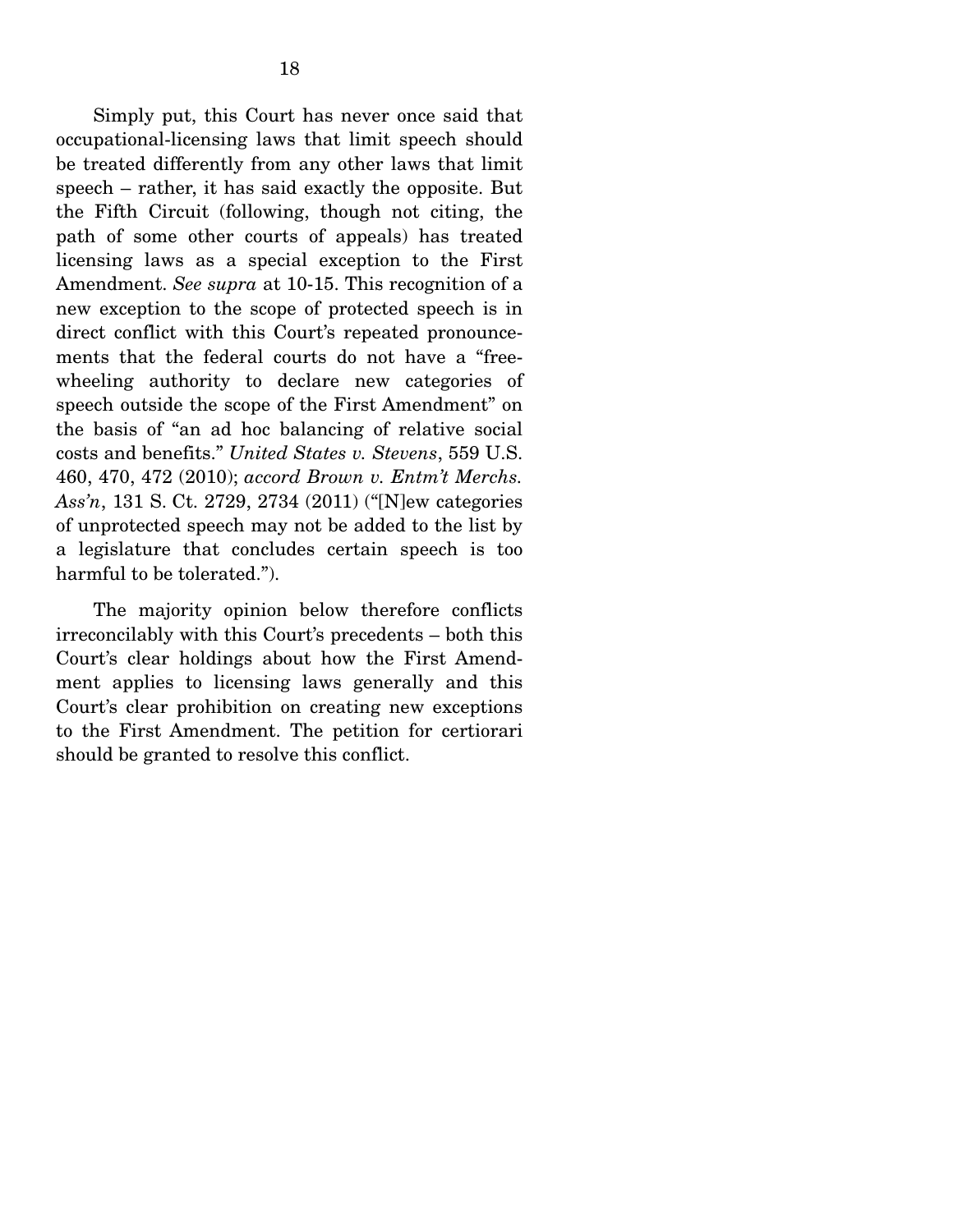# **C. This Case Presents A Clear Vehicle To Resolve An Important Issue.**

 Under the ruling below, would-be tour guides in New Orleans are subject to arrest and imprisonment for the crime of speaking to tour groups without obtaining prior permission from the government. The only reason their municipal government has this power is that they happen to live within the jurisdiction of the Fifth Circuit instead of the D.C. Circuit. The Court should grant certiorari in this case to clarify the free-speech rights of would-be speakers nationwide.

 But this case also presents issues relevant far beyond the boundaries of New Orleans. The core question in this case – whether or how the First Amendment applies to occupational licenses – is of tremendous practical importance, yet it is an issue on which lower courts have failed to generate a uniform rule. The petition in this case should be granted because the record here presents an opportunity to clarify an important doctrinal question on a straightforward record: The case below was decided on crossmotions for summary judgment with no disputed facts. This Court may not have a similar opportunity anytime in the near future.

 The question of how the First Amendment interacts with occupational licenses matters to literally millions of American workers. Nearly one third of the American workforce now needs a license to work, up from roughly one *twentieth* of the workforce in the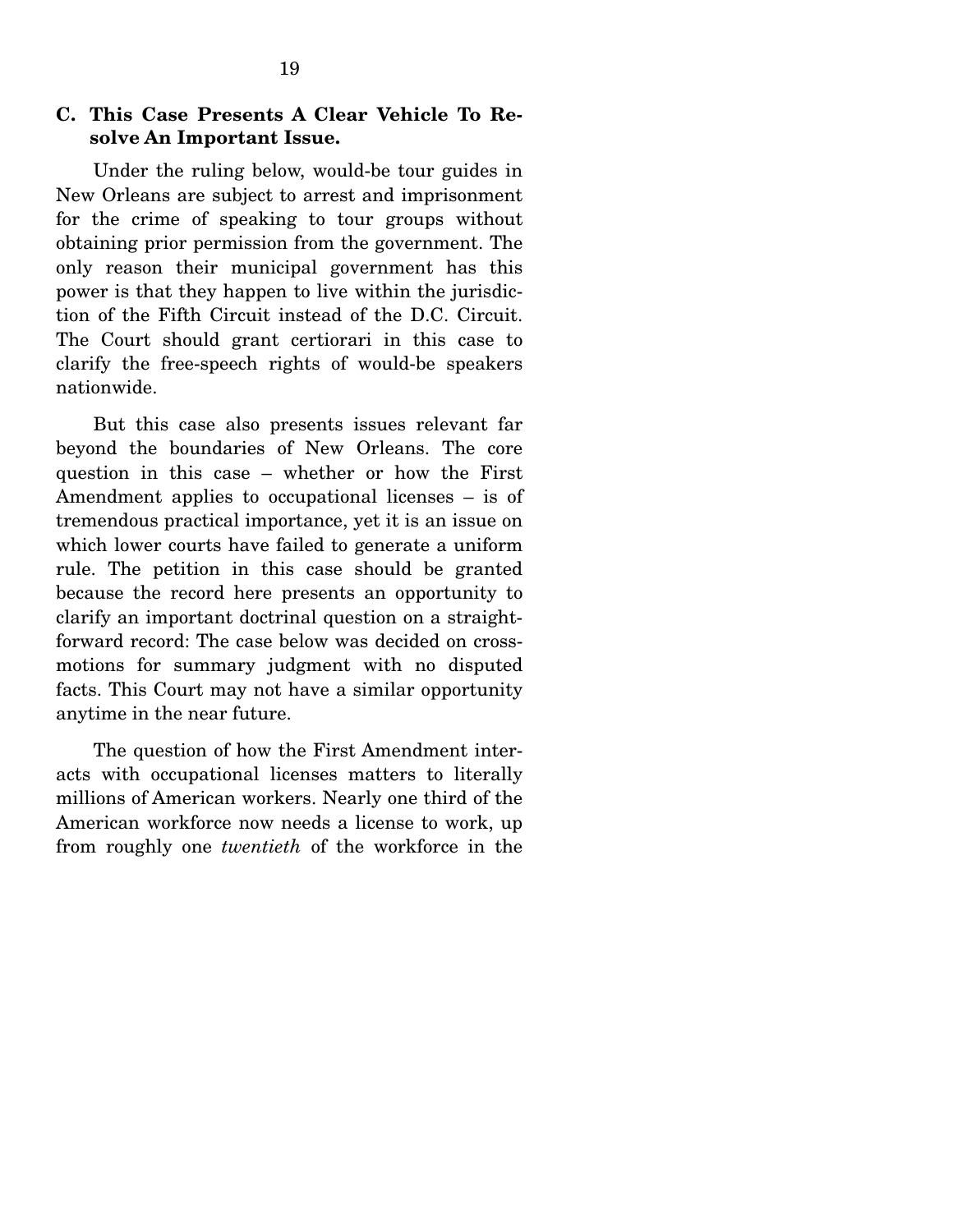1950s. *See* Morris M. Kleiner & Alan B. Krueger, *Analyzing the Extent and Influence of Occupational Licensing on the Labor Market*, 31 J. Labor Economics 173, 175-76 (2013). Whether these licensed workers enjoy the full protection of the First Amendment is a question that matters not only to them, but to the federal, state, and local regulators who exercise power over these workers.

 The majority opinion below creates serious uncertainty about the First Amendment rights of tour guides in New Orleans and elsewhere, and it exacerbates existing uncertainty about the First Amendment rights of literally millions of other Americans who work in licensed occupations. In short, this case presents an important issue on which there is serious doctrinal conflict in the lower courts, and it does so on a record free from factual disputes. The petition for certiorari should therefore be granted.

--------------------------------- ---------------------------------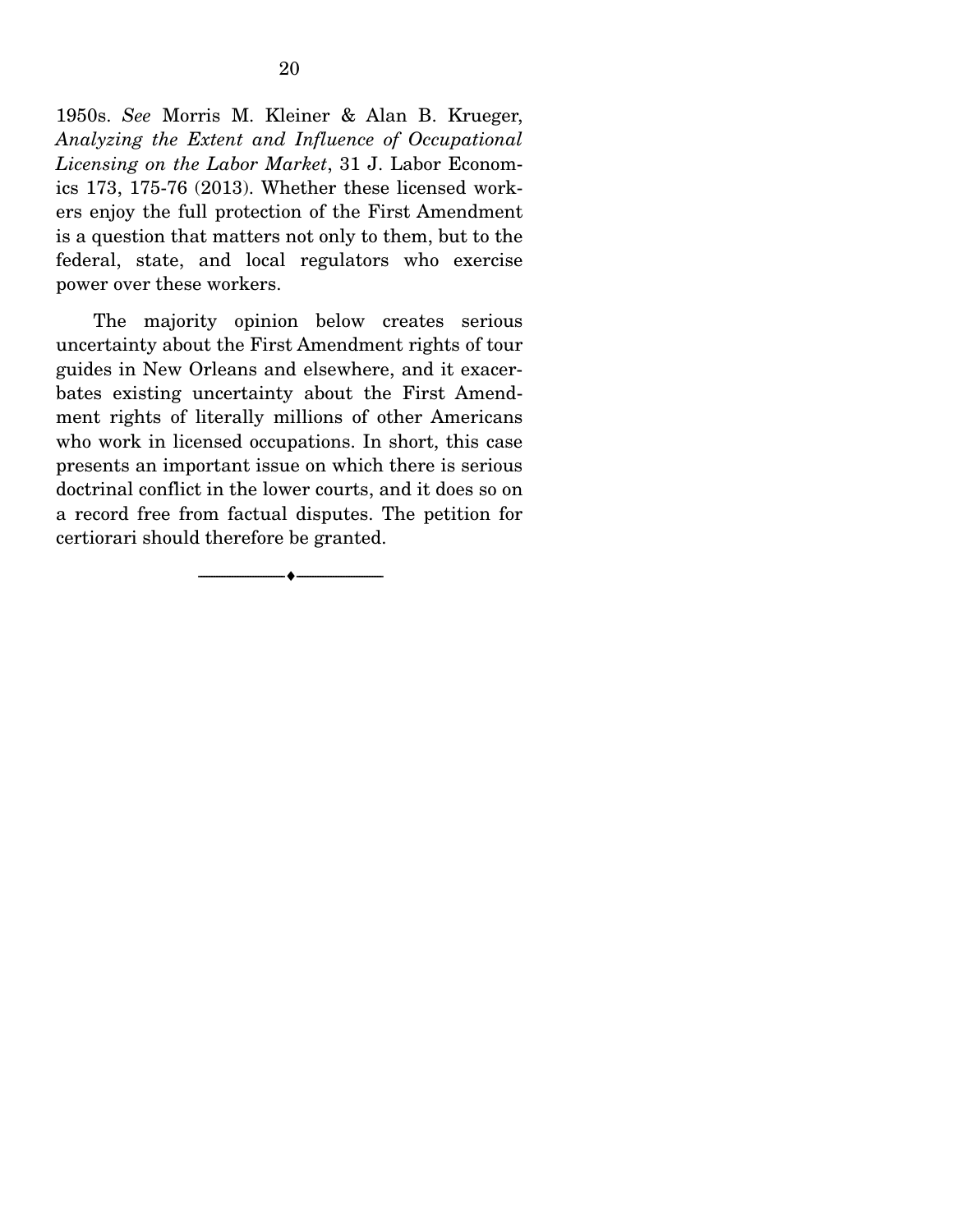# **CONCLUSION**

 The petition for a writ of certiorari should be granted.

Respectfully submitted,

WILLIAM H. MELLOR DANA BERLINER ROBERT J. MCNAMARA\* PAUL M. SHERMAN ROBERT EVERETT JOHNSON INSTITUTE FOR JUSTICE 901 N. Glebe Road, Suite 900 Arlington, VA 22203 (703) 682-9320

MATTHEW R. MILLER INSTITUTE FOR JUSTICE 816 Congress Avenue, Suite 960 Austin, TX 78701 (512) 480-5936

\**Counsel of Record*

MARK E. HANNA MOULEDOUX, BLAND, LEGRAND & BRACKETT, LLC 701 Poydras Street 4250 One Shell Square New Orleans, LA 70139 (504) 595-3000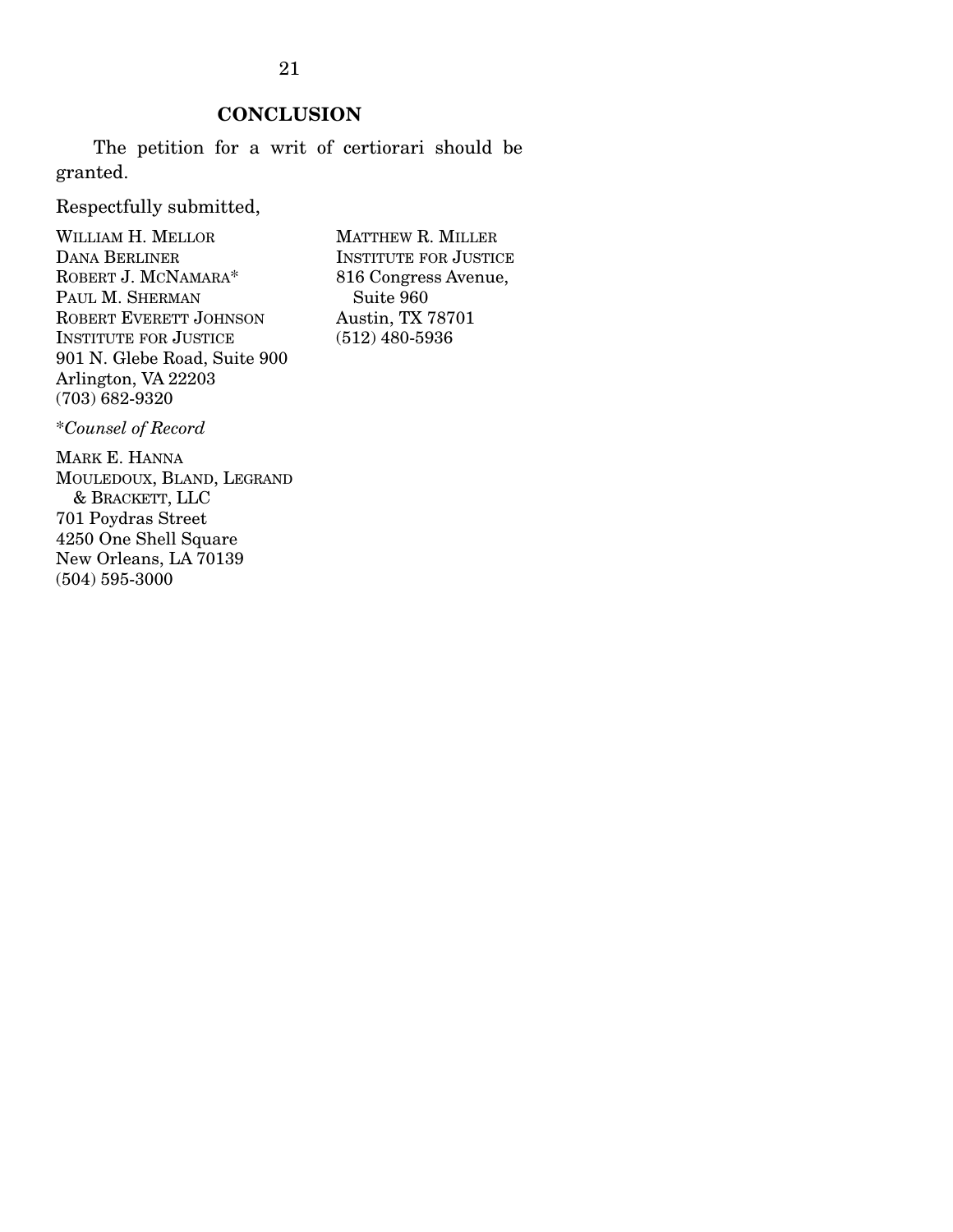# **IN THE UNITED STATES COURT OF APPEALS FOR THE FIFTH CIRCUIT**

----------------------------------------------------------------------- No. 13-30801

-----------------------------------------------------------------------

CANDANCE KAGAN; MARY LACOSTE; JOYCELYN M. COLE, erroneously named as Jocelyn M. Cole; ANNETTE WATT,

Plaintiffs-Appellants

v.

CITY OF NEW ORLEANS, Louisiana,

Defendant-Appellee

Appeal from the United States District Court for the Eastern District of Louisiana

-----------------------------------------------------------------------

----------------------------------------------------------------------- (Filed Jun. 2, 2014)

Before REAVLEY, JONES, and GRAVES, Circuit Judges.\*

REAVLEY, Circuit Judge:

 The City of New Orleans requires those who conduct tours for hire in the City to have a tour guide license. Four tour guides object to the license requirement on the ground that it violates their First

 <sup>\*</sup> Judge Jones concurs in the judgment only.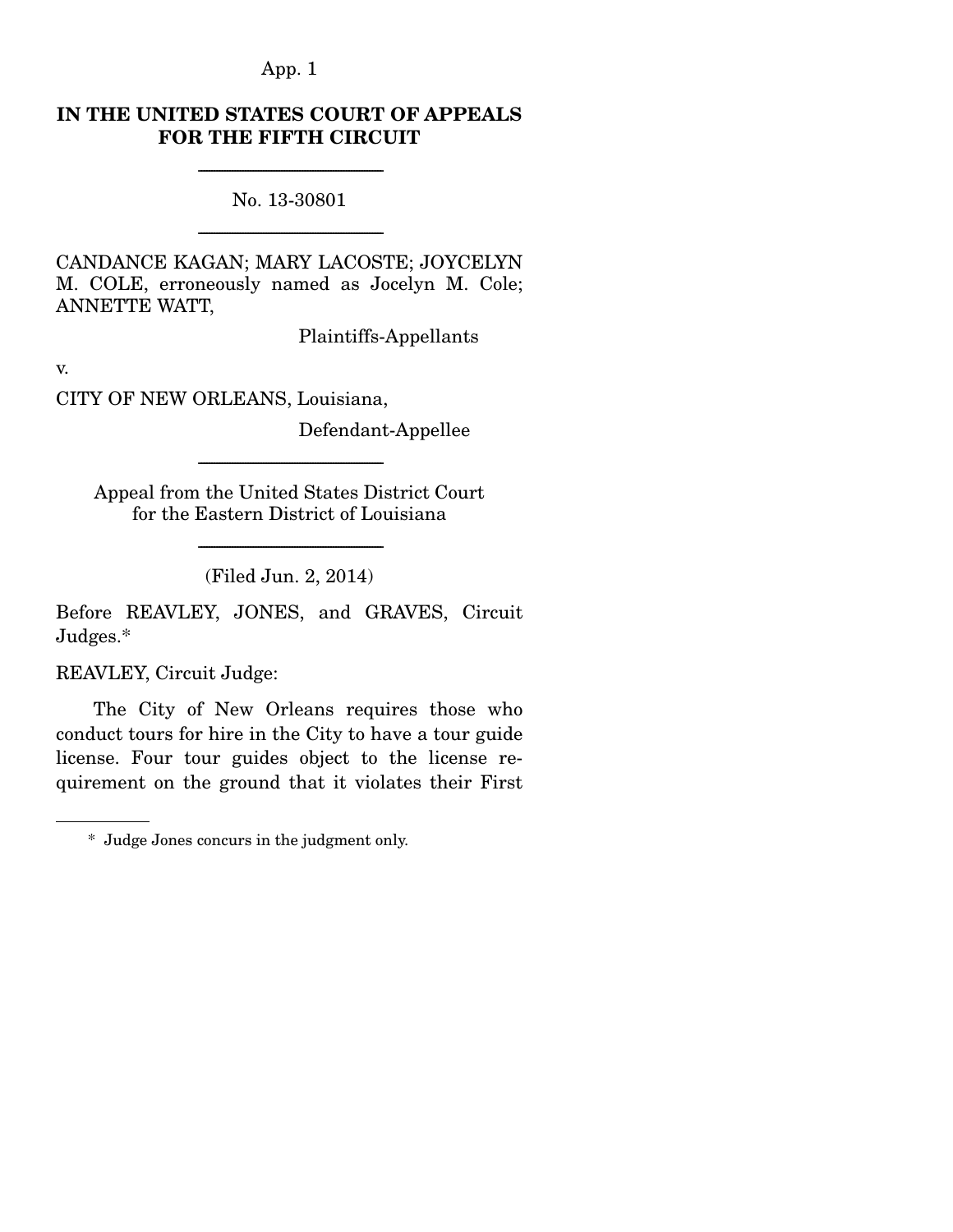Amendment rights and seek a declaratory judgment and injunction for relief. The district court granted summary judgment for the City, and we affirm.

 The New Orleans Code requires the license for a person to charge for tours to "the City's points of interest and/or historic buildings, parks or sites, for the purpose of explaining, describing or generally relating the facts of importance thereto." To obtain the license, the applicant must pass an examination testing knowledge of the historical, cultural and sociological developments and points of interest of the city, must not have been convicted of a felony within the prior five years, pass a drug test, and pay a \$50 fee when first applying or \$20 when renewing after two years. Violators are subject to punishment by up to five months imprisonment and \$300 in fines.

 Reviewing the law facially, we see its purpose to be clear. The City wants to promote and protect visitors there as they see and enjoy all of the attractions of New Orleans; its history and sights on to its food and music. Conventions bring thousands there and often program tours of the city. To put it simply, New Orleans thrives, and depends, upon its visitors and tourists. For the benefit of those visitors the City identifies those tour guides who have licenses and are reliable, being knowledgeable about the city and trustworthy, law-abiding and free of drug addiction.

 Without contesting that as the only purpose or effect of the law, plaintiffs seek to abolish the license and will thereby defeat the purpose. They urge the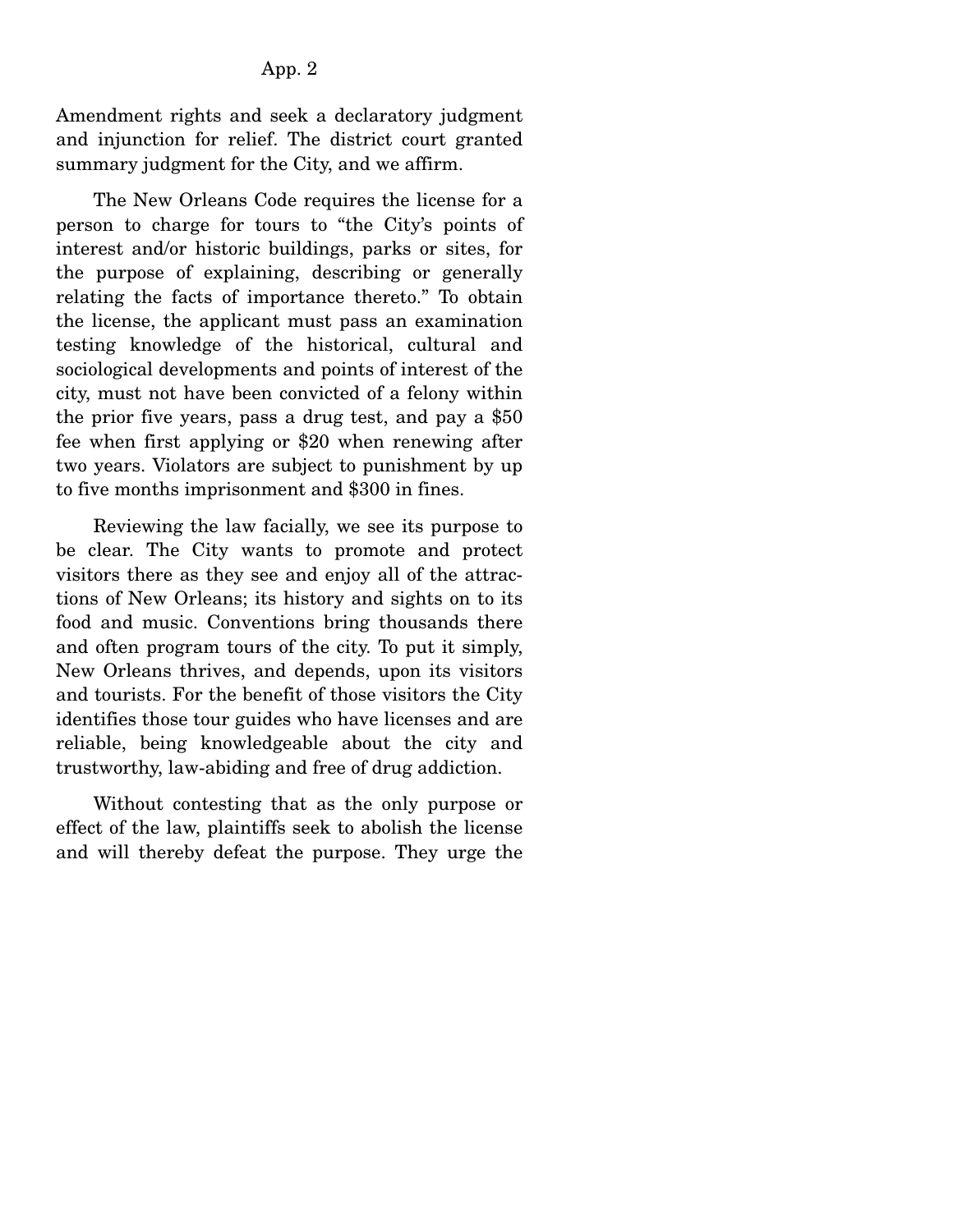First Amendment freedom of speech as the problem. But no fault is found by the City in what tour guides do or say. They themselves want to speak and do the same. When a city exercising its police power has a law only to serve an important governmental purpose without affecting what people say as they act consistently with that purpose, how is there any claim to be made about speech being offended?

 The district court of the District of Columbia decided in a similar case to go beyond that question to an intermediate scrutiny review with the same result. *Edwards v. District of Columbia*, 943 F. Supp. 2d 109, 118 (2013). So will we.

 The First Amendment prevents government from restricting speech, unless it is unprotected as is obscenity and the promotion of violence. Laws that restrict expression because of its content are reviewed by strict scrutiny, requiring that the government has narrowly tailored the content restriction to a compelling interest without other means to do so. Plaintiffs insist on this strict scrutiny by arguing the New Orleans license law is content based. And they cite cases all of which affect speech. For example, their lead authority is *Holder v. Humanitarian Law Project*, 130 S. Ct. 2705, 2707 (2010), but that decision held that the law applied to conduct that triggered a message that provided material support to the terrorists in the form of speech. *Id.* at 2724. Whereas the New Orleans law in its requirements for a license has no effect whatsoever on the content of what tour guides say. Those who have the license can speak as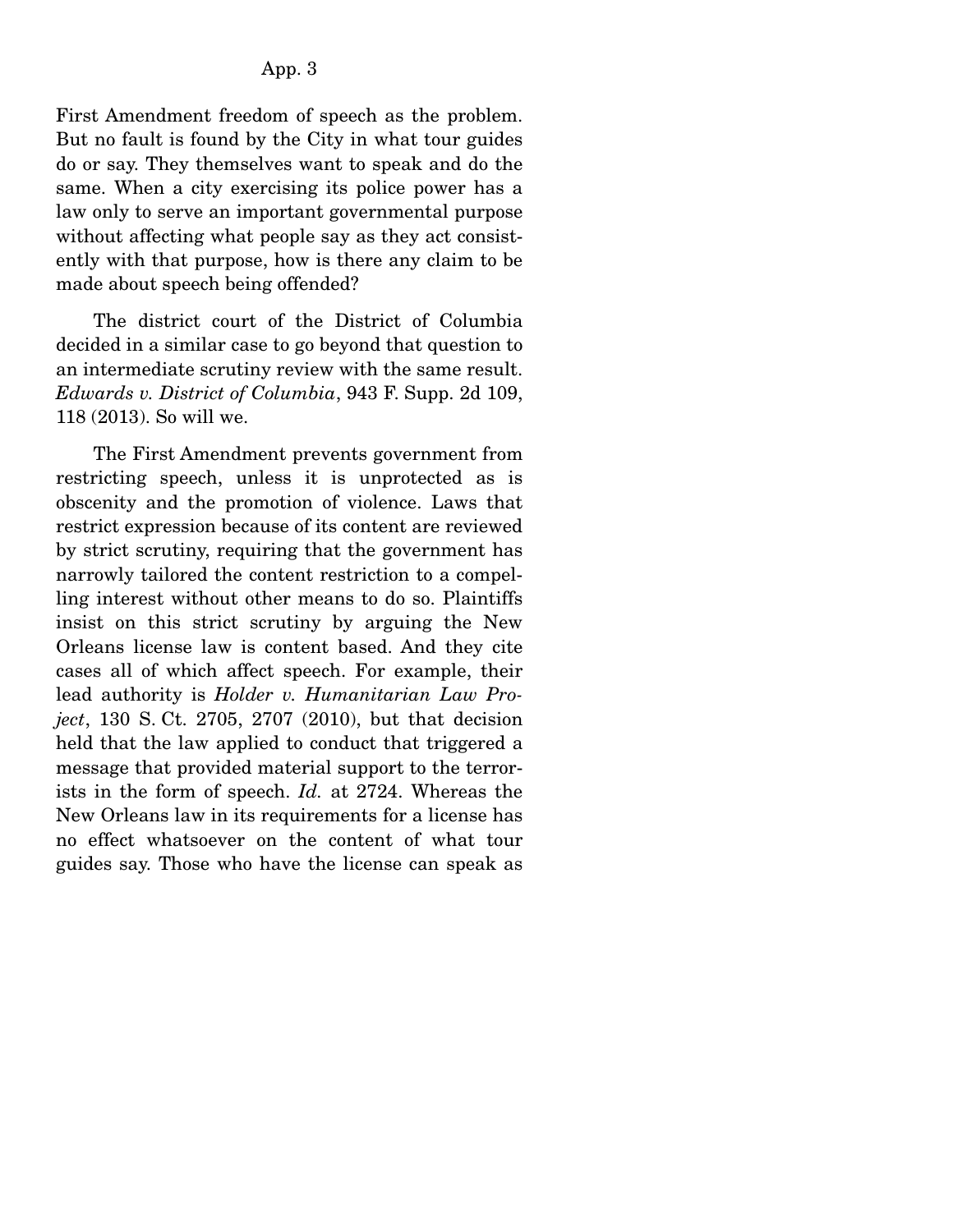they please, and that would apply to almost any vocation that may be licensed. Tour guides may talk but what they say is not regulated or affected by New Orleans.

 The Supreme Court's opinion in *Ward v. Rock Against Racism*, 109 S. Ct. 2746 (1989) is instructive. There the government had regulated sound, and the Court said that even with messages conveyed, the regulation is content-neutral so long as the regulation is justified without reference to content or speech. *Id.* at 2754. Because that regulation was content-neutral and only reviewed with intermediate scrutiny, it satisfied the requirement of narrow tailoring "so long as the . . . regulation promotes a substantial interest that would be achieved less effectively absent the regulation." *Id.* at 2758 (quoting *United States v. Albertini*, 105 S. Ct. 2897, 2906 (1985)). New Orleans, by requiring the licensees to know the city and not be felons or drug addicts, has effectively promoted the government interests, and without those protections for the city and its visitors, the government interest would be unserved.

 The judgment of the district court upholding the constitutionality of the New Orleans licensing scheme for tour guides is affirmed.

AFFIRMED.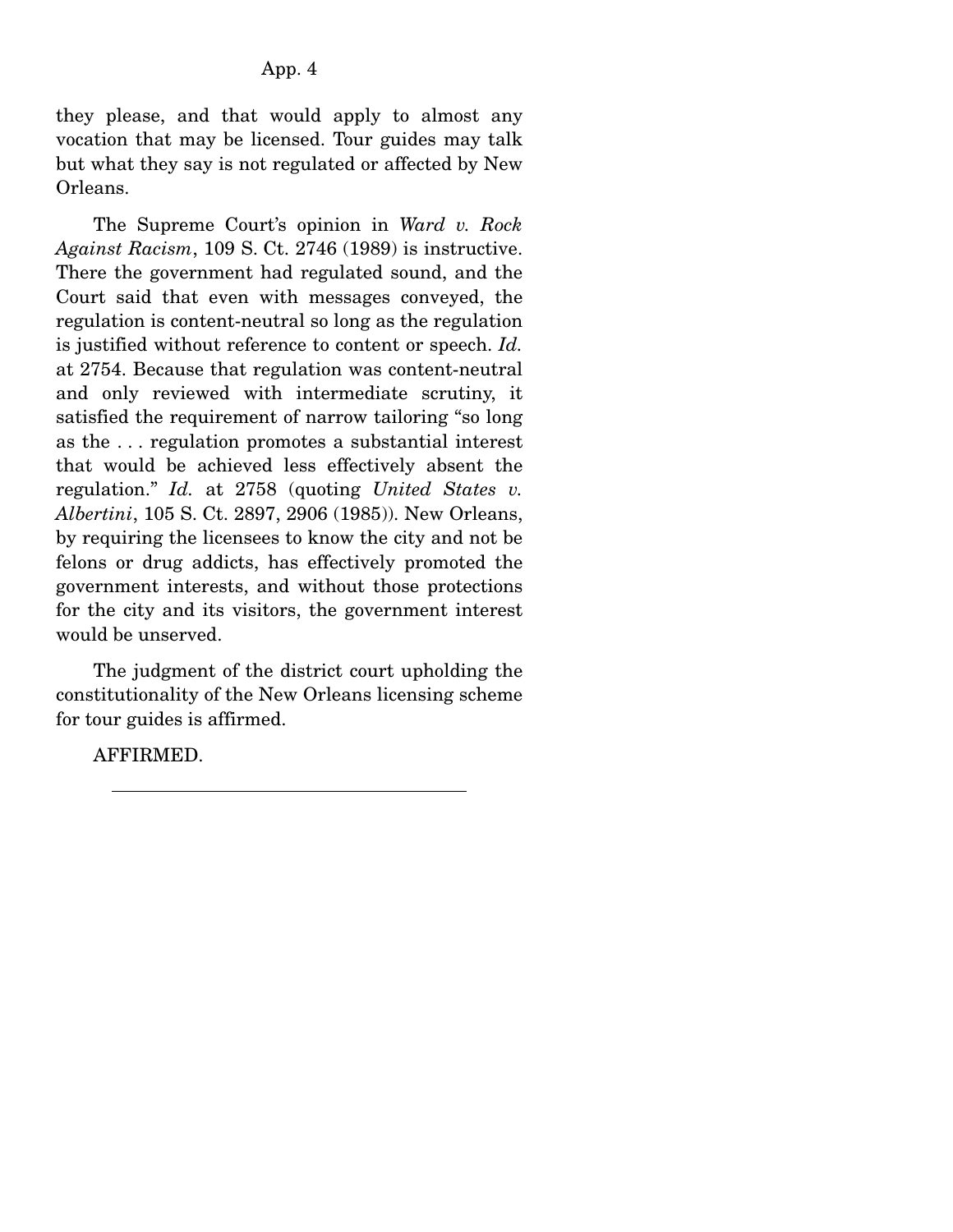# **UNITED STATES DISTRICT COURT FOR THE EASTERN DISTRICT OF LOUISIANA**

**CANDACE KAGAN, et al. Plaintiffs VERSUS CITY OF NEW ORLEANS Defendant CIVIL ACTION No. 11-3052 Section "E"**

#### **ORDER AND REASONS**

Before the Court are cross-motions for summary judgment filed by plaintiffs Candance Kagan, Mary LaCoste, Joycelyn Cole, and Annette Watt (together, "Plaintiffs"), and defendant City of New Orleans (the "City").<sup>1</sup> For the following reasons, the City's motion is **GRANTED** and Plaintiffs' motion is **DENIED**.

#### **BACKGROUND**

Plaintiffs are tour guides in New Orleans, where they give walking tours of historical sites and points of interest. Some of their tours are educational, focusing on topics such as the history of the French Quarter; some are fanciful, focusing on topics like ghosts and vampires; and some are mostly gustatory or libationary, taking advantage of New Orleans' many restaurants and bars.<sup>2</sup> Participants pay for the

 $<sup>1</sup>$  R. Docs. Nos. 22, 25.</sup>

 $2^2$  R. Doc. No. 22-4, pp. 11, 16, 20-22; R. Doc. No. 22-5, pp. 18-19; R. Doc. No. 22-6, pp. 12-13, 20; R. Doc. No. 22-7, pp. 12-13.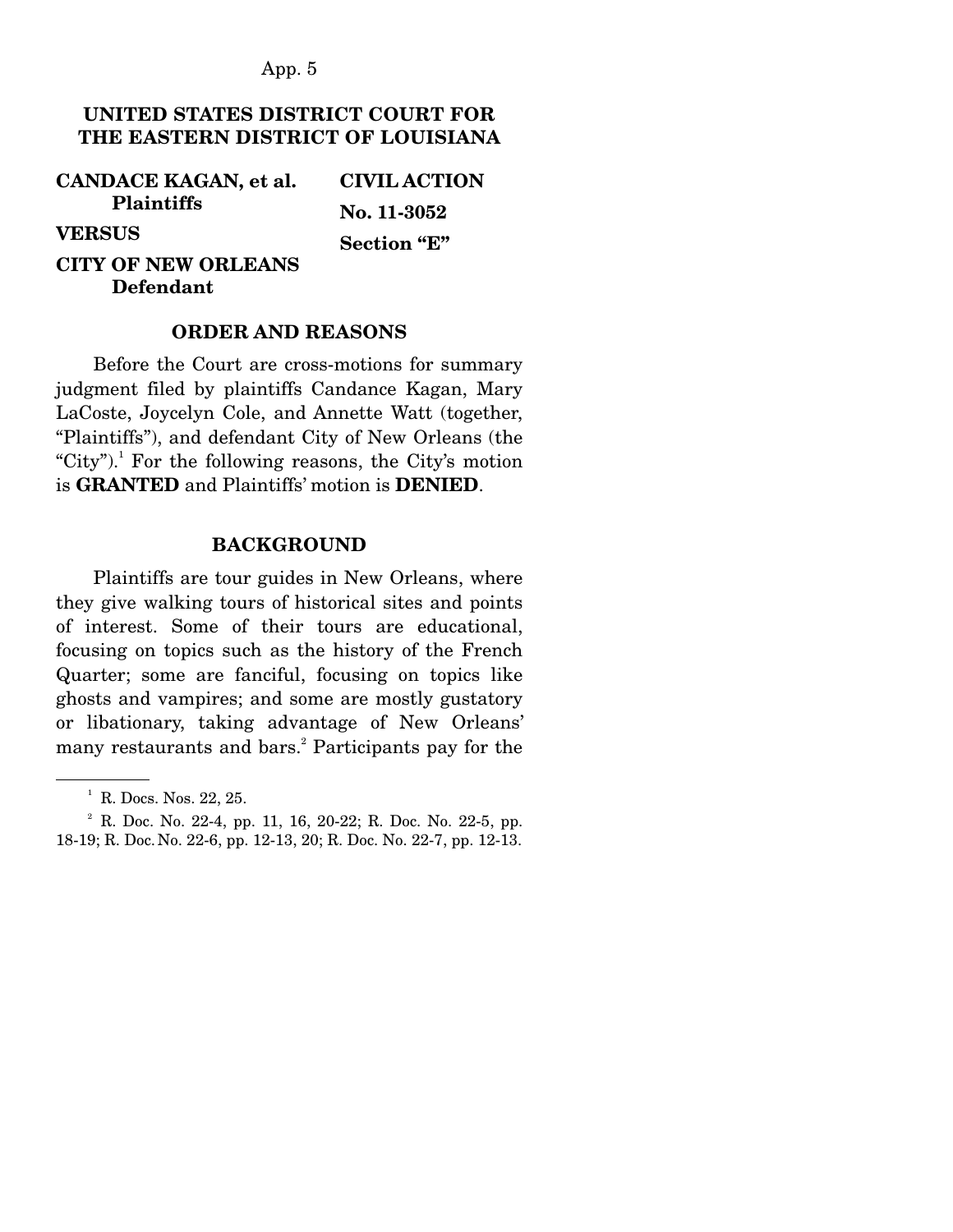tours at issue by paying either Plaintiffs or the organizations for which they work.<sup>3</sup> Like New York, the District of Columbia, Philadelphia, Savannah, Charleston, and the National Park Service, the City requires Plaintiffs to have a license when, in this way, they "conduct tours for hire." N.O. City Code  $\S 30-1551$ .

 In order to obtain a license, prospective tour guides must pay a \$50 fee, pass a written examination, clear a drug test, and undergo fingerprinting and a background check to ensure that they have not been convicted of a felony in the preceding five years.<sup>5</sup>

<sup>3</sup> R. Doc. No. 22-4, pp. 19-22; R. Doc. No. 22-5, pp. 18-19; R. Doc. No. 22-6, pp. 13, 20; R. Doc. No. 22-7, pp. 12-13.

<sup>4</sup> *See Edwards v. Dist. of Colum.*, 765 F. Supp. 2d 3, 10 n.6 (D.D.C. 2011) (collecting ordinances). Counsel for Plaintiffs in this matter filed a challenge to the D.C. ordinance, which failed, *see Edwards v. Dist. of Colum.*, 2013 WL 1881547, at \*13 (D.D.C. May 7, 2013), as well as to the Philadelphia ordinance, which was dismissed on ripeness grounds, *Tait v. City of Philadelphia*, 410 F. App'x 506 (3d Cir. 2011).

 $5$  N.O. City Code § 30-1553(2)-(3) (written exam and no felonies in preceding five years); *id.*  $\S 30-1557(1)$  (\$50 fee); R. Doc. No. 22-8, p. 30 (background check); *id.* at p. 35 (drug test). The City also has the discretion to require a verbal examination and interview, N.O. City Code. § 30-1553(3), but there is no evidence the City has required this of Plaintiffs (or anyone else for that matter) and there is no evidence what this additional step would look like (in form, content, factors considered, decisions, etc.) if the City ever did require it. Consideration of this requirement is therefore not ripe. *See New Orleans Pub. Serv., Inc. v. Council of City of New Orleans*, 833 F.2d 583, 587 (5th Cir. 1987) (noting ripeness problems when "further factual development is required"). The Court will not address the fee either, as Plaintiffs do not suggest it is unconstitutional.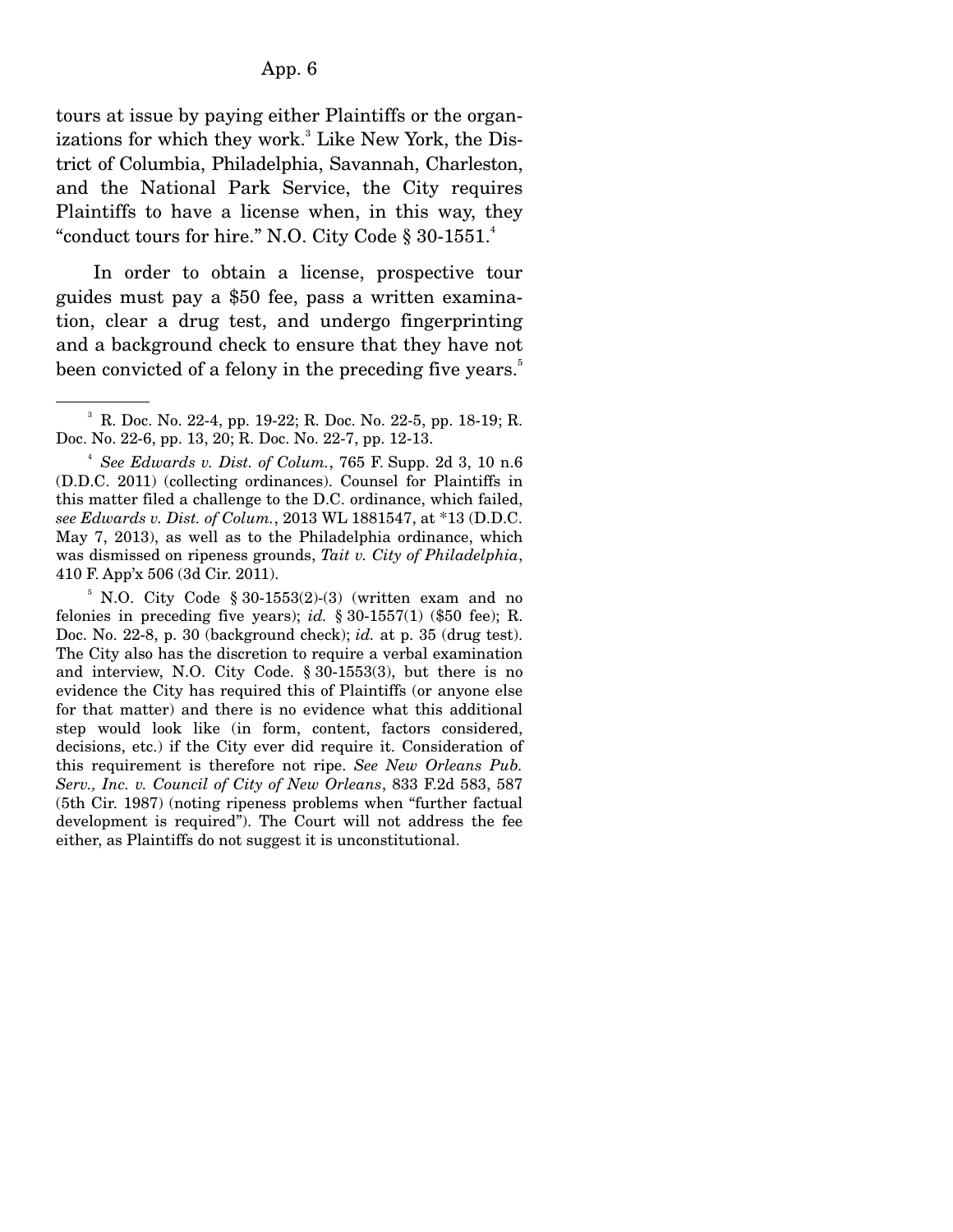In order to maintain the license, tour guides must pay a \$20 fee and successfully complete the drug test and background check, which requires another set of fingerprints, every two years.<sup>6</sup> The City asserts that this licensing scheme is necessary to ensure that: (1) tour guides have "sufficient knowledge to conduct tours of points of interest in the City"; (2) tour guides have no "criminal backgrounds that would pose a threat of harm or danger to tour groups"; (3) members of tour groups are protected from "behavior that may be associated with illicit drug use"; and (4) "unqualified individuals purporting to conduct reputable tours  $\dots$  [do not] swindle trusting tourists out of money."

 Plaintiffs believe those justifications are insufficient under the First Amendment, and they ask the Court for a declaratory judgment that the City's licensing scheme violates their right to free speech, both facially and as applied. They also request a permanent injunction prohibiting the City from enforcing the licensing requirement, \$1.00 in nominal damages, and attorneys' fees.<sup>8</sup> The City requests a determination that its licensing scheme is constitutional under the First Amendment.<sup>9</sup>

9 R. Doc. No. 25, p. 1.

<sup>6</sup> N.O. City Code § 30-1554 (renewal every two years); *id.* § 30-1557(2) (\$20 fee); R. Doc. No. 22-8, pp. 32-33 (background check every two years); *id.* p. 35 (drug test every two years).

 $7 R.$  Doc. No. 22-3, p. 3.

<sup>8</sup> R. Doc. No. 1, pp. 8-9.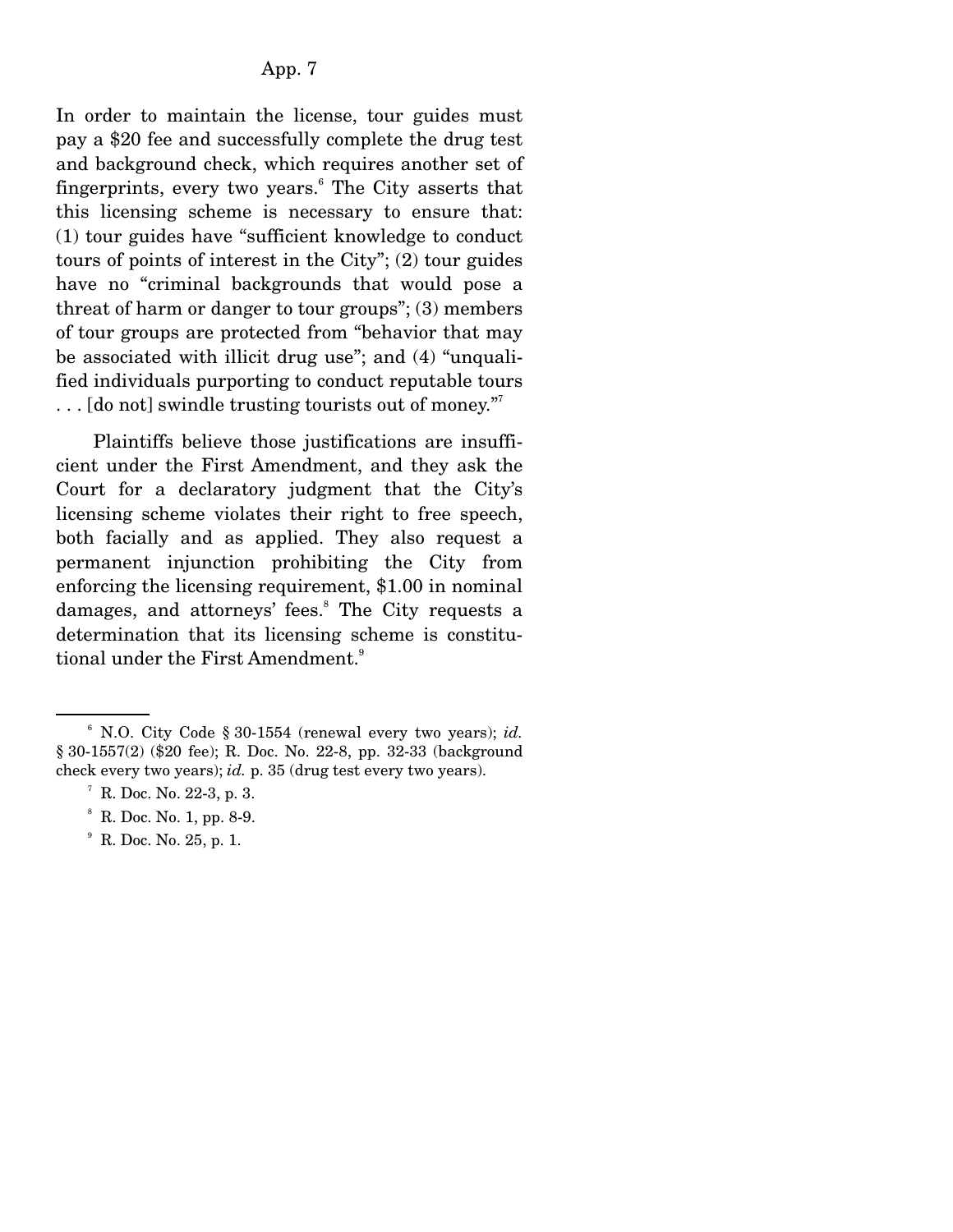#### **STANDARD OF LAW**

Summary judgment is appropriate only "if the pleadings, depositions, answers to interrogatories, and admissions on file, together with the affidavits, if any, show that there is no genuine issue as to any material fact and that the moving party is entitled to a judgment as a matter of law." Fed. R. Civ. P. 56; *see also Celotex Corp. u. Catrett*, 477 U.S. 317, 322-23 (1986).

 If the dispositive issue is one on which the moving party will bear the burden of proof at trial, the moving party "must come forward with evidence which would 'entitle it to a directed verdict if the evidence went uncontroverted at trial.<sup>'</sup>" *Int'l Shortstop, Inc. u. Rally's, Inc.*, 939 F.2d 1257, 1263-64 (5th Cir. 1991). If the moving party fails to carry this burden, the motion must be denied. If the moving party successfully carries this burden, the burden then shifts to the non-moving party to show that a genuine issue of material fact exists. *Id.* at 322-23. Once the burden has shifted, the non-moving party must direct the Court's attention to something in the pleadings or other evidence in the record that sets forth specific facts sufficient to establish that a genuine issue of material fact does indeed exist. *Id.* at 324.

 If the dispositive issue is one on which the nonmoving party will bear the burden of proof at trial, however, the moving party may satisfy its burden by simply pointing out that the evidence in the record is insufficient with respect to an essential element of the non-moving party's claim. *See Celotex*, 477 U.S. at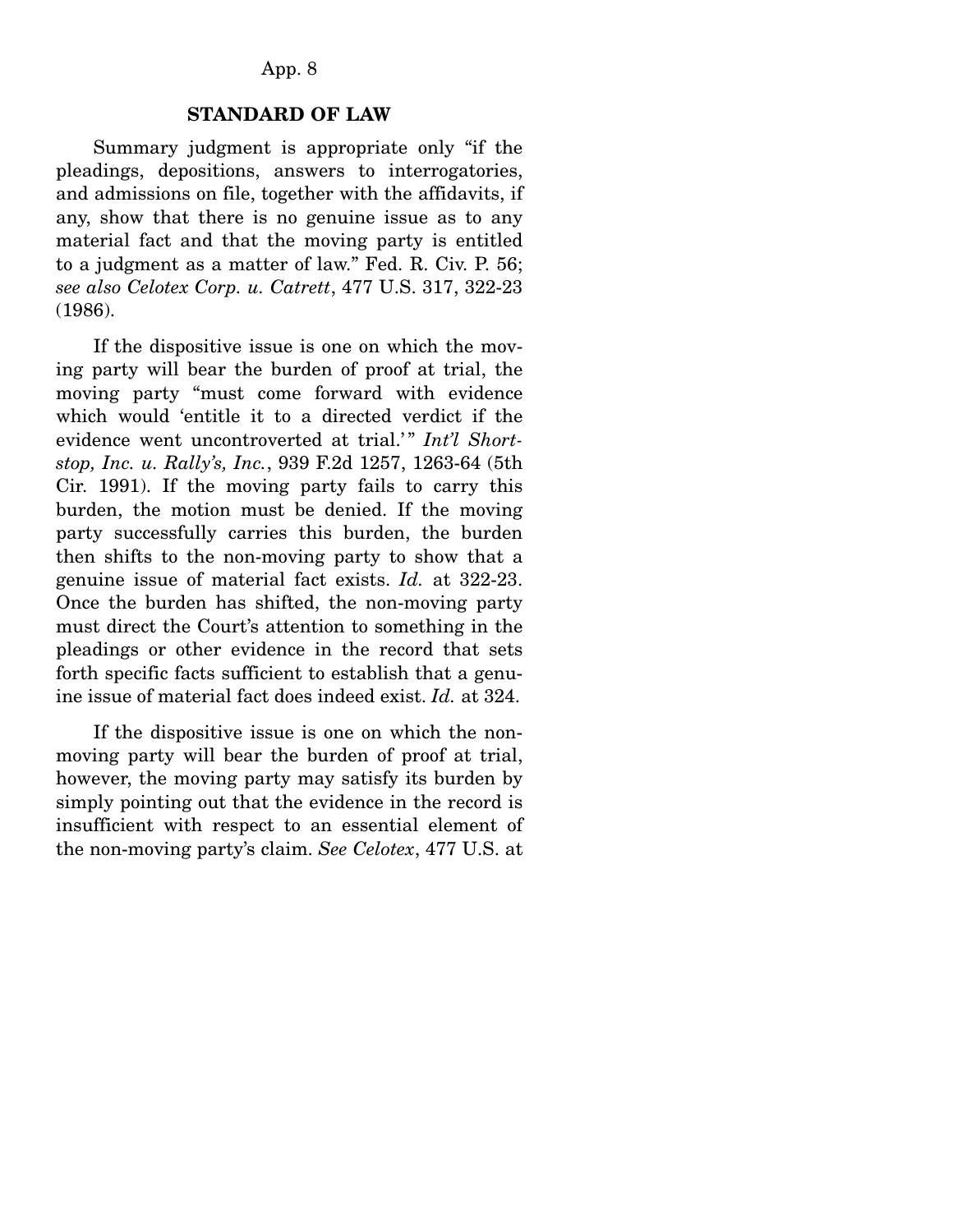325. The nonmoving party must then respond, either by "calling the Court's attention to supporting evidence already in the record that was overlooked or ignored by the moving party" or by coming forward with additional evidence. *Celotex*, 477 U.S. at 332-33 & 333 n.3.

 "An issue is material if its resolution could affect the outcome of the action." *DIRECTV Inc. v. Robson*, 420 F.3d 532, 536 (5th Cir. 2005). When assessing whether a material factual dispute exists, the Court considers "all of the evidence in the record but refrains from making credibility determinations or weighing the evidence." *Delta & Pine Land Co. v. Nationwide Agribusiness Ins. Co.*, 530 F.3d 395, 398 (5th Cir. 2008); *see also Reeves v. Sanderson Plumbing, Inc.*, 530 U.S. 133, 150-51 (2000). All reasonable inferences are drawn in favor of the non-moving party. *Little v. Liquid Air Corp.*, 37 F.3d 1069, 1075 (5th Cir. 1994). There is no genuine issue of material fact if, even viewing the evidence in the light most favorable to the non-moving party, no reasonable trier of fact could find for the non-moving party, thus entitling the moving party to judgment as a matter of law. *Smith v. Amedisys*, 298 F.3d 434, 440 (5th Cir. 2002). In this case, the facts are not in dispute – only which facts are relevant and whether the parties have met the burdens of proof they would have at trial.

#### **ANALYSIS**

The First Amendment provides that Congress "shall make no law . . . abridging the freedom of speech." U.S. CONST. amend I. The Supreme Court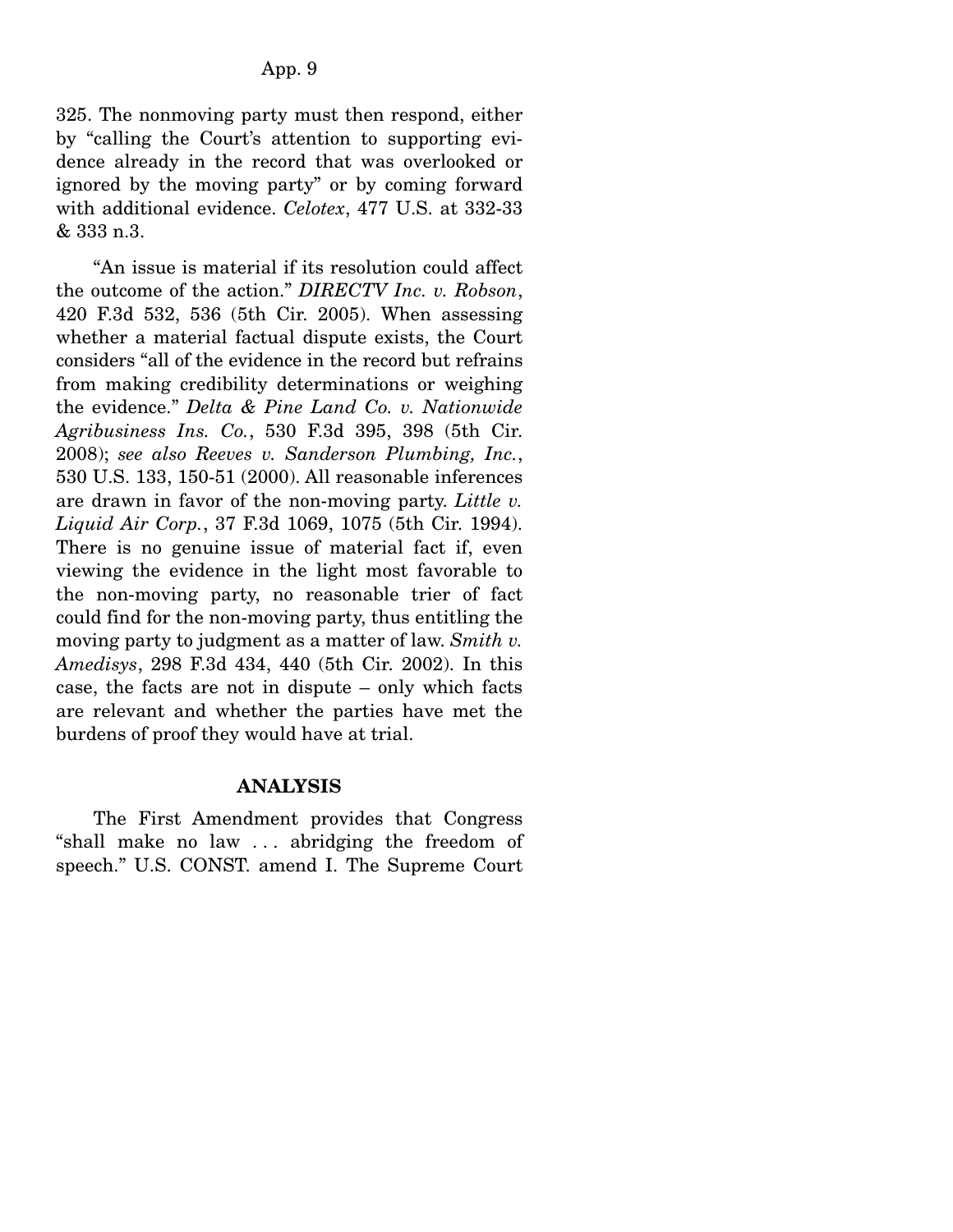has interpreted this to mean that "'as a general matter, . . . the government has no power to restrict expression because of its message, its ideas, its subject matter, or its content.'" United States v. Stevens, 130 S.Ct. 1577, 1584 (2010) (quoting *Ashcroft v. Am. Civil Liberties Union*, 535 U.S. 564, 573 (2002)). There is no suggestion that the City's licensing regime operates to restrict speech because of its message or ideas, what is otherwise called viewpoint discrimination. Plaintiffs instead argue that the licensing scheme is a content-based or subject-matter restriction on speech, and so it may be upheld only if "necessary to serve a compelling state interest and ... narrowly drawn to achieve that end." *Serv. Empls. Int'l Union, Local 5 v. City of Houston*, 595 F.3d 588, 596 (5th Cir. 2010) (internal quotation marks omitted). The City asserts that its licensing scheme is content neutral, and so it may be upheld so long as it is "narrowly tailored to serve a significant government interest, and leave[s] open ample alternative channels of communication." *Id.*

# **I. Content Neutrality**

In the first instance, it is unclear the City's licensing scheme regulates speech at all. The City Code provision imposing the license requirement makes no reference to speech and merely states that "No person shall conduct tours for hire in the parish who does not possess a tour guide license issued by the department of safety and permits." N.O. City Code § 30-1551. On its face, this regulates "conduct[ing] tours for hire," not speech. In order to find a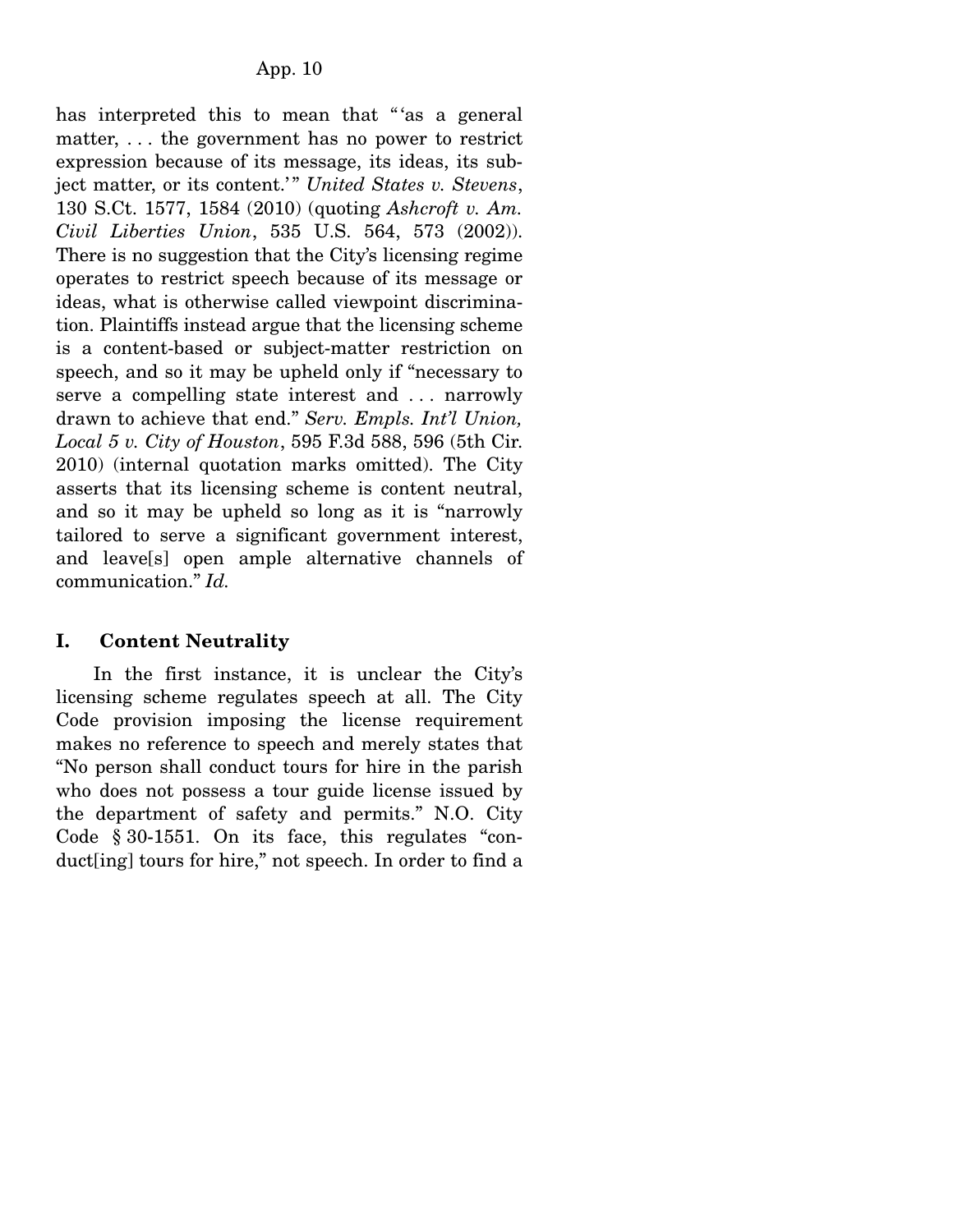reference to speech, it is necessary to look to the City Code's definition of "tour guide," which is "any person duly licensed by the department of safety and permits to conduct one or more persons to any of the city's points of interest and/or historic buildings, parks or sites, for the purpose of explaining, describing or generally relating the facts of importance thereto." N.O. City Code § 30-1486. But that definition in Section 30-1486 does not itself impose any restrictions on speech or conduct, and the licensing requirement in Section 30-1551 does not incorporate the defined term "tour guide" – by, for example, stating that " 'Tour guides' must possess a license when working for hire" or "No 'tour guide' shall conduct tours for hire without a license." The licensing requirement in Section 30- 1551 instead applies to any "person" who "conduct[s] tours for hire." On its face, therefore, the portion of the City Code imposing the licensing requirement applies to conduct, not speech.

 Plaintiffs have nevertheless adduced competent summary judgment evidence that the City's definition of "conduct[ing] tours for hire" in Section 30-1551 makes reference to speech in operation, because the relevant officials use language similar to the speechbased definition of "tour guide" in Section 30-1486 to inform what it means to "conduct" tours for hire and, thus, to determine when a license is required.<sup>10</sup>

 $10$  R. Doc. No. 22-8, p. 12 ("So when [the ordinance] says conduct, what does that mean? Conduct is if they are speaking, giving any type of historical background on certain sites.").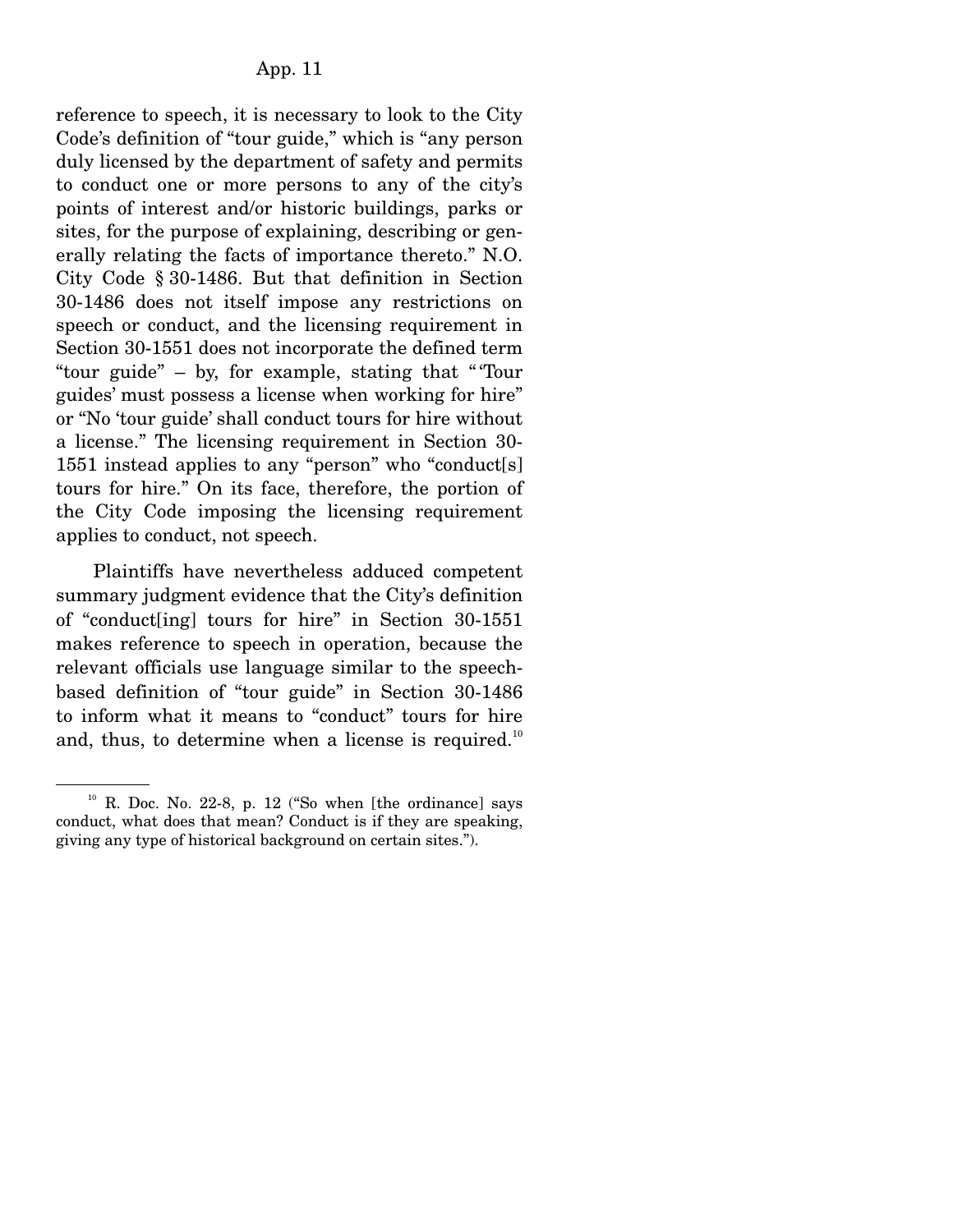That the licensing scheme requires a license when points of interest and historic sites are explained or discussed is not sufficient to render it a content-based regulation of speech, however. "A content-based regulation has been defined as one that creates distinctions between 'favored speech' and 'disfavored speech.' " *Serv. Empls. Int'l Union*, 595 F.3d at 596. A content-based regulation "also can be identified when it creates a 'substantial risk of eliminating certain ideas or viewpoints' from the public forum." *Id.* (quoting *Horton v. City of Houston, Tex.*, 179 F.3d 188, 193 (5th Cir. 1999)). "If, on the other hand, the regulation is justified without reference to the content of the speech or serves purposes unrelated to the content, it is a content-neutral regulation, even if it has an incidental effect on some speakers or messages but not others." *Horton*, 179 F.3d at 193; *see Asgeirsson v. Abbott*, 696 F.3d 454, 459-60 (5th Cir. 2012) ("A regulation is not content-based, however, merely because the applicability of the regulation depends on the content of the speech. A statute that appears content-based on its face may still be deemed contentneutral if it is justified without regard to the content of the speech."). So while it has been said that "[a] regulatory scheme that requires the government to examine the content of the message that is conveyed is content-based," *Serv. Empls. Int'l Union,* 595 F.3d at 596, " '[t]he fact that a statute *refers* to the content of expression does not necessarily make it contentbased if it was enacted for a valid purpose *other* than suppressing the expression due to a disagreement with the message conveyed or a concern over the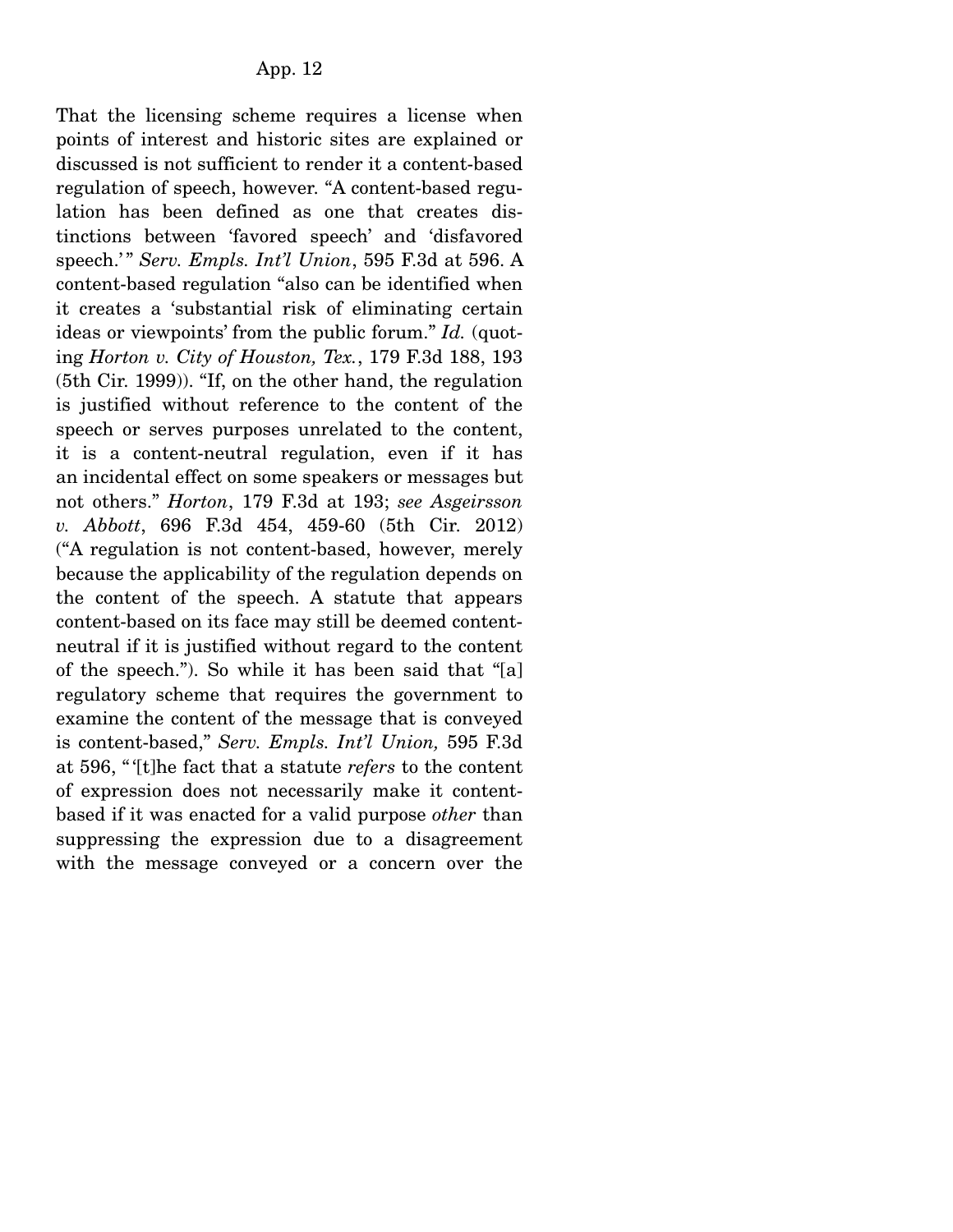message's direct effect on those who are exposed to it.'" *Illusions-Dallas Private Club, Inc. v. Steen, 482* F.3d 299, 308 (5th Cir. 2007) (quoting *Ranch House, Inc. v. Amerson*, 238 F.3d 1273, 1278 (11th Cir.2001)) (emphasis in original). The City's tour guide licensing scheme does not create classes of "favored" and "disfavored" speech. It does not create a substantial risk of eliminating certain ideas or viewpoints. And while the licensing scheme does, in operation, "refer[ ] to the content of expression" because it applies only when persons conduct others for hire and "giv[e] any type of historical background on certain sites," it clearly was not enacted to suppress "expression due to a disagreement with the message conveyed or a concern over the message's direct effect on those who are exposed to it." *Steen*, 482 F.3d at 308. It was, instead, enacted to protect the City's tourism industry by protecting the safety of tour group participants and reducing the chance they will be swindled.<sup>11</sup> The City cites as an example of the problems unlicensed tour guides can cause, faux tour guides who are really "panhandlers" and "harass people into giving them money after they offer information."<sup>12</sup> The City has an interest in preventing this kind of conduct. Its interest is in preventing tourists from feeling

<sup>11</sup> The four justifications articulated by the City, *see supra* n. 7 and accompanying text, collapse into these two categories.

<sup>12</sup> R. Doc. No. 25-2, p. 26; *see also* R. Doc. No. 22-10, pp. 37- 42 (describing other instances of unlicensed tour guides); R. Doc. No. 22-12, pp. 9-30 (discussing incidents in further detail).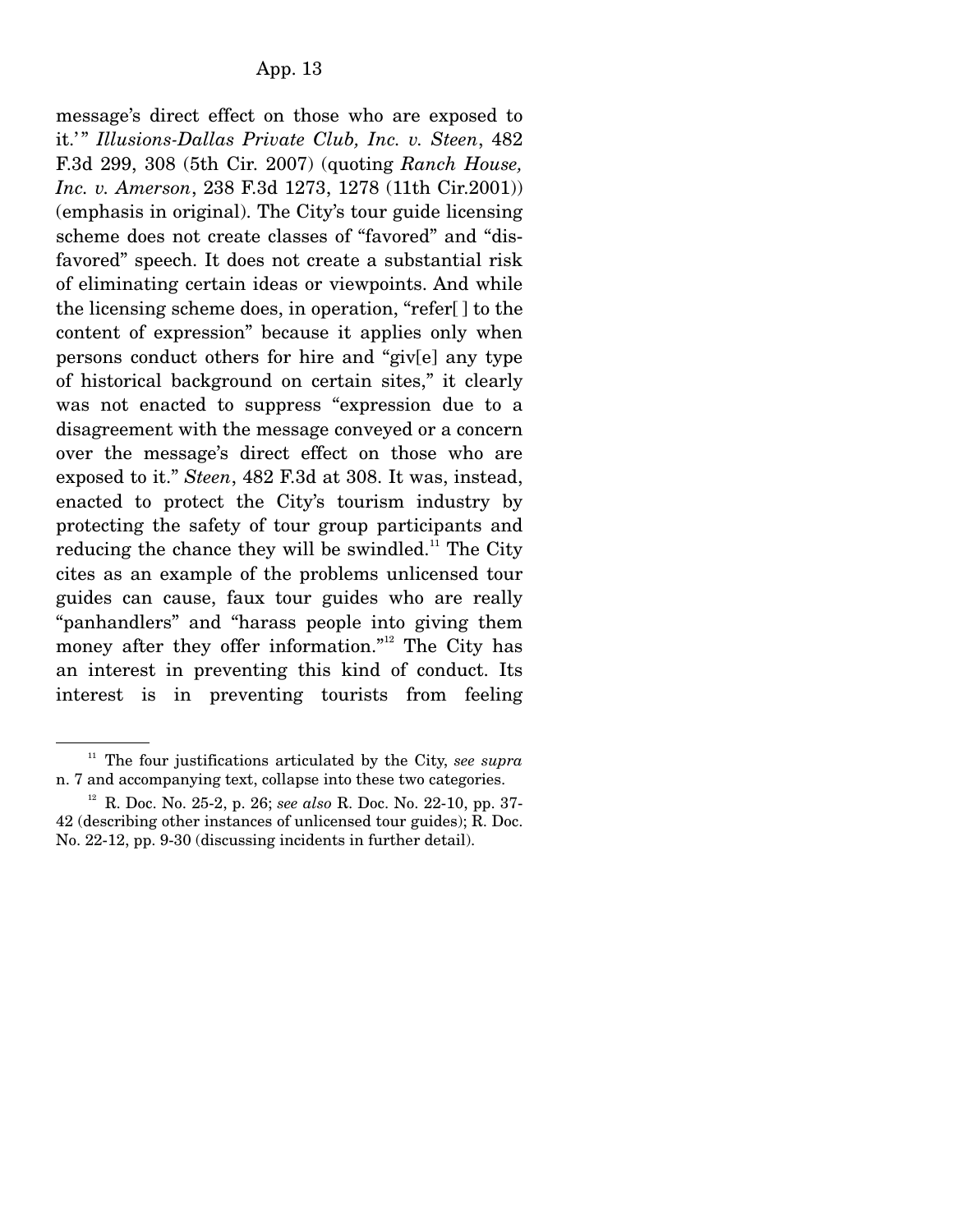scammed or harassed – not in policing what is said or heard. $13$ 

 This is clear from the way the City's licensing scheme works. A tour guide may say whatever he or she wishes about a site, or anything else for that matter – the City does not regulate the content of tour guides' speech.<sup>14</sup> There are no scripts, no sacred cows of historical truth, no restraints on taste or opinion, and no topic (point-of-interest related or not) is off limits. *Compare United States v. Alvarez*, 132 S. Ct. 2537, 2540 (2012) (overturning a ban on a certain kind of false, non-commercial speech). The only reason reference to the content of a tour guide's speech is necessary at all in Section 30-1486 or in the administration of the licensing scheme is because it

 $13$  R. Doc. No. 22-10, pp. 41-42 ("Q: What does the City allege was the harm that occurred in each of these incidents [involving unlicensed persons caught conducting tours]?. . . . A: I couldn't speak specifically to these cases. But talking to our investigators prior to – once they let those individuals [participating in the unlicensed tours] know those individuals [conducting the unlicensed tours] were no licensed, they were – they were kind of upset."); *id.* at 43 (describing this as "scamming" the unwitting participants in the unlicensed tour); *id.* at 52-53 (describing City's interests).

 $14$  *E.g.*, R. Doc. No. 25-2, pp. 23-24 ("Has anyone with the City of New Orleans ever provided you a script that you must follow on any of your tours? No..... [H]as anyone in the City of New Orleans ever told you that you cannot speak about a certain topic on your tours? No."). The testimony of all Plaintiffs is substantially the same. R. Doc. No. 25-3, p. 23; R. Doc. No. 25- 4, pp. 21, 23; R. Doc. No. 25-5, pp. 15-16.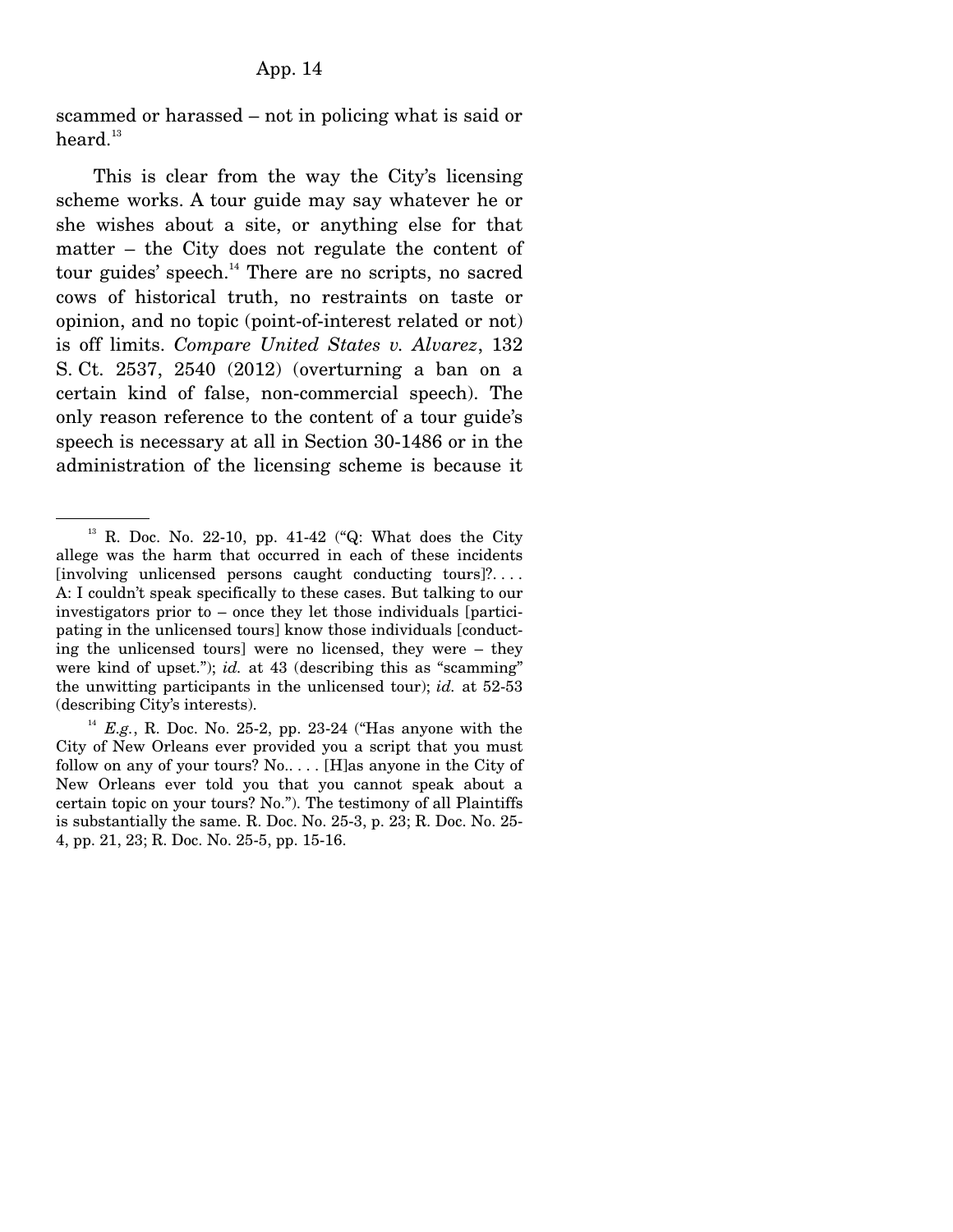would otherwise be difficult to describe the act, the conduct, requiring a license.

 Commercial tour guides are commercial tour guides because, in exchange for money, they lead people around while speaking about points of interest. The City must "refer" to that speech to define this conduct, *Steen*, 482 F.3d at 308, but it need not (and does not) "examine the content of the message" that speech conveys. *Serv. Empls. Int'l Union*, 595 F.3d at 596; *see Nat'l Assn. for Advancement of Psychoanalysis v. Cal. Bd. of Psych.*, 228 F.3d 1043, 1054 (9th Cir. 2000) ("California's mental health licensing laws are content-neutral; they do not dictate what can be said between psychologists and patients during treatment.").15 And unlike in *Holder v. Humanitarian Law Project*, 130 S. Ct. 2705, 2724 (2010), "the conduct triggering coverage under the statute" does not "consist[] of communicating a message. $n^{16}$  The conduct triggering coverage consists of an act – guiding people around the city for hire – that only incidentally

 $15$  The Court does not suggest that tour guides are comparable to doctors, lawyers, accountants, or even fortune tellers necessarily. *See Moore-King v. County of Chesterfield, Va.*, 708 F.3d 560, 568 (4th Cir. 2013). This part of the Ninth Circuit's holding relates to the content neutrality *vel non* of California's mental health statutes, not whether they deserve special deference because they regulate a profession.

<sup>16</sup> In *Humanitarian Law Project*, "Plaintiffs want[ed] to speak to [two foreign terrorist organizations], and whether they [could] do so under [under the statute] depend[ed] on what they sa[id]." 130 S. Ct. at 2723-24. Unlike in this case, that was a restriction on pure speech.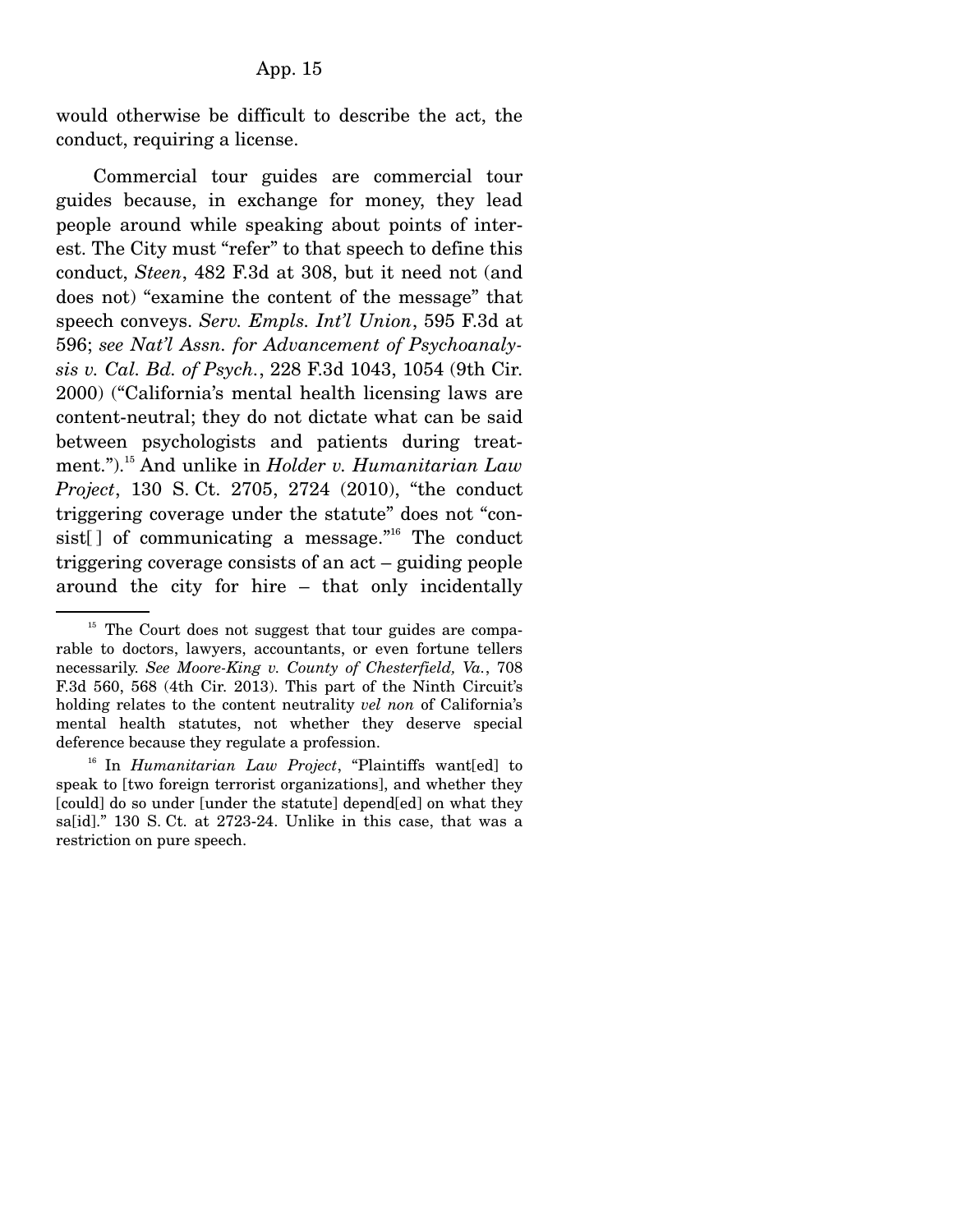involves communicating a message. In this way, providing a tour is different from publishing a book or giving a lecture on New Orleans history, because those activities involve only speech. The entire difference, in fact, between buying a book or attending a lecture on New Orleans history and purchasing a tour is the act of being guided around.

 That the City's licensing scheme is directed at the non-speech-related risks of this activity, namely that customers could be scammed or put in danger by their tour guides, is clear from the City's willingness to allow licensed tour guides to perform ghost and vampire tours. If the City's concern in protecting tourists from feeling "scammed" were that tour guides speak only some official version of truth (because of "disagreement with the message conveyed" otherwise) or in the potential harms of untrue speech directed at tour group participants ("the message's direct effect on those who are exposed to it"), the City would be hard pressed to permit tours focused on the supernatural. *Steen*, 482 F.3d at 308. That the City does allow such tours shows its true interest: making sure tour group participants get what they pay for, *viz.*, a safe tour, conducted by someone with a minimum quantum of professionalism.

 The City's concern that tour group participants not feel scammed is therefore unrelated to concerns about the *content* of tour guides' *speech*. The City's concern is instead related to the *quality* of the *consumer's experience*, which a City dependent on tourism has a substantial interest in protecting. The City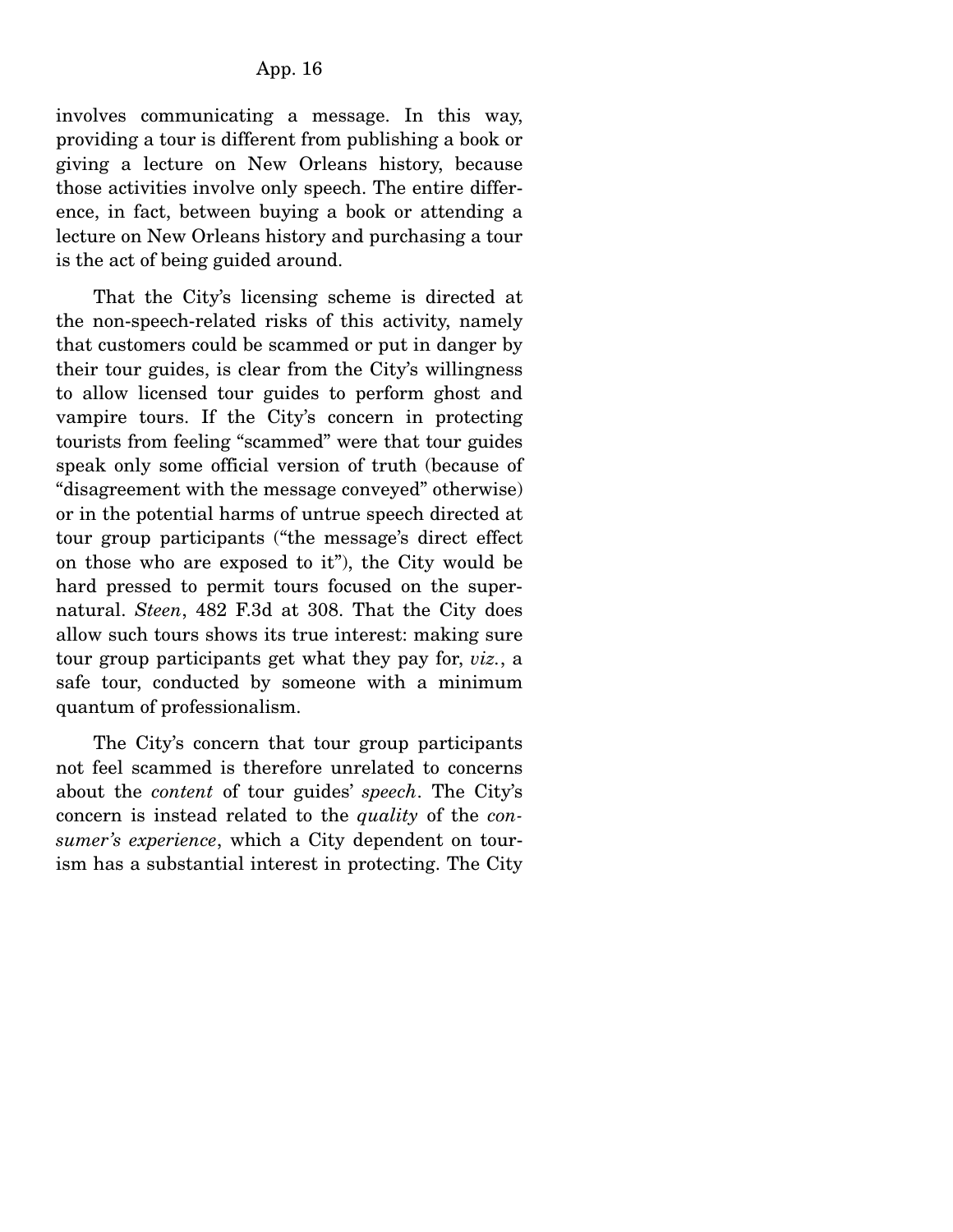protects that experience by weeding out tour guides too dangerous to lead strangers around a strange city and too unserious to be willing to study for a single exam.<sup>17</sup> People who meet those minimal qualifications are then free to provide whatever kinds of tours the market will support. As the City's licensing scheme is "justified without regard to the content of [tour guides'] speech," it is content neutral.<sup>18</sup> Asgeirsson, 696 F.3d at 459-60.

 $18$  Because the Court concludes that the City's licensing scheme is content neutral, the Court need not decide whether the professional speech doctrine, if one exists in the Fifth Circuit, applies. *See Lowe v. S.E.C.*, 472 U.S. 181, 232 (1985) (White, J., concurring) ("The power of government to regulate the professions is not lost whenever the practice of a profession entails speech."); *Thomas v. Collins*, 323 U.S. 516, 544-45 (1945) (Jackson, J., concurring) ("A state may forbid one without its license to practice law as a vocation, but I think it could not stop an unlicensed person from making a speech about the rights of man or the rights of labor, or any other kind of right, including recommending that his hearers organize to support his views.").

 $17$  Plaintiffs assert that if this is true, "then similar examinations could be required for book authors and newspaper editors." R. Doc. No. 22, p. 18. But authors and editors provide pure information; they do not, by virtue merely of putting their products into the stream of commerce, hold themselves out as possessing the knowledge or ability to provide a particular person with a particular service. A person who holds himself out as having the occupation of tour guide does make that representation, just as a person who holds himself out as a barber makes a representation that he knows how to cut hair. The First Amendment requires *information* be offered *caveat emptor*, but life could hardly go on if all *services* – that is, information plus conduct – had to be offered on that basis.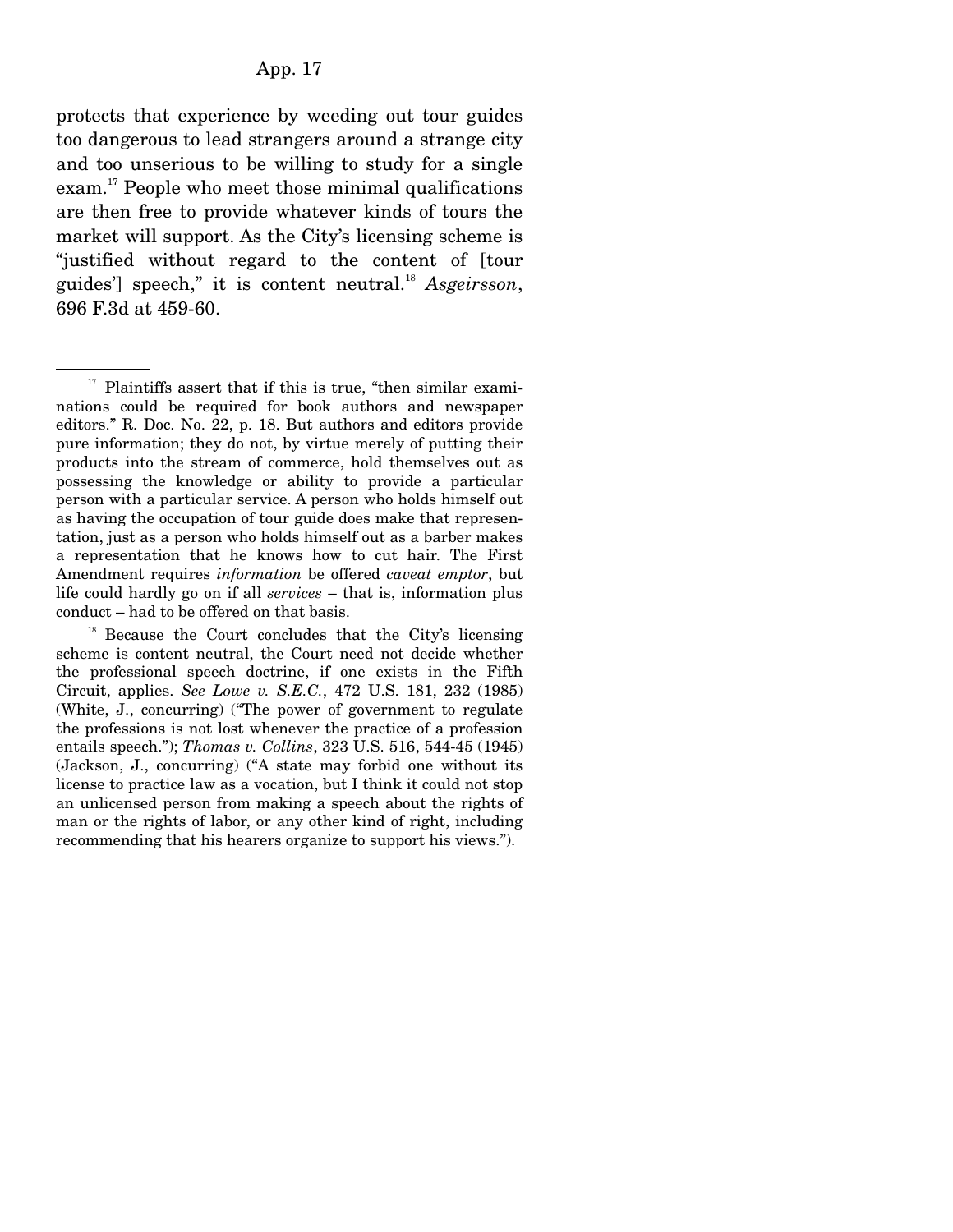#### **II. Intermediate Scrutiny**

The Fifth Circuit uses the test set out in *United States v. O'Brien*, 391 U.S. 367 (1968), to evaluate the constitutionality of content-neutral speech regulations. *Horton*, 179 F.3d at 194. The regulation must: (1) be " within the constitutional power of the Government'";  $(2)$  "further[] an important or substantial governmental interest'"; (3) that is "'unrelated to the suppression of free expression'"; and (4) "the incidental restriction on alleged First Amendment freedoms is not greater than is essential to the furtherance of that interest.'"  $Id$ . (quoting  $O'Brien$ , 391 U.S. at 377).

 "As [the City's licensing scheme] is on balance a content-neutral rule, the third prong of the *O'Brien* test has been satisfied." *Horton*, 179 F.3d at 194. The City unquestionably has the power to license businesses as part of its police powers, meaning that the first prong is satisfied as well. *See Nat'l Assn. for Advancement of Psychoanalysis*, 228 F.3d at 1054 (" 'It is too well settled to require discussion at this day that the police power of the states extends to the regulation of certain trades and callings. . . .' " (quoting *Watson v. Maryland*, 218 U.S. 173, 176 (1910))); *People v. Bowen*, 175 N.Y.S. 2d 125, 128 (N.Y. Sp. Sess. 1958) ("Certainly the licensing of sightseeing guides in a large metropolis falls within the police powers of the local government."). So, the second and fourth *O'Brien* factors remain.

 Courts analyze the remaining *O'Brien* factors together and ask whether the challenged regulation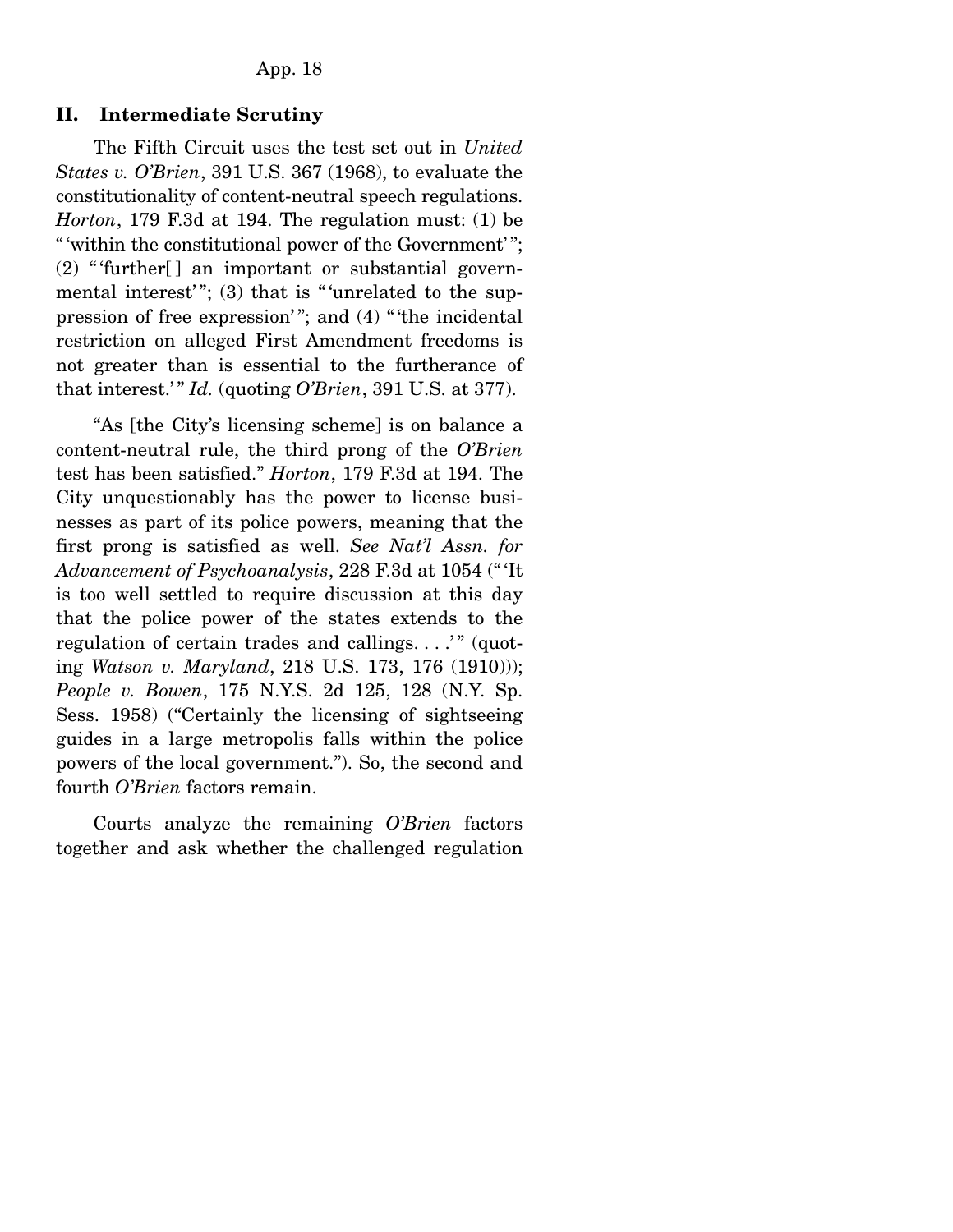is "narrowly tailored to serve a significant government interest and . . . leave[s] open ample alternative channels of communication." *Hays County Guardian v. Supple*, 969 F.2d 111, 118 (5th Cir. 1992). The City's licensing scheme satisfies the last requirement, as Plaintiffs do not need a license to speak and lead tours whenever, wherever, and containing whatever they please, just so long as they do not charge for them.19 *Edwards v. Dist. of Colum.*, 765 F. Supp. 2d 3, 19 (D.D.C. 2011) ("Prior to obtaining a license, plaintiffs still may engage in expressive activity by doing everything they do now except for conducting their tours for profit. The Court therefore concludes that the means of communication available to plaintiffs are adequate." (international [sic] quotation marks and alterations omitted)). Accordingly, the only question is whether the City has shown that it has a "substantial governmental interest" that is narrowly tailored, or in the language of the Supreme Court, "would be achieved less effectively absent the regulation." *Ward v. Rock Against Racism*, 491 U.S. 781, 800 (1989).

 $19$  The City Code is clear on this point – only persons who conduct tours "for hire" must have a license – and Plaintiffs have not come forward with any evidence that the City in fact fails to respect this distinction. N.O. City Code § 30-1551; *see* R. Doc. No. 22-10, p. 12 ("Q: So if I'm conducting a free tour, I do not have to hold a tour guide license; if I'm not charging anyone any money for the tour, I don't have to have a license; is that correct? [Objection by City.] [A:] It's my understanding, that's correct. Yes.") (deposition of Malachi Hull, Deputy Director for the New Orleans Department of Safety and Permits).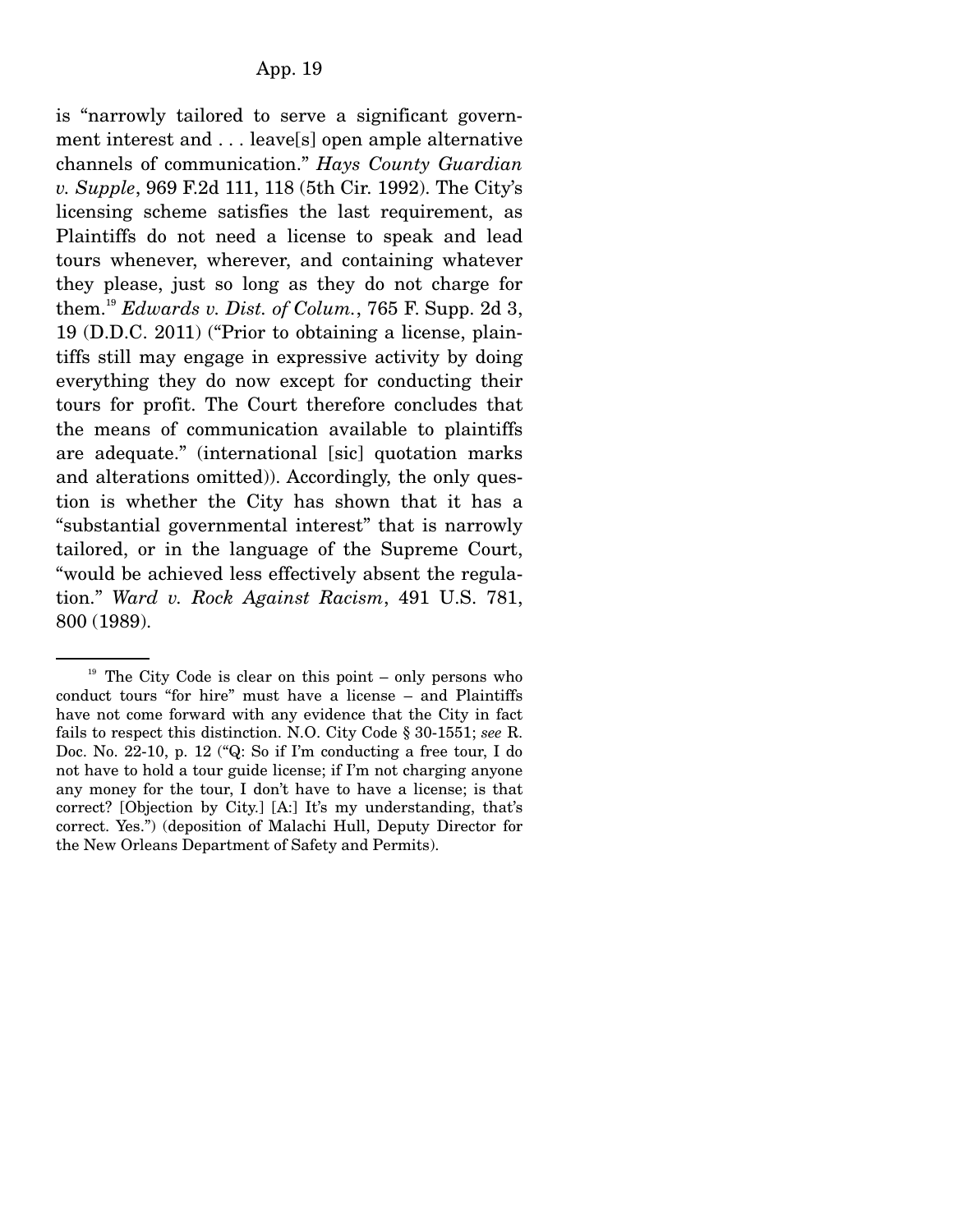#### *A. The Testing Requirement*

The City asserts that it has a substantial governmental interest in ensuring that tour guides have "sufficient knowledge to conduct tours of points of interest in the City" and in preventing "unqualified individuals purporting to conduct reputable tours . . . [from] swindl[ing] trusting tourists out of money. $n^{20}$ Stated this way, the City's "interests in protecting the public from 'fraud, crime, and undue annoyance' are 'indeed substantial.'" *Int'l Soc'y for Krishna Consciousness of Houston, Tx. v. City of Houston, Tex.*, 689 F.2d 541, 550 (5th Cir. 1982). That is, protection of the City's tourism-based economy and its residents and visitors from false or misleading offers of a service, such as a tour guide who has no basis on which to "guide" anyone, is clearly a substantial interest. *Id.*; *see One World One Family Now v. City of Miami Beach*, 175 F.3d 1282, 1288 (11th Cir. 1999); *Smith v. City of Fort Lauderdale, Fl.*, 177 F.3d 954, 956 (11th Cir. 1999); *United States v. Mahoney*, 247 F.3d 279, 286 (D.C. Cir. 2001). If individuals may hold themselves out as tour guides despite having no knowledge about the City or its points of interest, their customers – many of them the tourists vital to the City's economy – are likely to, in the City's language, "feel scammed."<sup>21</sup> Scammed tourists are not often repeat tourists.

 $20$  R. Doc. No. 22-3, p. 3.

<sup>&</sup>lt;sup>21</sup> R. Doc. No. 22-10, p. 17.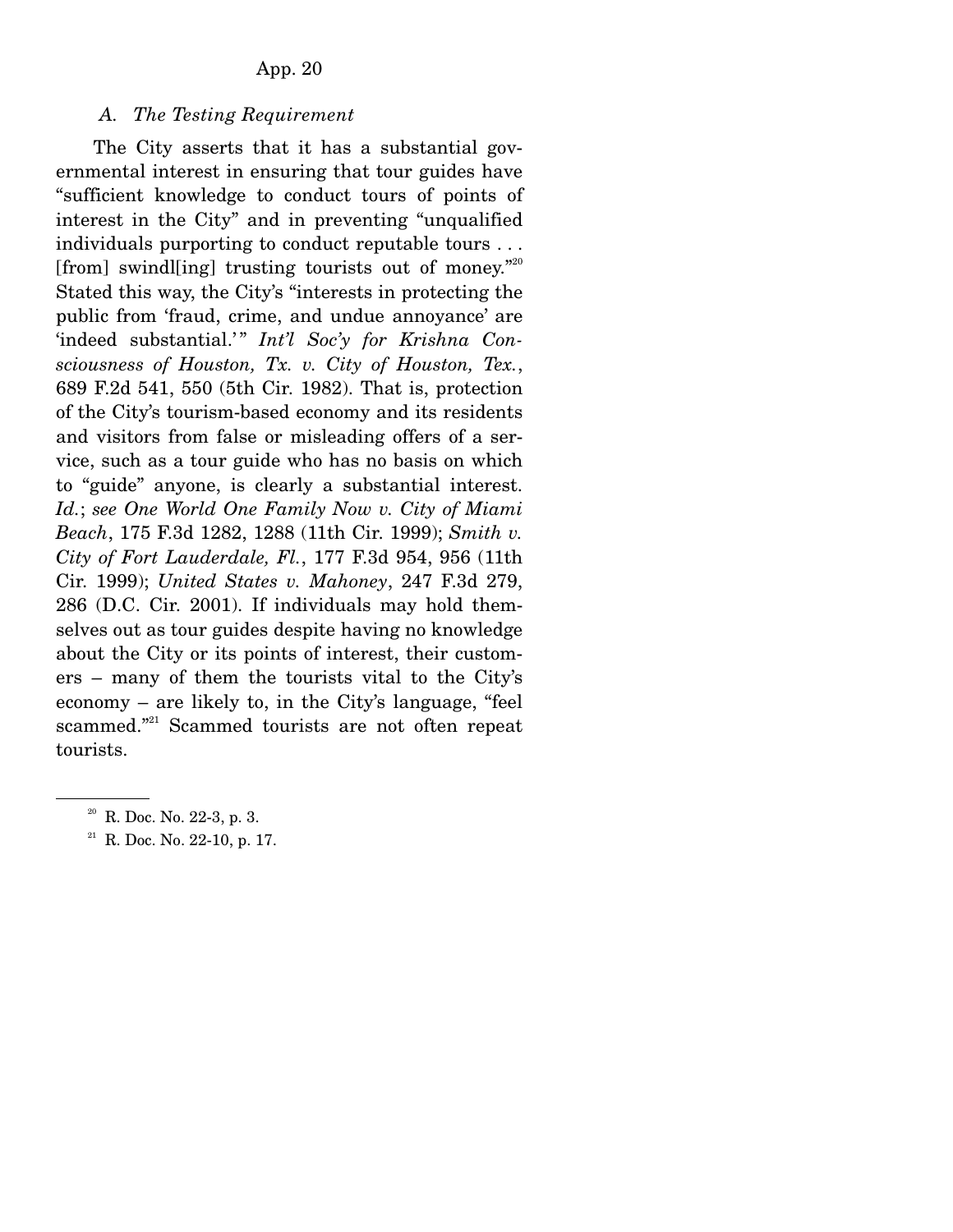Plaintiffs assert that this is not the City's true interest. Plaintiffs allege the City's true interest is in "[p]olicing the conveyance of accurate information."<sup>22</sup> As support, they cite one of the City's examples of tourists' complaints, namely ill-informed tour guides saying a particular house is "Brad Pitt's house, when it's not Brad Pitt's house."23 But there is no evidence that the City seeks to enforce some orthodoxy about its history. The City does not police at all what tour guides actually say – nor could it, given that it would be difficult to decide what information is "accurate" about ghosts and vampires or the "best" spots to eat and drink. What the City tries to ensure is that a tour guide possesses some minimum quantum of information. It does so to increase the likelihood that tour group participants will get the tour they bargained for.

 So, this is neither a case where "Government seeks to use its full power, including the criminal law, to command where a person may get his or her information," *Citizens United v. Fed Election Comm'n*, 130 S. Ct. 876, 908 (2010), nor one where government "seek[s] to keep people in the dark for what government perceives to be their own good." *33 Liquormart, Inc. v. Rhode Island*, 517 U.S. 484, 503 (1996) (plurality opinion). This is a case about the sale of an

 $22$  R. Doc. No. 22, p. 17.

<sup>&</sup>lt;sup>23</sup> R. Doc. No. 22, p. 17.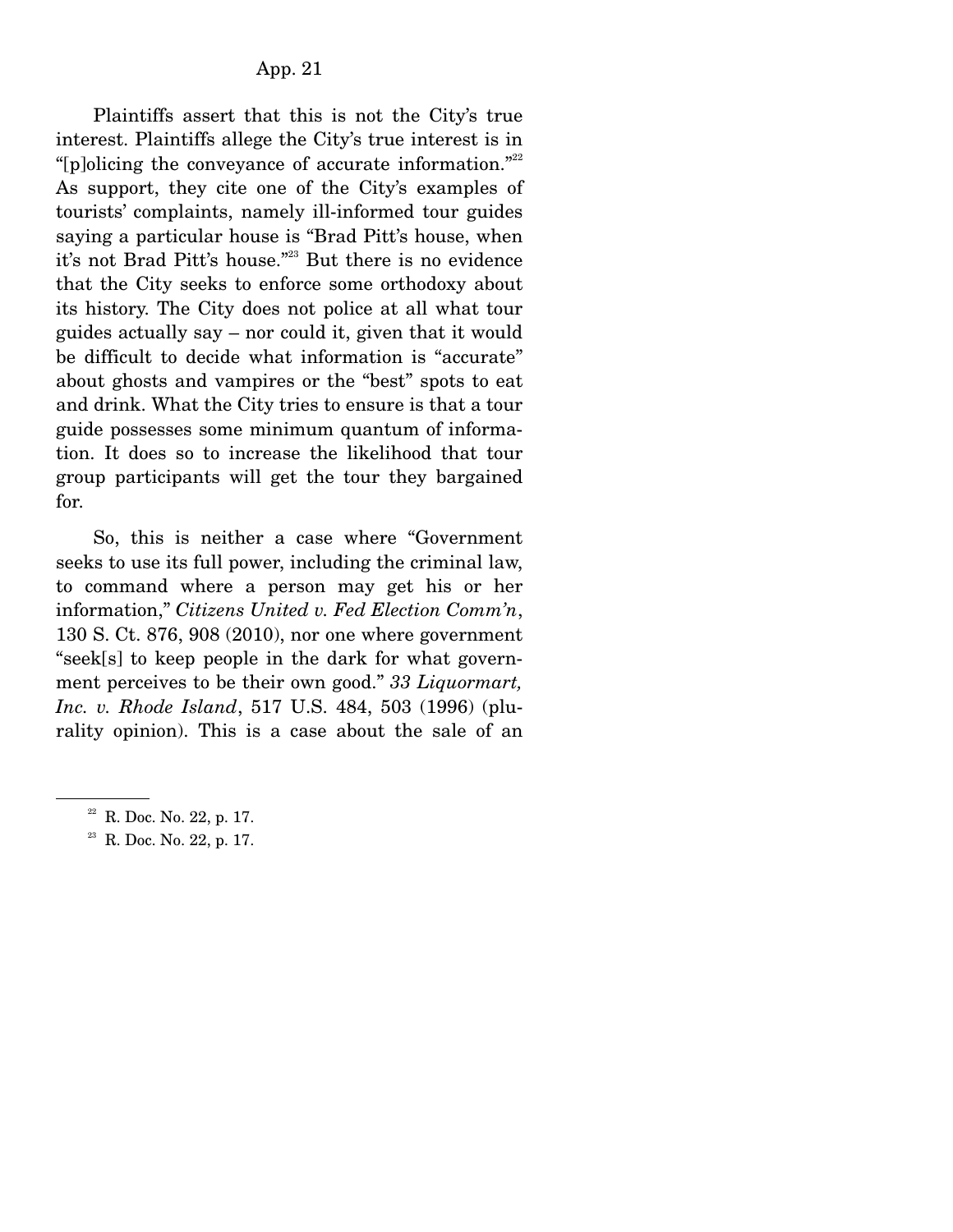in-person service, not information.<sup>24</sup> Once a tour guide demonstrates sufficient knowledge to pass the test, he may sell his services. In the course of doing so, he may provide whatever information he likes. $25$  The testing requirement simply helps to ensure that tour guides have some reasonable basis for holding themselves out as such – something even Plaintiffs agree should be the case. $26$ 

 Plaintiffs' [sic] focus their attack on the testing requirement on the "substantial or important" interest prong of the test and do not seriously contest that the City's interest "would be achieved less effectively absent the regulation." *Ward*, 491 U.S. at 800. It is clear to the Court that the test furthers the City's interest. A test like that used by the City is the best way of weeding out cheats, because people unwilling

25 Consistent with *Sorrell*, once properly licensed (or "regulated"), there is no prohibition on what information a tour guide may provide as part of selling his service.

<sup>24</sup> Plaintiffs' reliance on *Sorrell v. IMS Health, Inc.*, 131 S. Ct. 2653 (2011), is therefore misplaced. That case concerned a prohibition on "pharmacies and other regulated entities from selling or disseminating . . . *information*." *Id.* at 2662 (emphasis). There was no challenge to a rule that "pharmacies" and the "other . . . entities" had to be "regulated" – heavily regulated, in fact, and usually with licensing requirements – to hold themselves out as competent to have and to give the information.

 $26$  R. Doc. No. 22-4, p. 39 ("Q: Would you agree that a tour guide should have some basic competency to conduct a tour? A: Yes.") (deposition of Candace Kagan); R. Doc. No. 22-5, p. 30 (same, Mary LaCoste); R. Doc. No. 22-6, p. 26 (same, deposition of Joycelyn Cole); R. Doc. No. 22-7, p. 22 (same, deposition of Patricia Watt).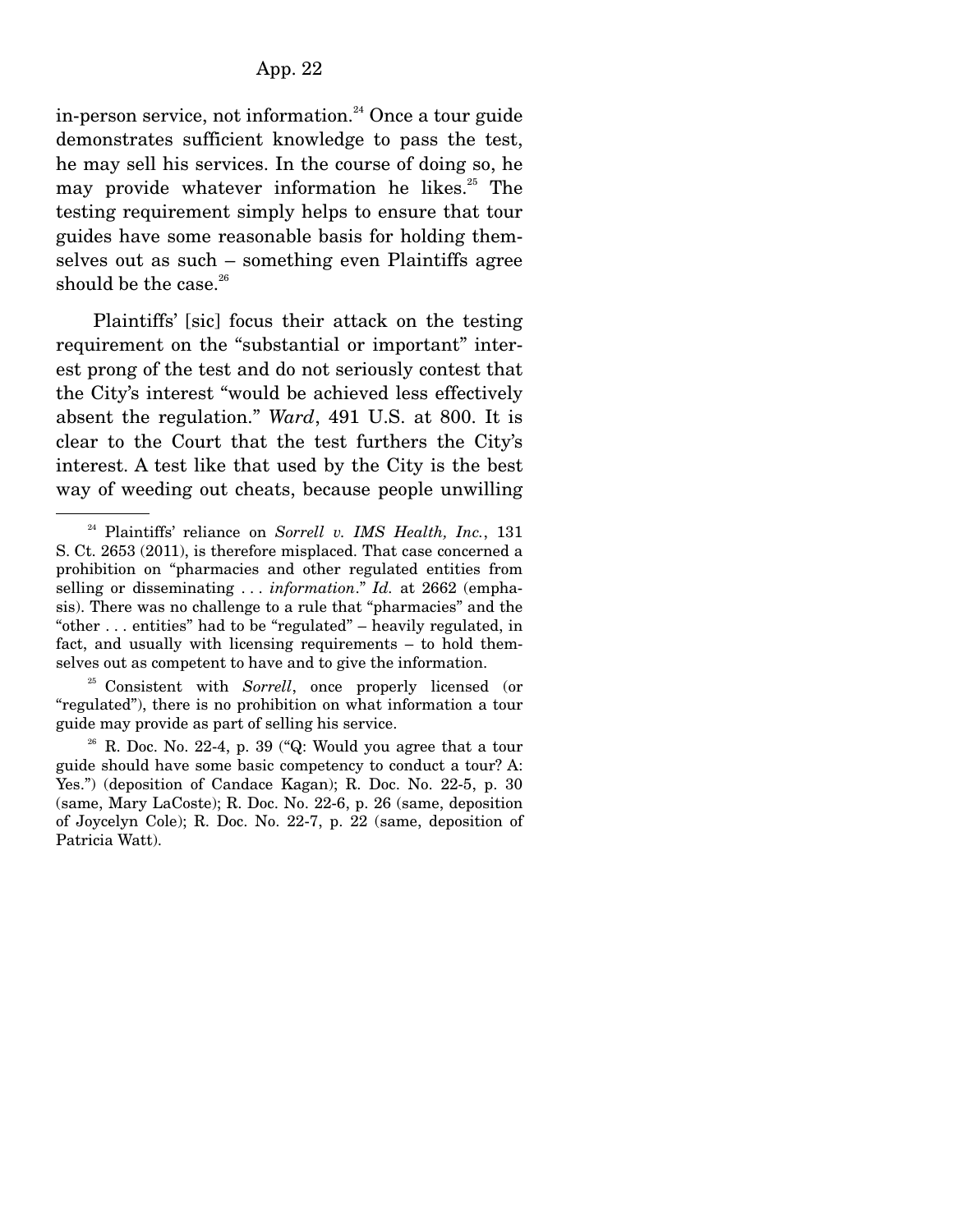or unable to learn about the City's history are unlikely to pass the test. The City's testing requirement therefore passes intermediate scrutiny.

# *B. The Drug Testing and Background Check Requirements*

 The City asserts that it has a substantial governmental interest in ensuring the safety of tour group participants by protecting them from the "threat of harm or danger" posed by recent felons and from "behavior that may be associated with illicit drug use."<sup>27</sup> There can be no doubt that the government has a "substantial" interest in protecting persons from exploitation by recent felons and in protecting others from the harmful effects of illicit drugs. *See, e.g.*, *Nat'l Treasury Empls. Union v. U.S. Customs Serv.*, 27 F.3d 623, 630 (D.C. Cir. 1994); *Willner v. Thornburgh*, 928 F.2d 1185, 1193 (D.C. Cir. 1991). There also can be no doubt that those concerns are "real, not merely conjectural" in this context. *Time Warner Entm't Co., L.P. v. United States*, 211 F.3d 1313, 1318-19 (D.C. Cir. 2000). Tour groups often have many out-of-town participants who cannot be expected to be familiar with the City and its neighborhoods. A predatory tour guide is therefore in a unique position to lead tourists into situations where the tour guide or others may victimize them, an unscrupulous tour guide is in a unique position to

<sup>&</sup>lt;sup>27</sup> R. Doc. No. 22-3, p. 3.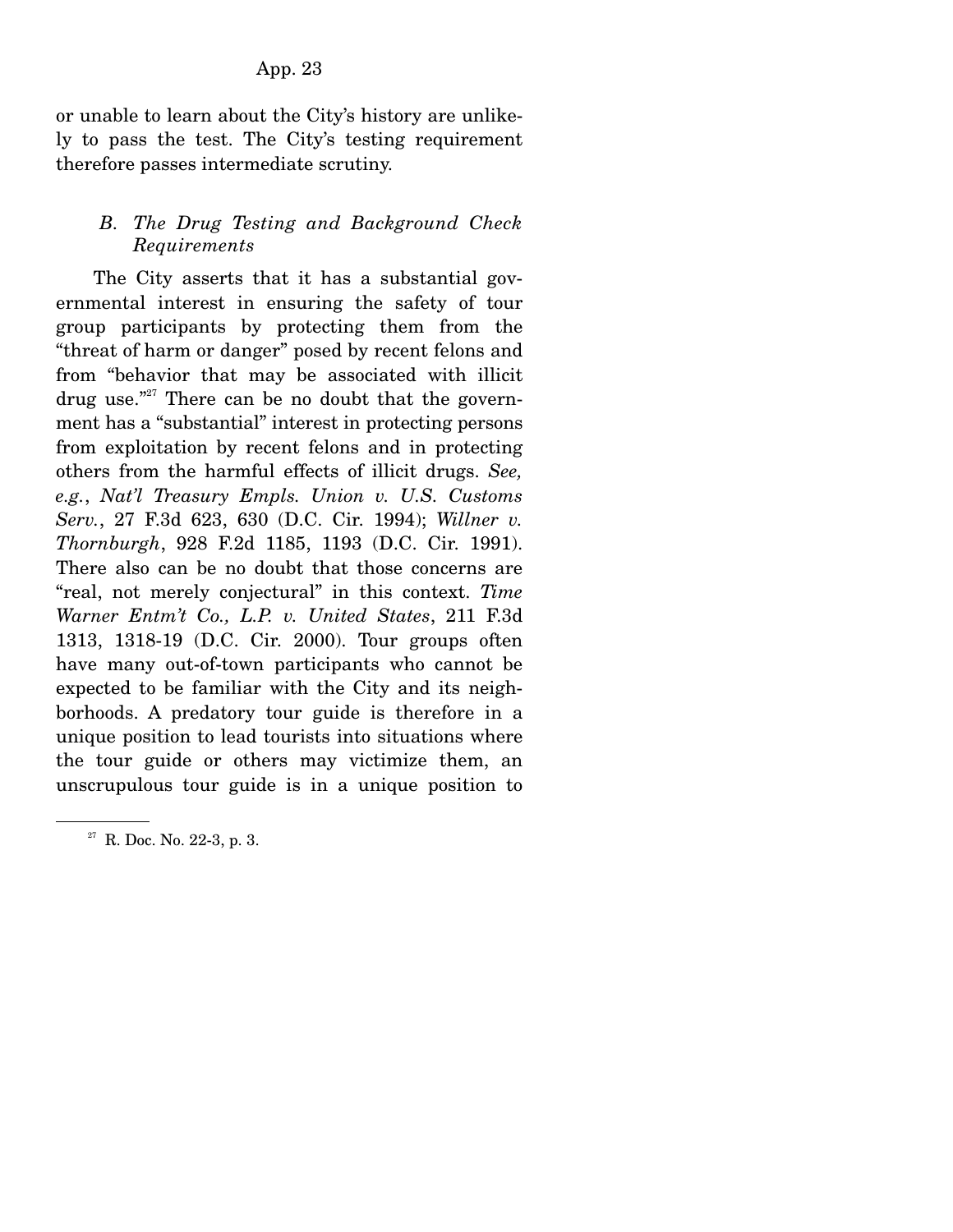expose tourists to drugs or drug-related activity, and an impaired tour guide is in a unique position to lead tourists into danger or leave them feeling scammed.

Plaintiffs do not seriously contend otherwise.<sup>28</sup> Instead, they assert that the drug screen and background check, for which fingerprinting is necessary, are not narrowly tailored to serve the City's interest. As evidence of this, Plaintiffs assert that emergency medical technicians, escorts, and private investigators perform services where the danger to the public of employing a felon is higher, yet the City does not require biennial fingerprinting for these licenses. $29$  But the issue is not fingerprinting anymore than it is providing a name or birth date – those are simply the components of a reasonable background check. If the background-check requirement stands, so must any reasonable way in which the City chooses to perform it.<sup>30</sup>

<sup>29</sup> R. Doc. No. 22, p. 21.

<sup>30</sup> Whatever the outer contours of the form of a reasonable background check, it is clearly permissible to require fingerprints at the time the background check is performed. There is no equally accurate way to verify the identity (and therefore the accuracy of the background check) of the applicant. This is as true when repeating a background check as it is when performing it initially.

<sup>&</sup>lt;sup>28</sup> R. Doc. No. 22-4, p. 39 ("Q: Would you agree that the City has an interest in regulating public safety? A: To an extent, yes.") (deposition of Candace Kagan); R. Doc. No. 22-7, p. 22 ("Q: And would you agree that the City of New Orleans has an interest in protecting the public's safety? Q: Yes.") (deposition of Patricia Watt).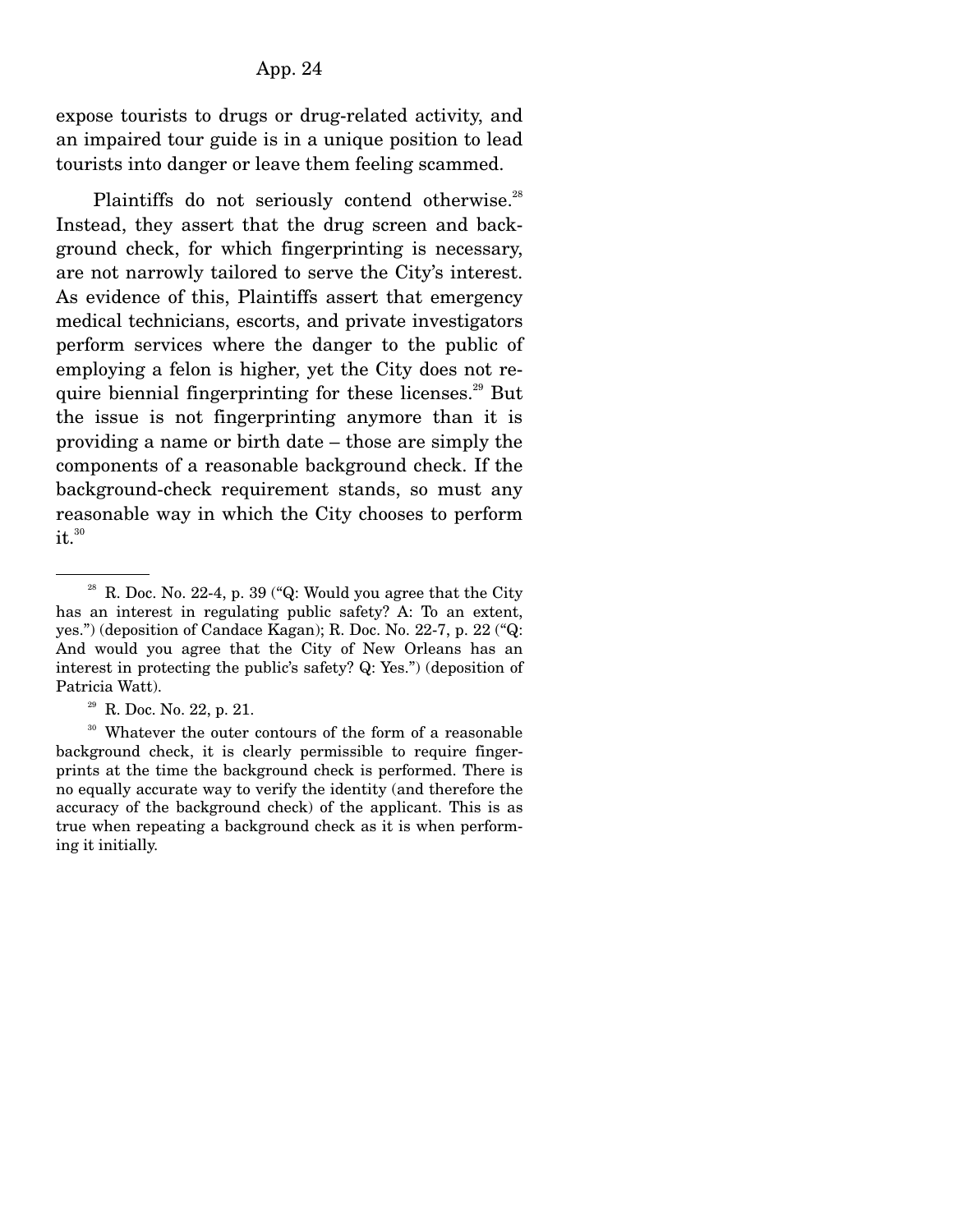In any event, a third of Plaintiffs' statement is wrong and the rest is misleading. Escorts *are* required to "furnish all the information required" for an "escort service license," which includes fingerprints in addition to considerably more background information than required of a tour guide. N.O. City Code § 30-532; *id.* § 30-502. That "license[ ] or permit[ ] . . . expire[s] on December 31 of each calendar year." *Id.* § 30-471. The actual requirements the City imposes on applicants for a private investigator's license do not appear in the record, and the City Code leaves them unclear. But the City does subject those applicants to a more demanding "good moral character" test before licensing and does require they find "not less than five reputable citizens of the city" to verify their application. N.O. City Code § 30-1148. Finally, in addition to all the other local regulations and fitness requirements they must satisfy, emergency medical technicians must "possess a state EMT permit and a national registry of EMT certification," *id.*  $\S 62-92(c)(1)$ , both of which require a background check and yearly or biennial renewal.<sup>31</sup>

 Even a cursory examination of the relevant licensing guidelines reveals that Plaintiffs' suggestion

<sup>&</sup>lt;sup>31</sup> State of Louisiana, EMS Certification Commission, Examination Disclosure Form, *available at* http://new.dhh.louisiana. gov/assets/oph/ems/forms/Examination.pdf; National Registry of Emergency Medical Technicians, National EMS Certification Requirements, *available at* https://www.nremt.org/nremt/about/ reg.basic.history.asp.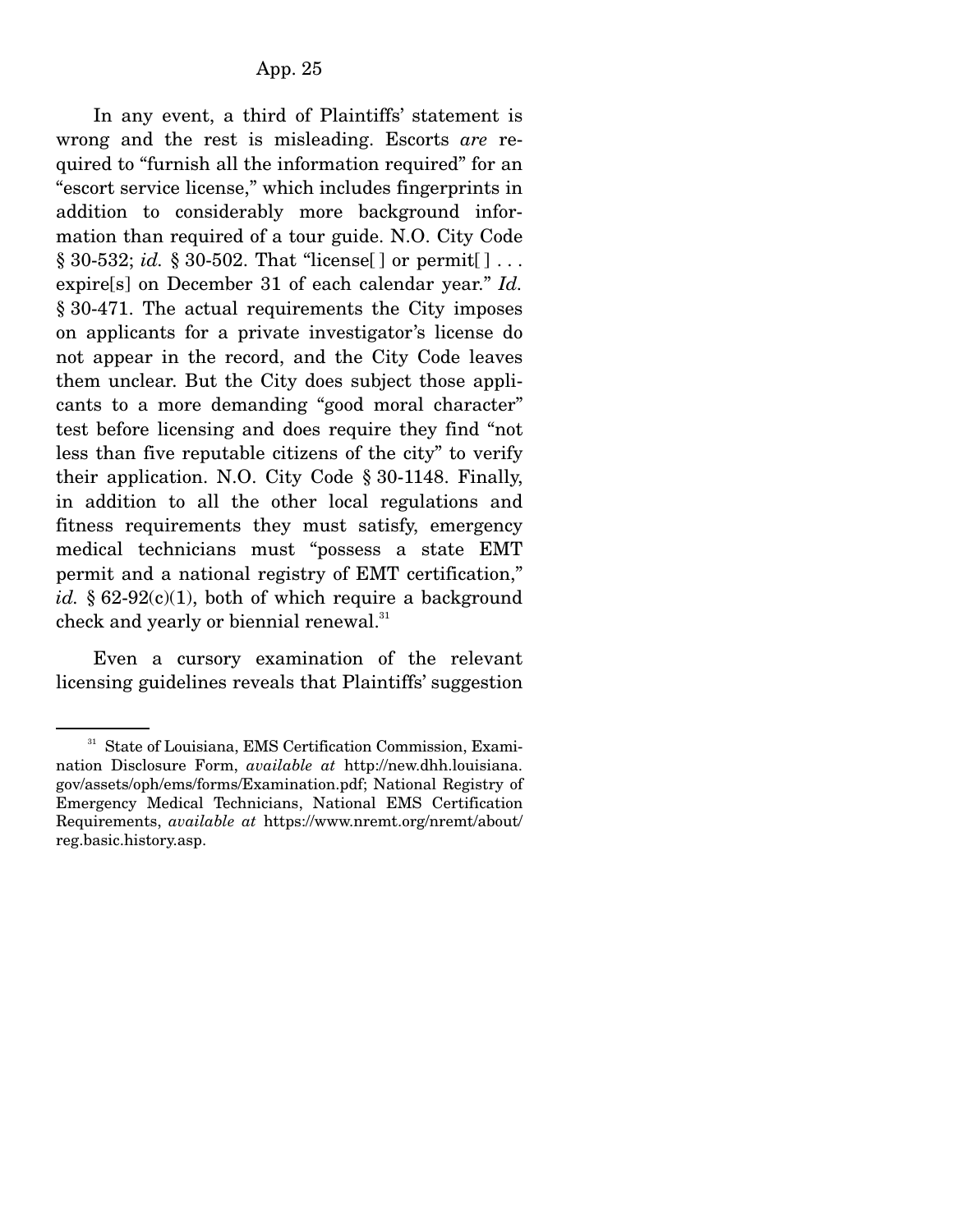– that the City imposes fewer requirements designed to protect public safety or uses less oversight when licensing escorts, emergency medical technicians, and private investigators – simply does not hold water. But if it did, the City's substantial interest in protecting tourists from predatory, unscrupulous, and impaired tour guides still "would be achieved less effectively absent the" background check using fingerprints. *Ward*, 491 U.S. at 800. That is all that is required.

 The record is silent on the issue whether the City requires escorts, emergency medical technicians, and private investigators to pass a biennial drug screen. Plaintiffs assert that those occupations are not subject to this requirement, citing silence in the City Code. That is hardly conclusive, however, given that the City Code also does not impose the drug-testing requirement at issue. $32$  Either way, the City does not have the burden of showing that its regulation is the least restrictive means or that it employs the same means of achieving its goal across widely differing kinds of conduct. It need only show that its goal of protecting tour group participants from the harmful behaviors associated with drug use "would be

<sup>&</sup>lt;sup>32</sup> The Court notes that while it rejects Plaintiffs' First Amendment claim, it has not been asked to pass on, and will not pass on, whether the City validly enacted whatever basis it cites as its authority for requiring the drug test. The requirement does not appear in the City Code and does not appear to exist in any duly enacted departmental regulation.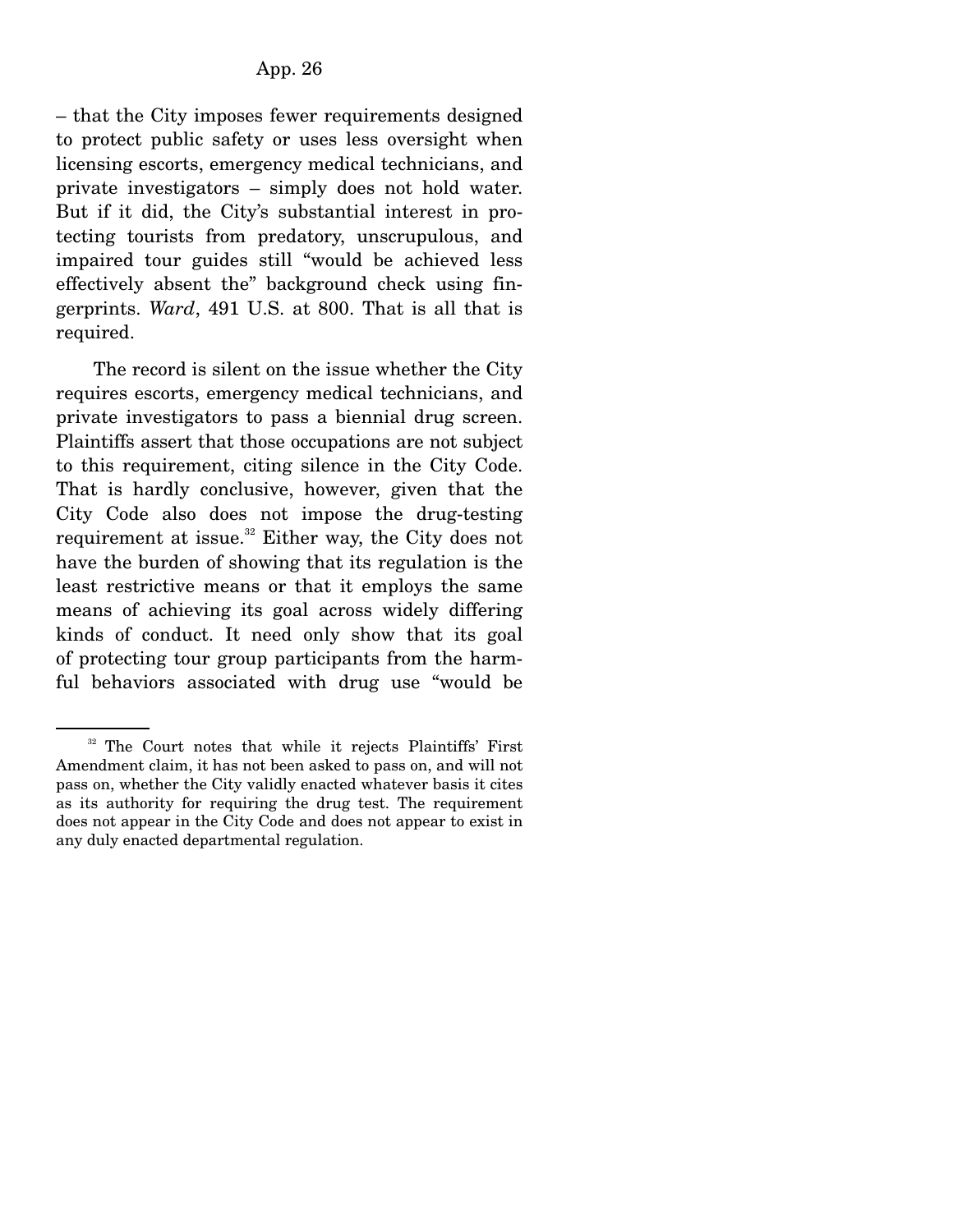achieved less effectively absent the" drug-testing requirement. *Ward*, 491 U.S. at 800. It clearly would.

## **CONCLUSION**

The undisputed facts demonstrate that the City's licensing scheme for tour guides is content neutral and passes intermediate scrutiny. Accordingly, it is constitutional. Plaintiffs' motion for summary judgment is **DENIED**, and the City's motion for summary judgment is **GRANTED**.

**New Orleans, Louisiana, this 9th day of July, 2013.** 

> /s/ Susie Morgan **SUSIE MORGAN UNITED STATES DISTRICT JUDGE**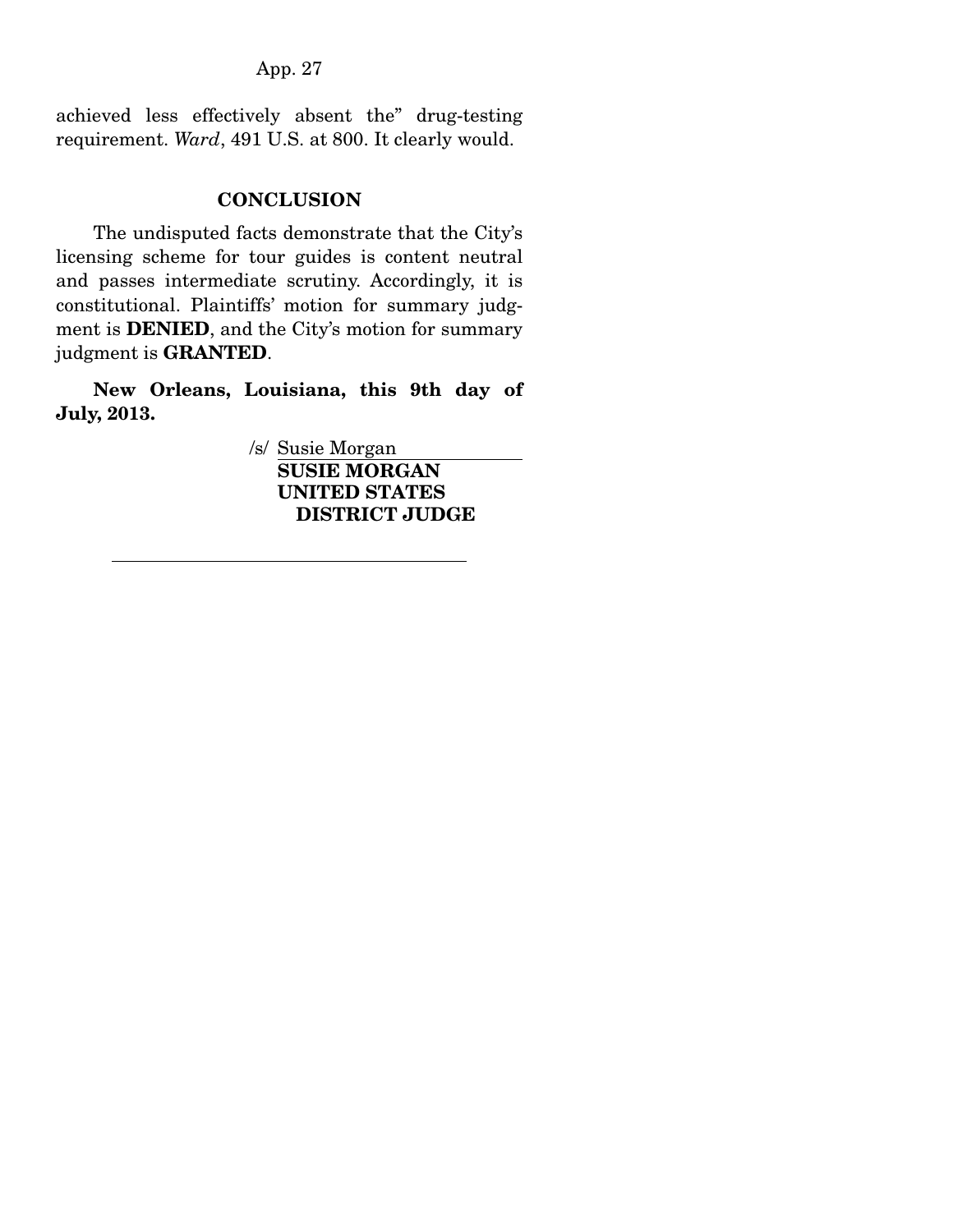# IN THE UNITED STATES COURT OF APPEALS FOR THE FIFTH CIRCUIT

----------------------------------------------------------------------- No. 13-30801

-----------------------------------------------------------------------

CANDANCE KAGAN; MARY LACOSTE; JOYCELYN M. COLE, erroneously named as Jocelyn M. Cole; ANNETTE WATT,

Plaintiffs-Appellants

v.

CITY OF NEW ORLEANS, Louisiana,

Defendant-Appellee

Appeal from the United States District Court for the Eastern District of Louisiana, New Orleans

-----------------------------------------------------------------------

----------------------------------------------------------------------- ON PETITION FOR REHEARING EN BANC

(Filed Aug. 20, 2014)

 $(Opinion 6/2/2014, 5 Cir., ..., E.3d$ 

Before REAVLEY, JONES, and GRAVES, Circuit Judges.

## PER CURIAM:

(X) Treating the Petition for Rehearing En Banc as a Petition for Panel Rehearing, the Petition for Panel Rehearing is DENIED. No member of the panel nor judge in regular active service of the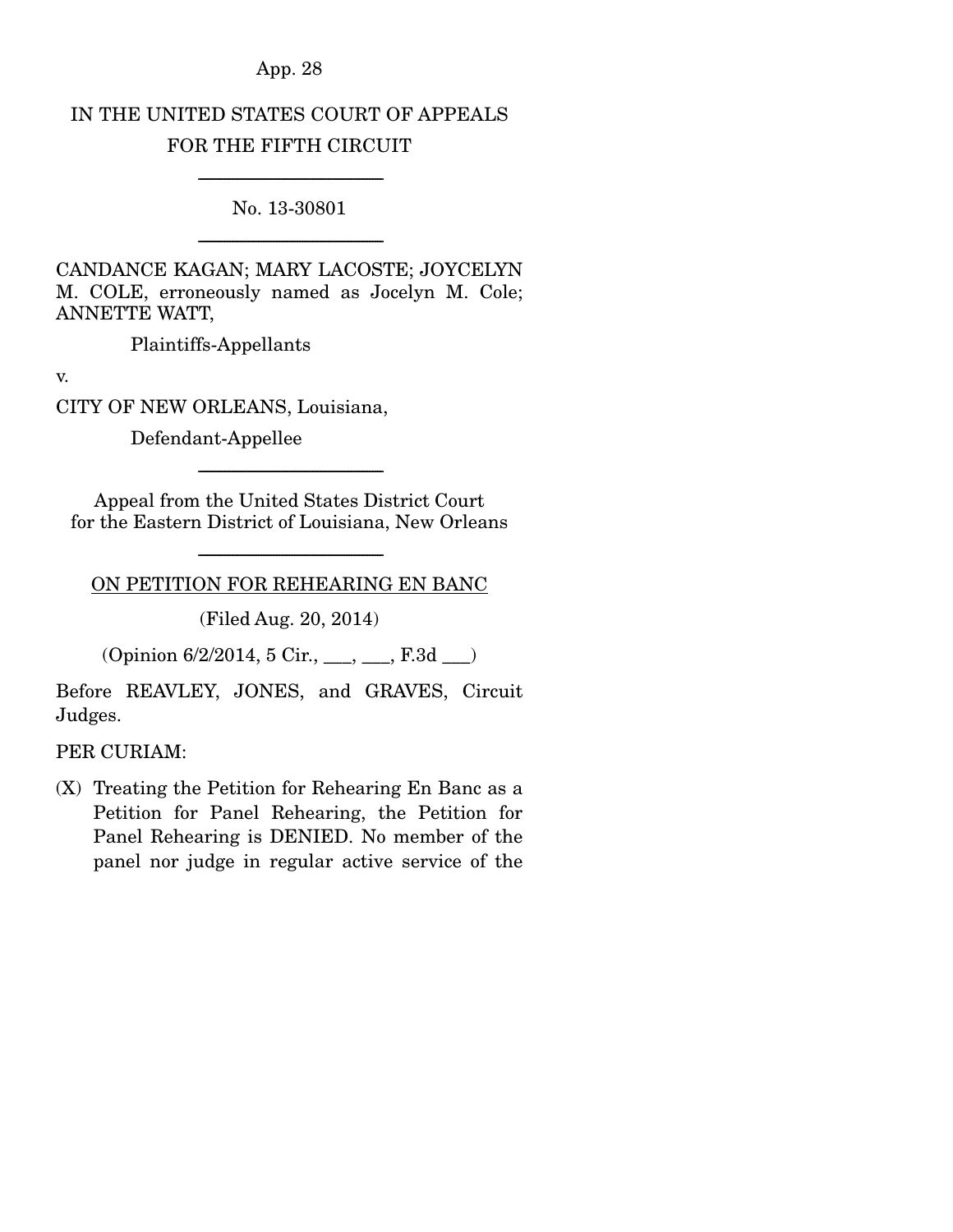court having requested that the court be polled on Rehearing En Banc (FED R. APP. P. and 5TH CIR. R. 35), the Petition for Rehearing En Banc is DENIED.

( ) Treating the Petition for Rehearing En Banc as a Petition for Panel Rehearing, the Petition for Panel Rehearing is DENIED. The court having been polled at the request of one of the members of the court and a majority of the judges who are in regular active service and not disqualified not having voted in favor (FED R. APP. P. and 5TH CIR. R. 35), the Petition for Rehearing En Banc is DENIED.

ENTERED FOR THE COURT:

 Thomas M. Reavley UNITED STATES CIRCUIT JUDGE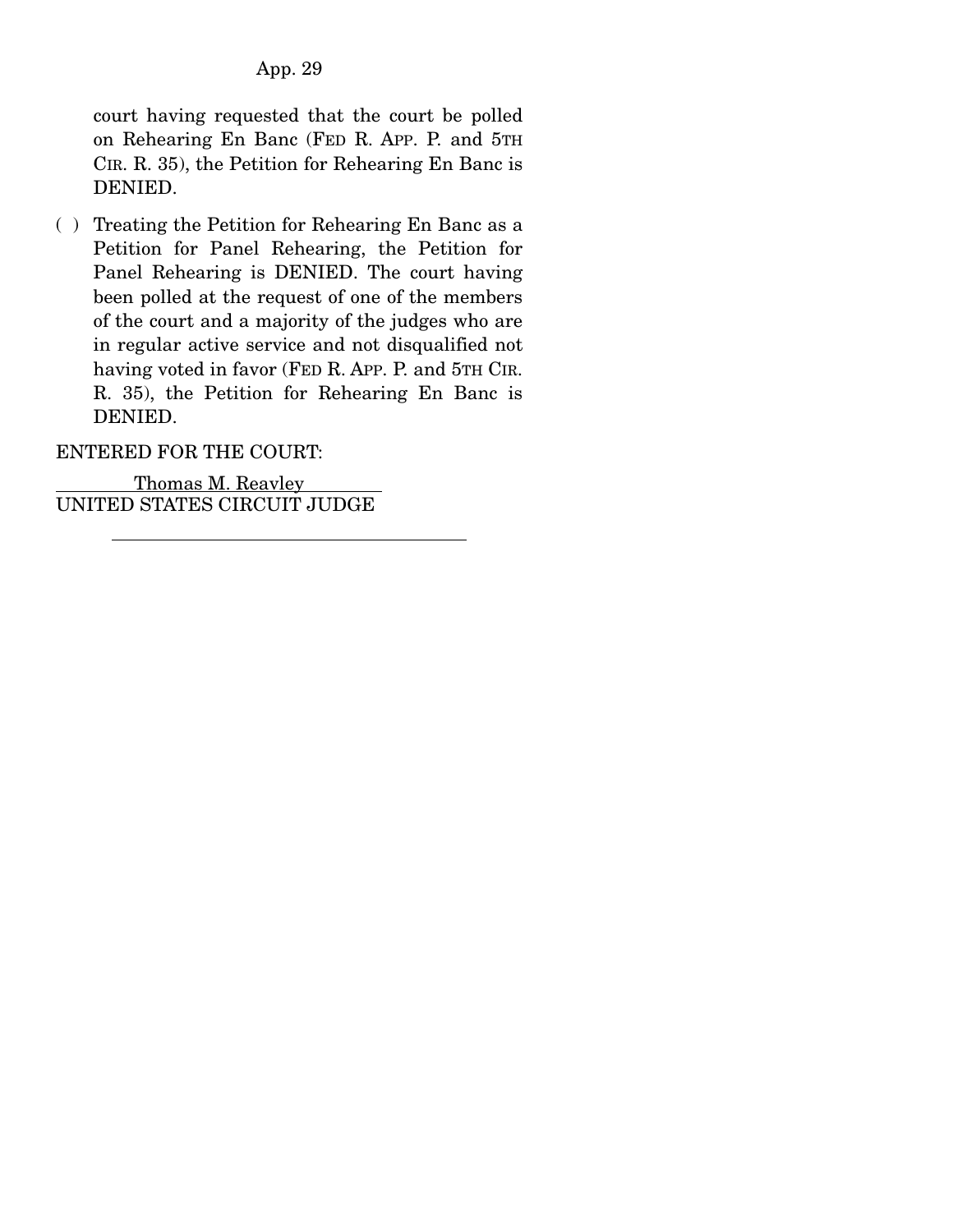## **RELEVANT STATUTES**

Sec. 30-1551. – Required.

 No person shall conduct tours for hire in the parish who does not possess a tour guide license issued by the department of safety and permits.

(M.C.S., Ord. No. 24435, § 1, 6-2-11)

Sec. 30-1552. – Exception.

 Persons conducting tours on animal-drawn vehicles at the time of the passing of the ordinance from which this article was derived shall be exempted from the requirement of a tour guide license.

(M.C.S., Ord. No. 24435, § 1, 6-2-11)

Sec. 30-1553. – Requirements.

 To be certified as a tour guide by the department of utilities, an applicant shall comply with the following requirements:

(1) The applicant must receive a passing score on a written examination designed by the department of safety and permits, with the assistance of the Greater New Orleans Tourist and Convention Commission, and administered by the department of safety and permits or their approved testing agency. The written examination is designed to test the applicant's knowledge of the historical, cultural and sociological developments and points of interest of the city.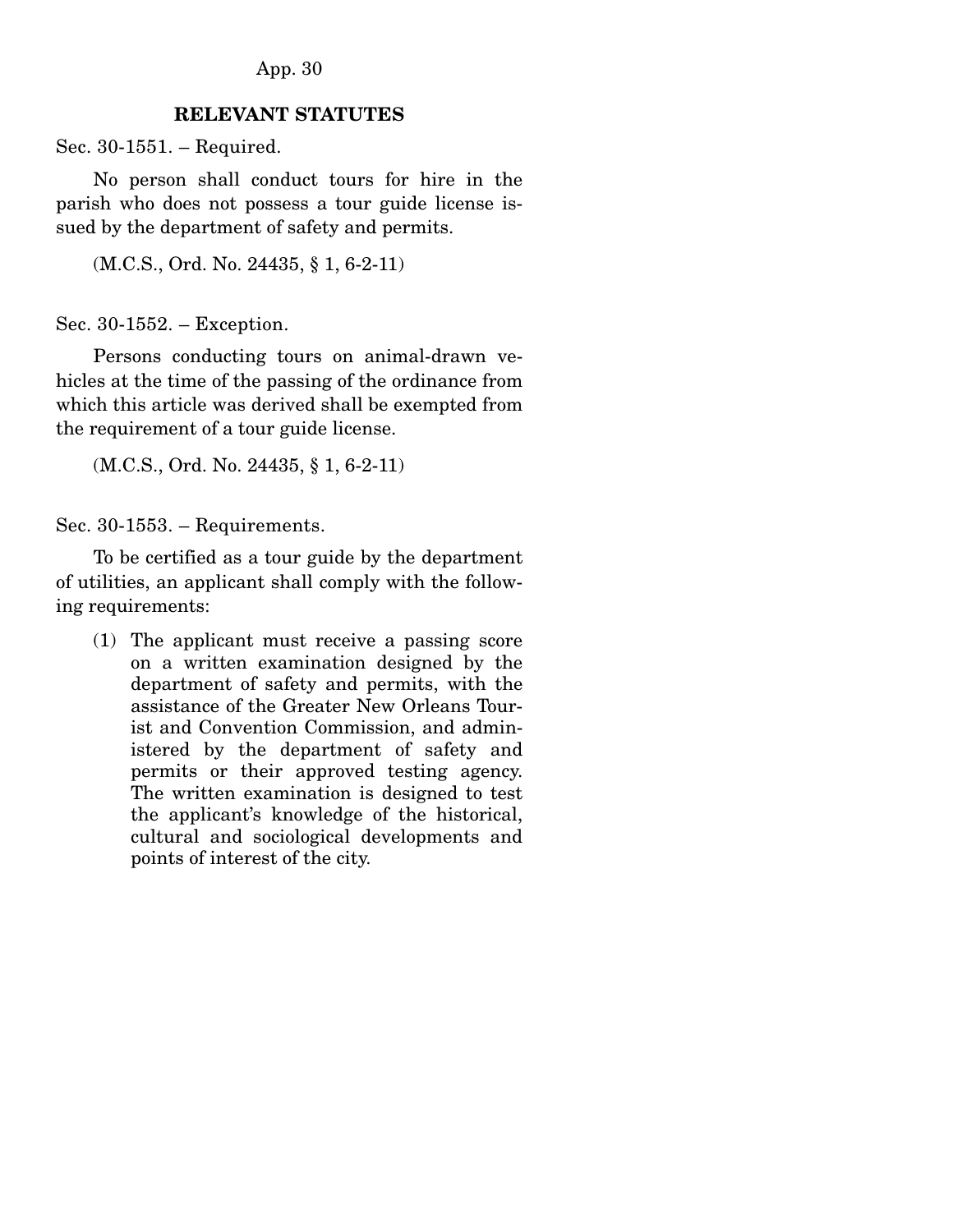- (2) No person who has been convicted of a felony within five years preceding the date of application shall be permitted to receive a tour guide license.
- (3) A verbal examination and an interview by applicants may be required at the discretion of the department of safety and permits.

(M.C.S., Ord. No. 24435, § 1, 6-2-11)

Sec. 30-1554. – Renewal.

 All tour guide licenses must be renewed every two years.

(M.C.S., Ord. No. 24435, § 1, 6-2-11)

Sec. 30-1555. – Revalidation.

 All tour guides licensed by the city at the time of the enactment of the ordinance from which this article was derived must have successfully completed a written examination issued by the department of safety and permits within 90 days of the offering of such examination in order to revalidate their license.

(M.C.S., Ord. No. 24435, § 1, 6-2-11)

Sec. 30-1556. – Identification.

 All applicants certified by the department of safety and permits as tour guides shall be issued a certificate and an identification badge by the department.